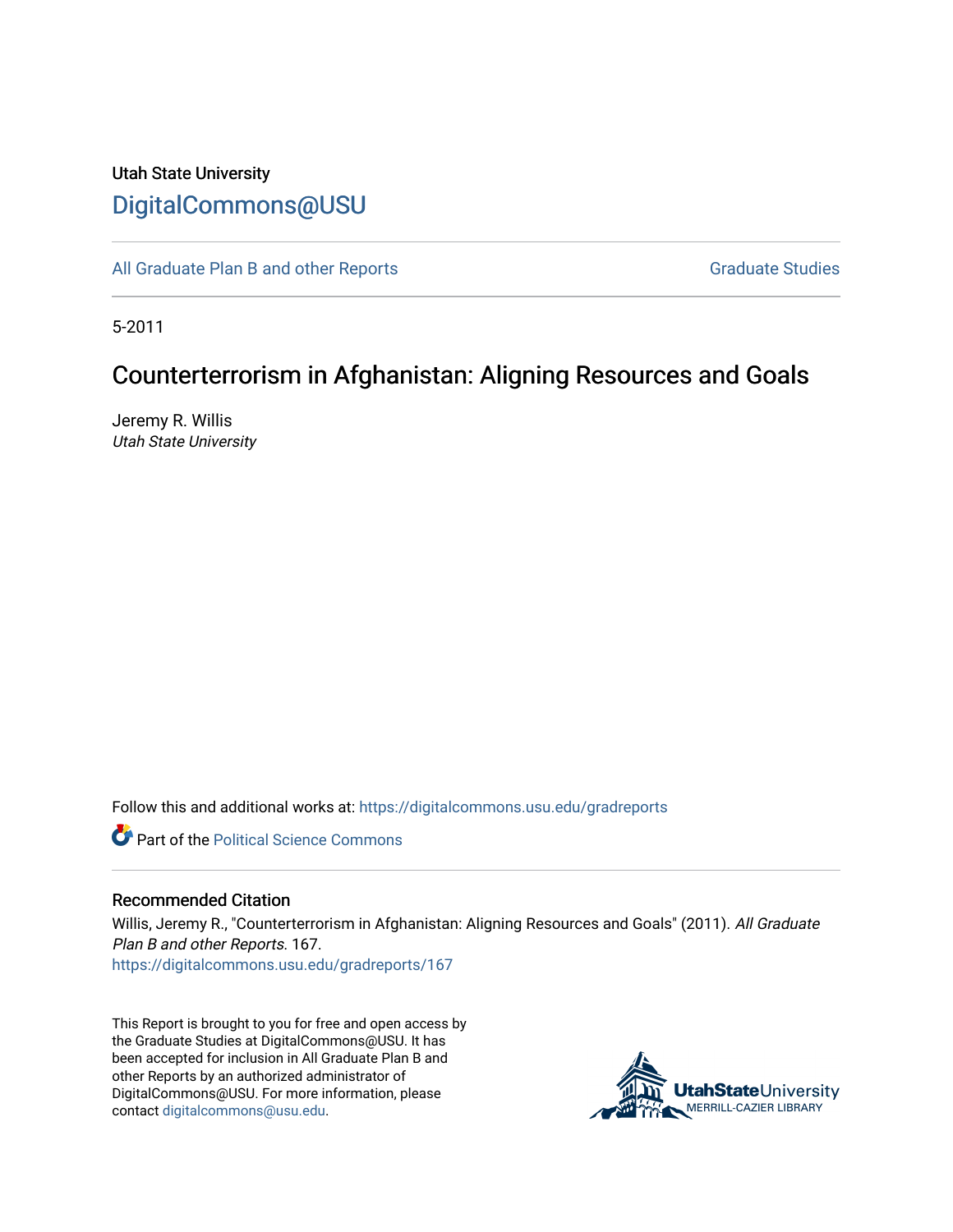"Counterterrorism in Afghanistan: Aligning Resources and Goals"

By

Jeremy R. Willis

A report submitted in partial fulfillment of the requirements for the degree

of

#### MASTER OF SCIENCE

in

Political Science

 $\_$  , and the contribution of the contribution of  $\overline{\mathcal{L}}$  , and  $\overline{\mathcal{L}}$  , and  $\overline{\mathcal{L}}$  , and  $\overline{\mathcal{L}}$ 

 $\mathcal{L}_\text{max}$  , where  $\mathcal{L}_\text{max}$  and  $\mathcal{L}_\text{max}$  and  $\mathcal{L}_\text{max}$ 

Approved:

Dr. Anthony A. Peacock Dr. Veronica Ward<br>
Major Professor Committee Member

Committee Member

 LTC. Paul J. Faletto, US Army Committee Member

> UTAH STATE UNIVERSITY Logan, Utah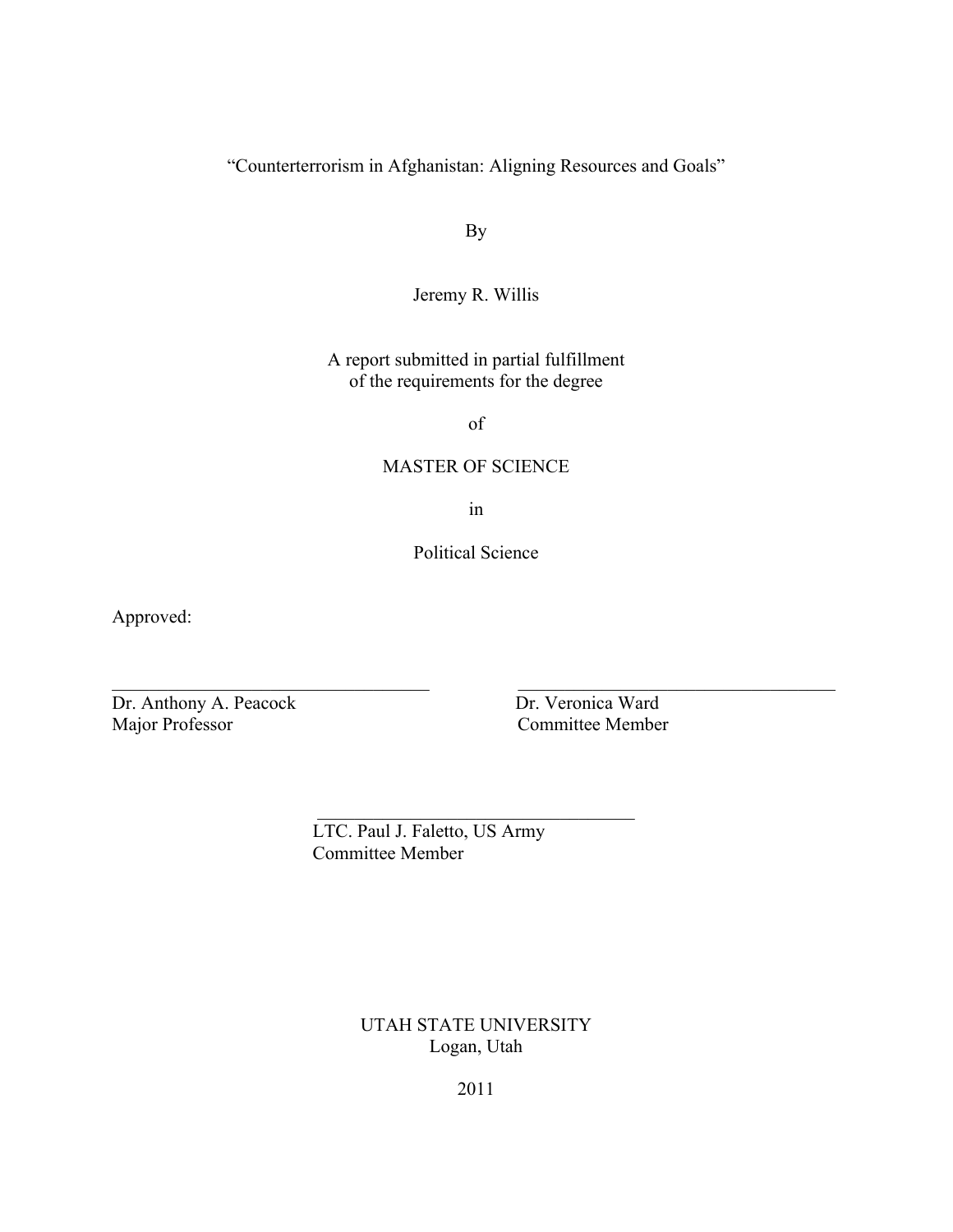Copyright © Jeremy R. Willis 2011

All Rights Reserved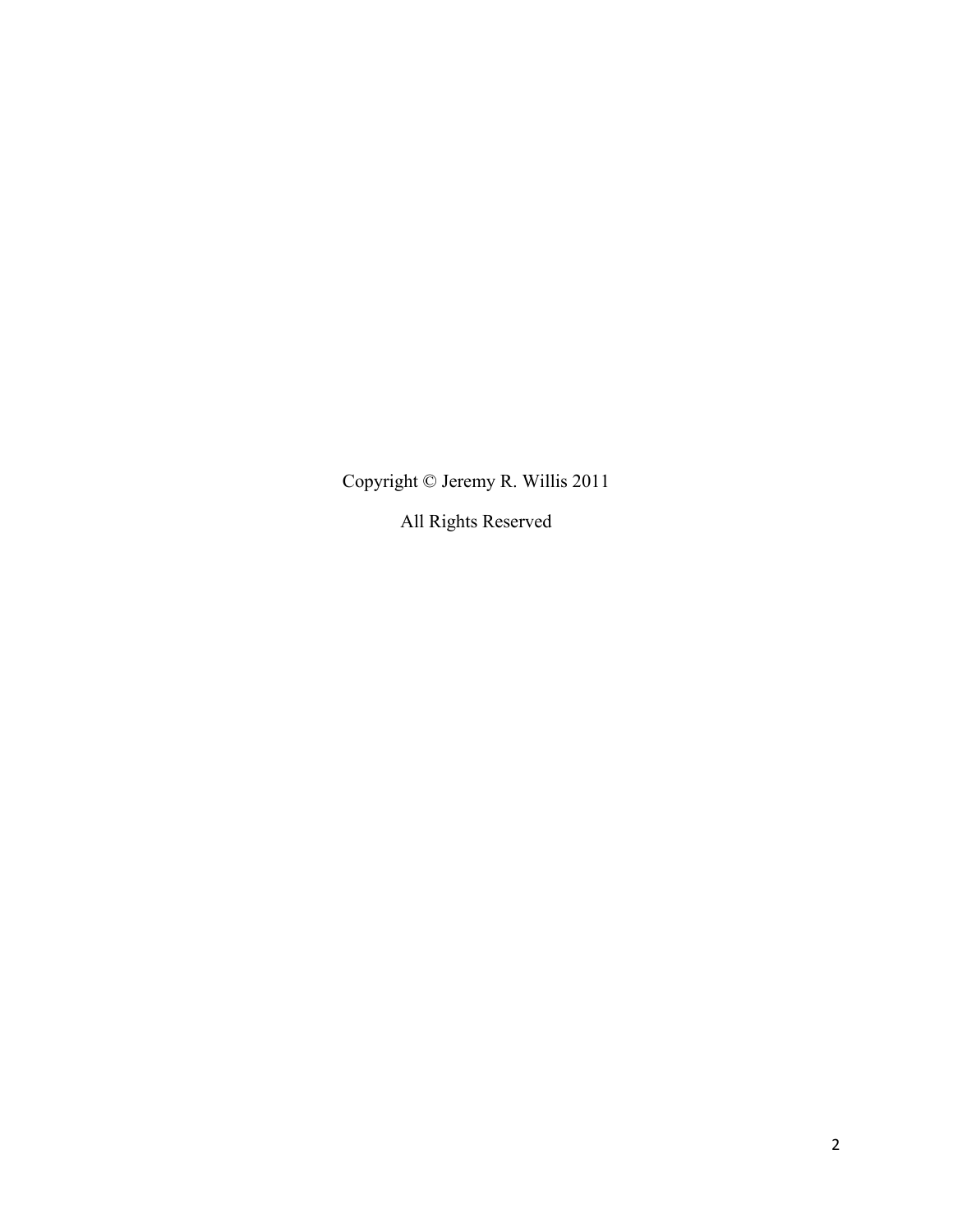#### Abstract

"Counterterrorism in Afghanistan: Aligning Resources and Goals"

After US Central Intelligence Agency [CIA] and Special Operations Forces [SOF] counterterrorism [CT] operations routed al Qaeda and the Taliban regime, planning for the next phase was underway. It was determined that security and stability operations or counterinsurgency [COIN] operations would be necessary to stabilize the country. Soon after transitioning from CT to COIN operations, COIN operations stalled. Several factors have played a part in the unsuccessful attempts at COIN. First, the Global War on Terror [GWOT] campaign was designed to address a narrow set of goals including destroying, dismantling, and disrupting al Qaeda and its affiliates. Second, US leaders have consistently undermanned the effort with a light military footprint. Next, the various forces continuing CT operations have remained uncoordinated from Joint Forces pursuing the COIN operation. Presently, US financial and political support for the conflict is rapidly declining. With US leaders already beginning troop withdrawals, it is imperative that the US adjust its strategy. Narrowing the focus back to a CT campaign will maximize the available resources and cut back on associated costs. Finally, a CT strategy will keep terror networks off balance, buying time to allow US forces to build Afghan security forces necessary for long-term stability.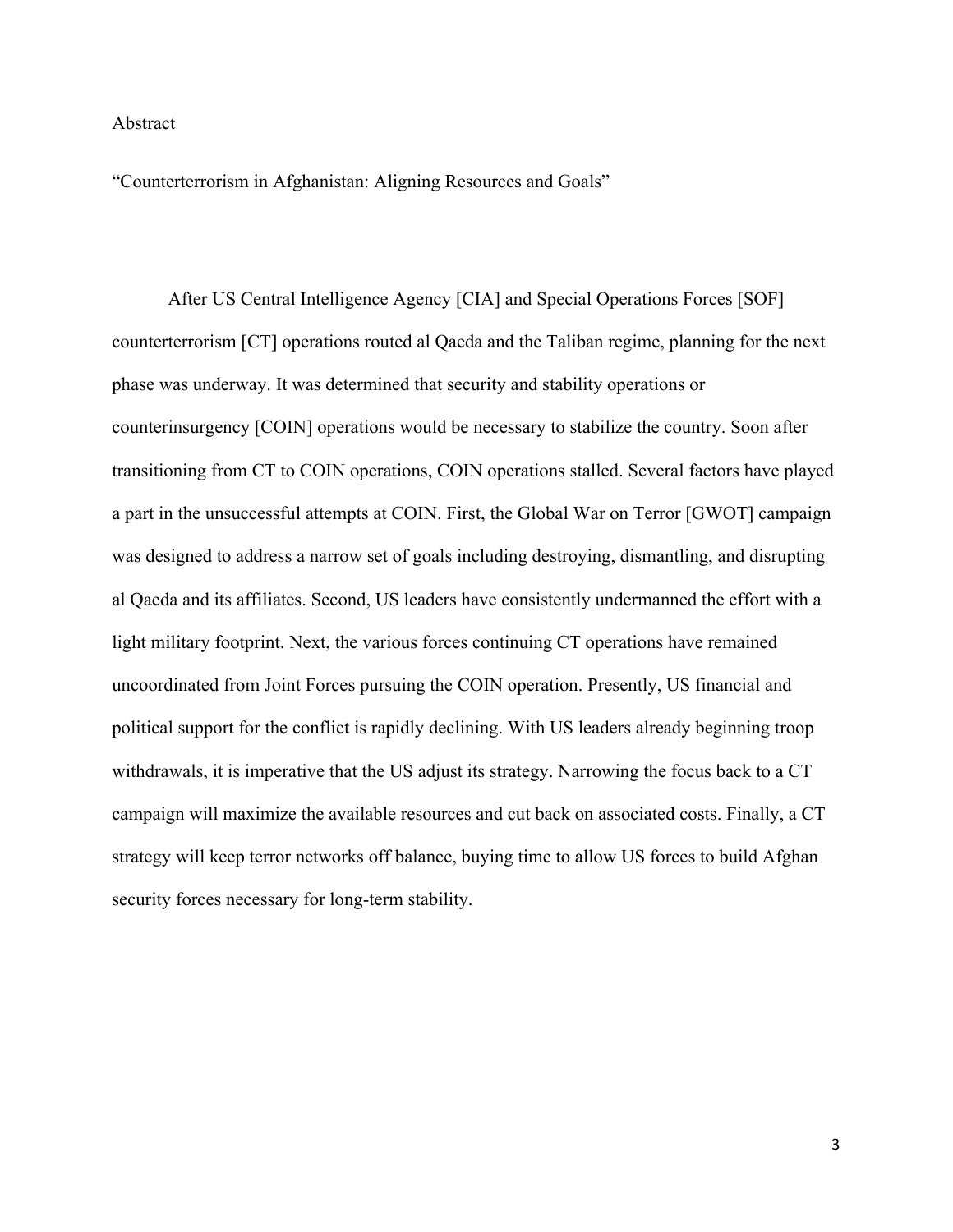#### Acknowledgements

The support and ideas behind the work in this thesis came from several individuals. I would like to thank my advisors for providing their thoughtful discussion on this research. Without their direction and guidance, this thesis would not have been possible. I would like to thank Dr. Anthony Peacock for his insight into the US policy behind counterterrorism, which was significant to this work. Dr. Veronica Ward's extensive knowledge of unconventional warfare and terrorism proved invaluable while conducting my research. I would also like to extend my thanks to Lieutenant Colonel Paul J. Faletto, US Army, for taking the time to help me understand the men and the missions behind Special Operations Forces. I would also like to thank my mother Jeanette, and my family for keeping me focused on achieving my goals. A special thank you goes to Dr. Magathi Jayaram for her love and support throughout my graduate career.

Jeremy R. Willis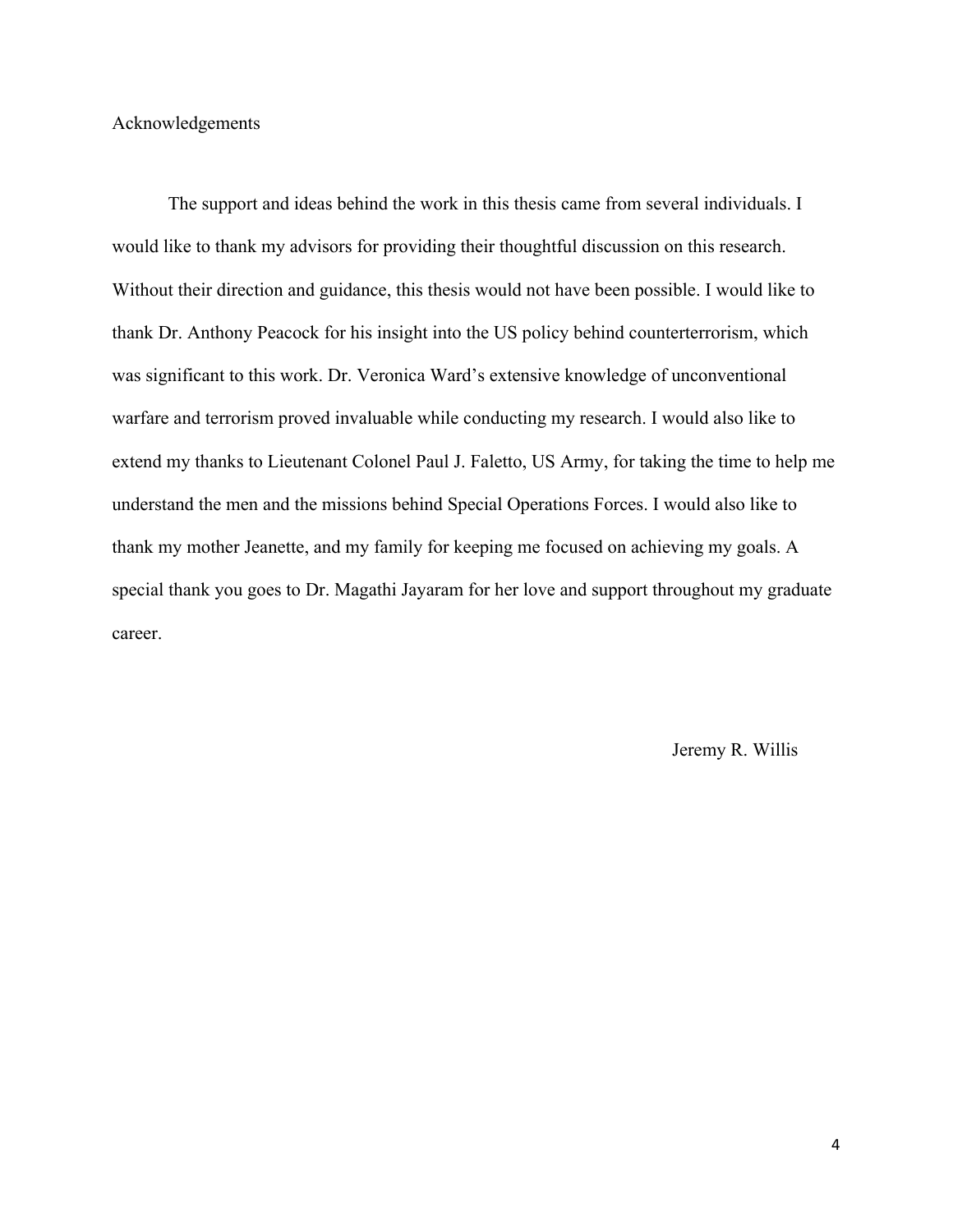### Contents Page

### Section 1.

### Section 2.

### Section 3.

### Section 4.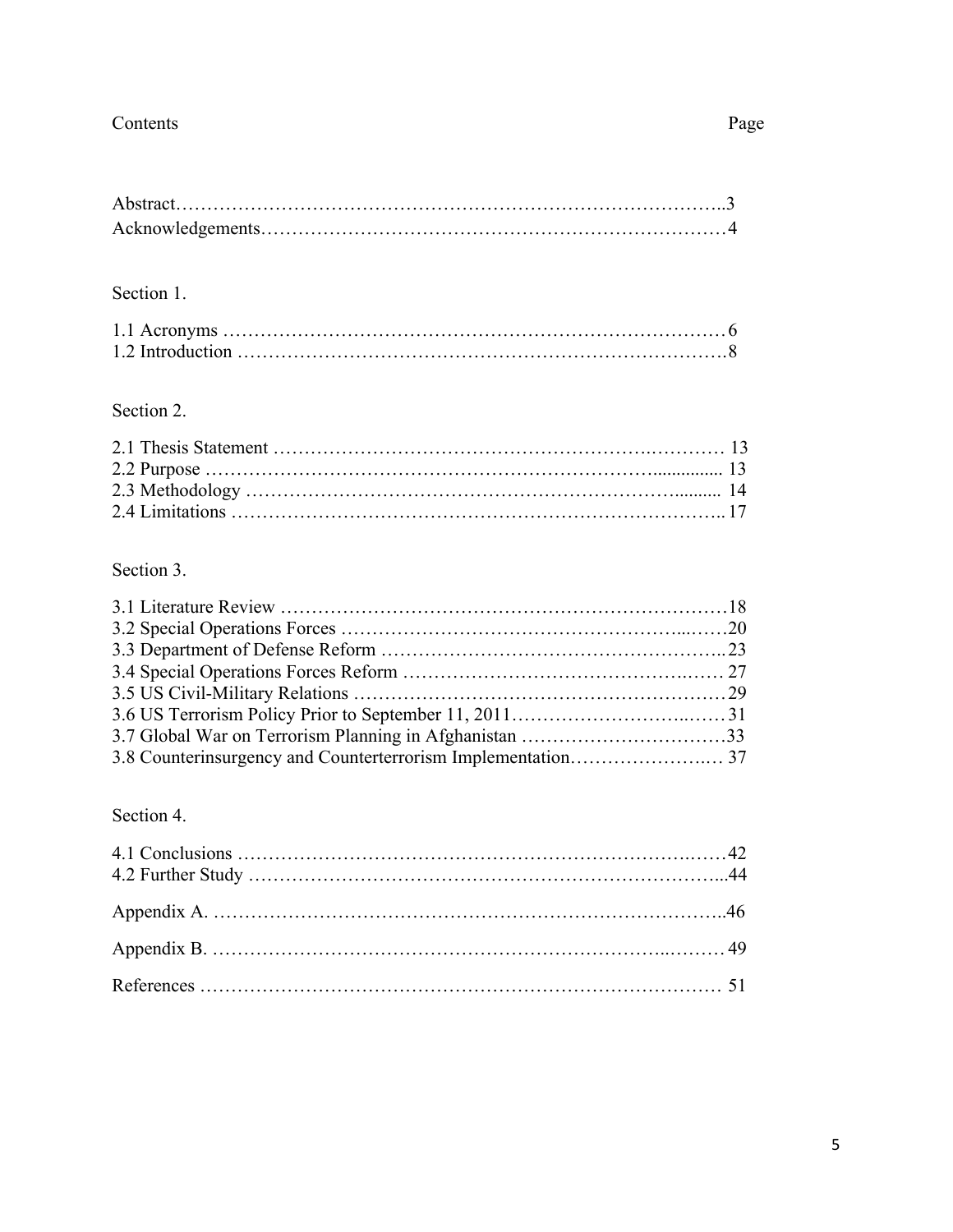### Section 1.

1.1 Acronyms

| AO             | Area of Operations                                  |
|----------------|-----------------------------------------------------|
| <b>AOR</b>     | Area of Responsibility                              |
| C <sub>2</sub> | Command and Control                                 |
| <b>CIA</b>     | Central Intelligence Agency                         |
| <b>CINC</b>    | Commander in Chief (see GCC)                        |
| <b>CJCS</b>    | Chairman of the Joint Chiefs of Staff               |
| <b>CJSOTF</b>  | <b>Combined Joint Special Operations Task Force</b> |
| <b>COIN</b>    | Counterinsurgency                                   |
| <b>CSAR</b>    | <b>Combat Search and Rescue</b>                     |
| <b>CT</b>      | Counterterrorism                                    |
| DA             | Direct Action                                       |
| <b>DOD</b>     | Department of Defense                               |
| <b>FOB</b>     | <b>Forward Operating Base</b>                       |
| GCC            | Geographic Combatant Commander                      |
| <b>GPF</b>     | <b>General Purpose Forces</b>                       |
| <b>GWOT</b>    | Global War on Terror                                |
| <b>HVT</b>     | <b>High Value Target</b>                            |
| <b>ISAF</b>    | <b>International Security Assistance Force</b>      |
| <b>JCS</b>     | Joint Chiefs of Staff                               |
| JP             | Joint Publication                                   |
| <b>JSOA</b>    | Joint Special Operations Agency                     |
| <b>JSOC</b>    | Joint Special Operations Command                    |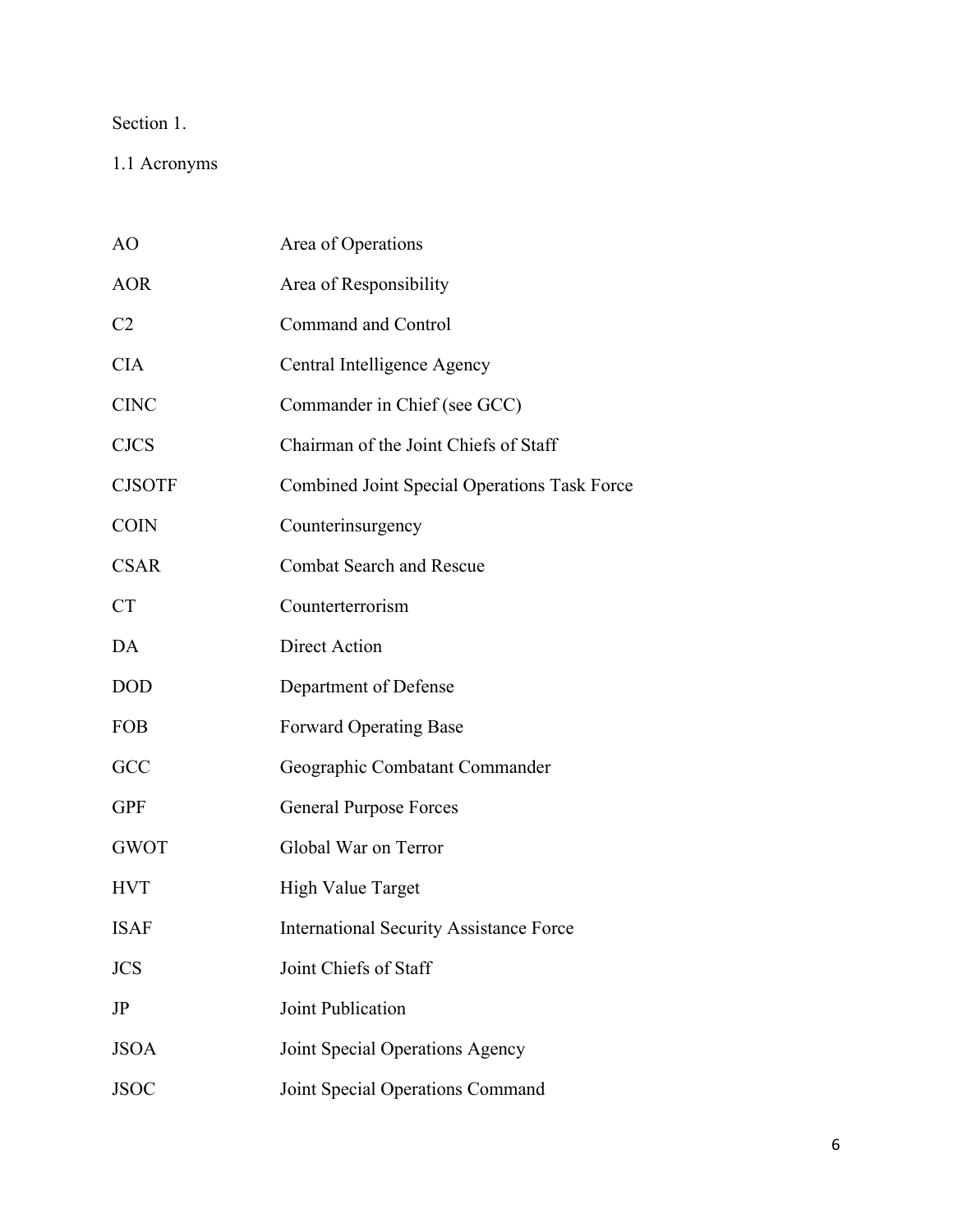| <b>JTF</b>       | Joint Task Force                                    |
|------------------|-----------------------------------------------------|
| <b>NATO</b>      | North Atlantic Treaty Organization                  |
| <b>NCA</b>       | National Command Authority                          |
| <b>ODA</b>       | <b>Operational Detachment Alpha</b>                 |
| <b>OSS</b>       | Office of Strategic Services                        |
| QDR              | Quadrennial Defense Review                          |
| <b>RC</b>        | Regional Command                                    |
| <b>SEAL</b>      | Sea, Air, and Land (Naval Special Operation Forces) |
| <b>SECDEF</b>    | Secretary of Defense                                |
| SF               | <b>US Army Special Forces</b>                       |
| <b>SFOD-D</b>    | <b>Special Forces Operational Detachment Delta</b>  |
| <b>SOF</b>       | <b>Special Operations Forces</b>                    |
| <b>SOTF</b>      | <b>Special Operations Task Force</b>                |
| <b>SR</b>        | Special Reconnaissance                              |
| <b>UAV</b>       | <b>Unmanned Aerial Vehicle</b>                      |
| <b>UCP</b>       | Unified Command Plan                                |
| <b>UN</b>        | <b>United Nations</b>                               |
| <b>USC</b>       | <b>United States Code</b>                           |
| <b>USCENTCOM</b> | <b>US Central Command</b>                           |
| <b>USSOCOM</b>   | <b>US Special Operations Command</b>                |
| <b>UW</b>        | <b>Unconventional Warfare</b>                       |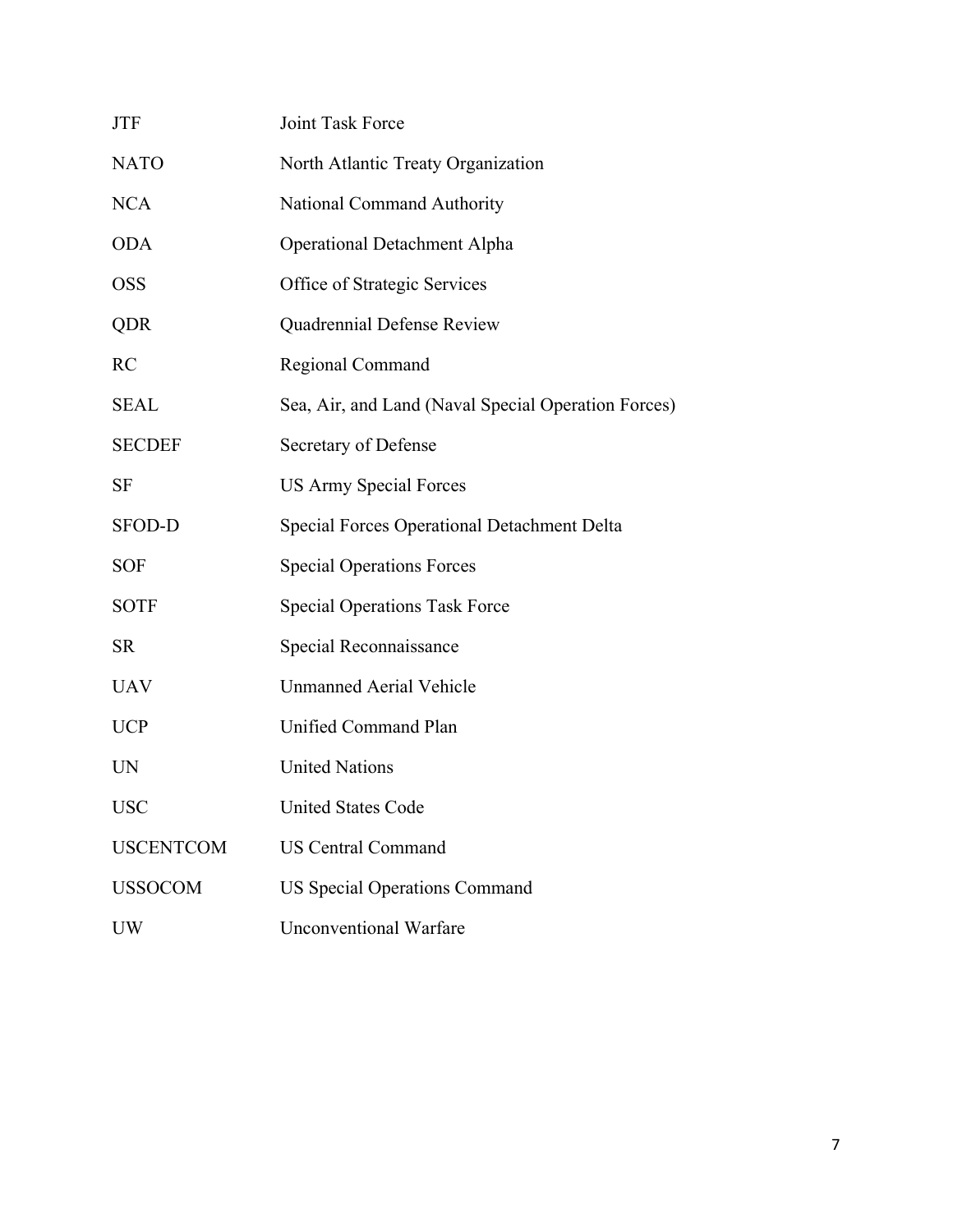#### 1.2 Introduction

The terrorist attacks on 9/11 were the third in a series perpetrated by al Qaeda against the US. As far back as 1998, al Qaeda was linked to the US embassy truck bombings at Nairobi, Kenya, and Dar es Salaam, Tanzania. In 2000, the naval destroyer USS Cole was bombed while refueling off the coast of Yemen. During these attacks, the US national command authorities [NCA] were reviewing plans to counter al Qaeda. Certain plans involved classified SOF. These plans were, however, never put into action for several reasons. Initially the Pentagon was reluctant to participate citing the definitions of terrorism as criminal acts that did not warrant a military operation. Short of a declaration of war, a military CT response was unlikely.

After the al Qaeda attacks on 9/11, US leaders decided they must update the policy of reacting and dealing with acts of terrorism against the United States. The new US policy became known as the "Global War on Terror" [GWOT] and set out to preempt terrorist threats against US interests. The key feature of this policy advanced that acts of terrorism were no longer a criminal matter. Instead, acts of terror towards the US would be considered acts of war and would involve a military response. When asked to brief US leaders with the plan of attack in Afghanistan US military leaders had no immediate plans prepared. The CIA responded with a plan to introduce paramilitary forces and create a conduit through which US SOF could participate.

The CIA's plan to launch attacks against the Taliban and al Qaeda was put into action with the assistance of US SOF. As knowledge about al Qaeda grew, US leaders determined that the campaign would focus on special operations designed to impact the unconventional enemy on his own terms. Unconventional warfare [UW] is one type of special operation involved in low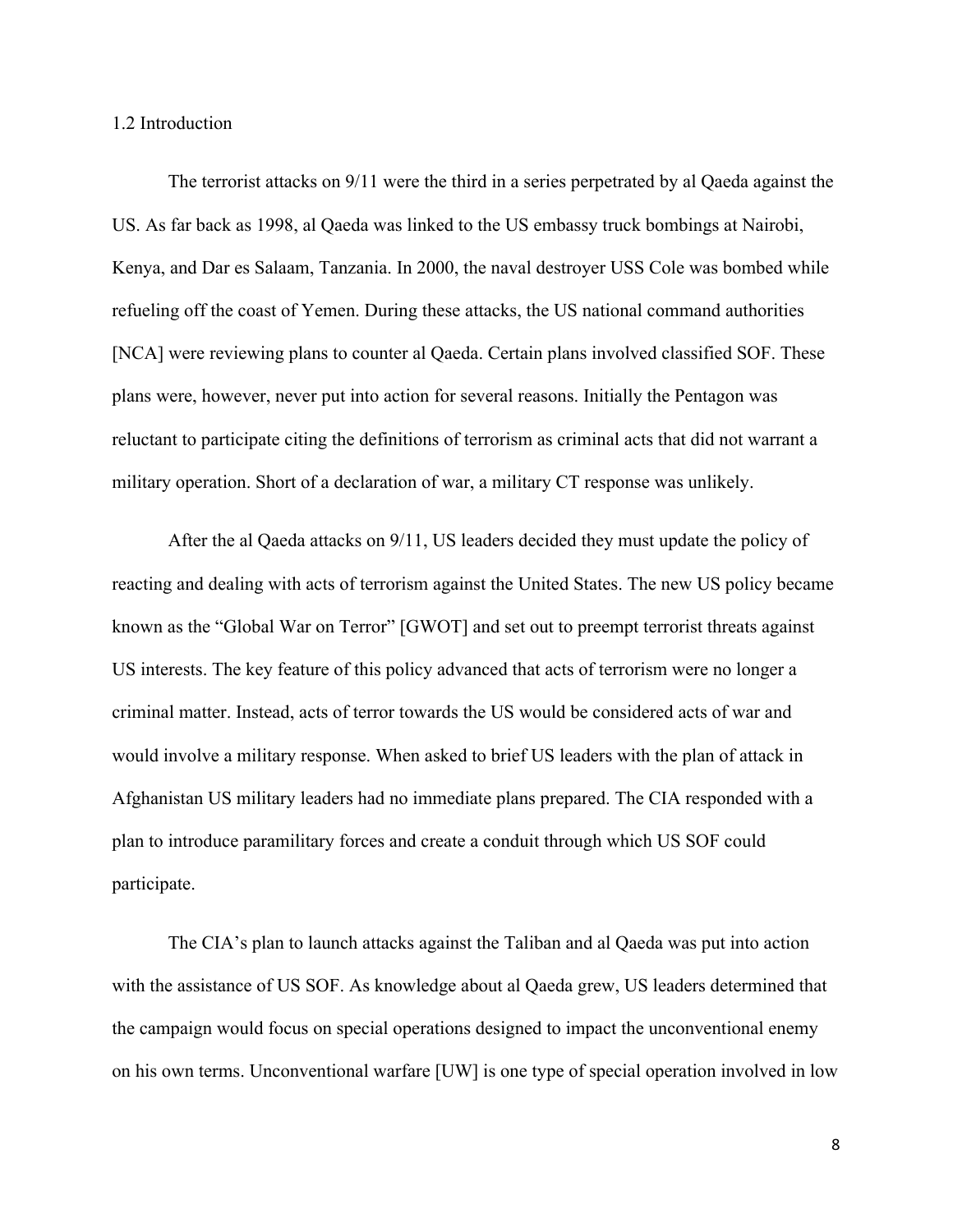intensity or guerilla conflicts. Special operations typically involve sending small groups of (SOF) operators into enemy territory to engage in one of the following types of operations: direct action, strategic/special reconnaissance, unconventional warfare, foreign internal defense, counterterrorism, psychological operations, civil affairs, and humanitarian assistance. In the case of Afghanistan, small groups of US CIA and SOF were the first to enter the country. These teams assembled groups of indigenous militia who were hostile to al Qaeda and the Taliban. The GWOT began in the fall of 2001, when US forces and their indigenous militias launched assaults on al Qaeda and the Taliban. The opening phase of the GWOT quickly saw the routing of al Qaeda and Taliban forces, however much of the leadership of both al Qaeda and Taliban were able to escape.

Later, a clearly upset Secretary of Defense Donald Rumsfeld complained to US military leaders about their lack of preparedness. Secretary Rumsfeld then began to prepare for the next phase of the wider GWOT campaign. The Pentagon believed that in order to defeat al Qaeda, SOF would need to play a major role in upcoming operations. US Special Operations Command [USSOCOM] was instructed to begin preparations to become the lead organization in planning CT operations in the GWOT. Under the 2004 Unified Command Plan [UCP], USSOCOM was given new and increased authority to plan and synchronize SOF counterterrorism [CT] efforts globally. USSOCOM was now able to set protocol for all Geographic Combatant Commanders [GCC] including US Central Command [USCENTCOM], whose area of responsibility included Afghanistan.

By spring of 2002, the US offensive against the Taliban and al Qaeda were nearly complete. US and NATO officials began shifting operational strategy towards security and stability operations. The security and stability operations or counterinsurgency [COIN], were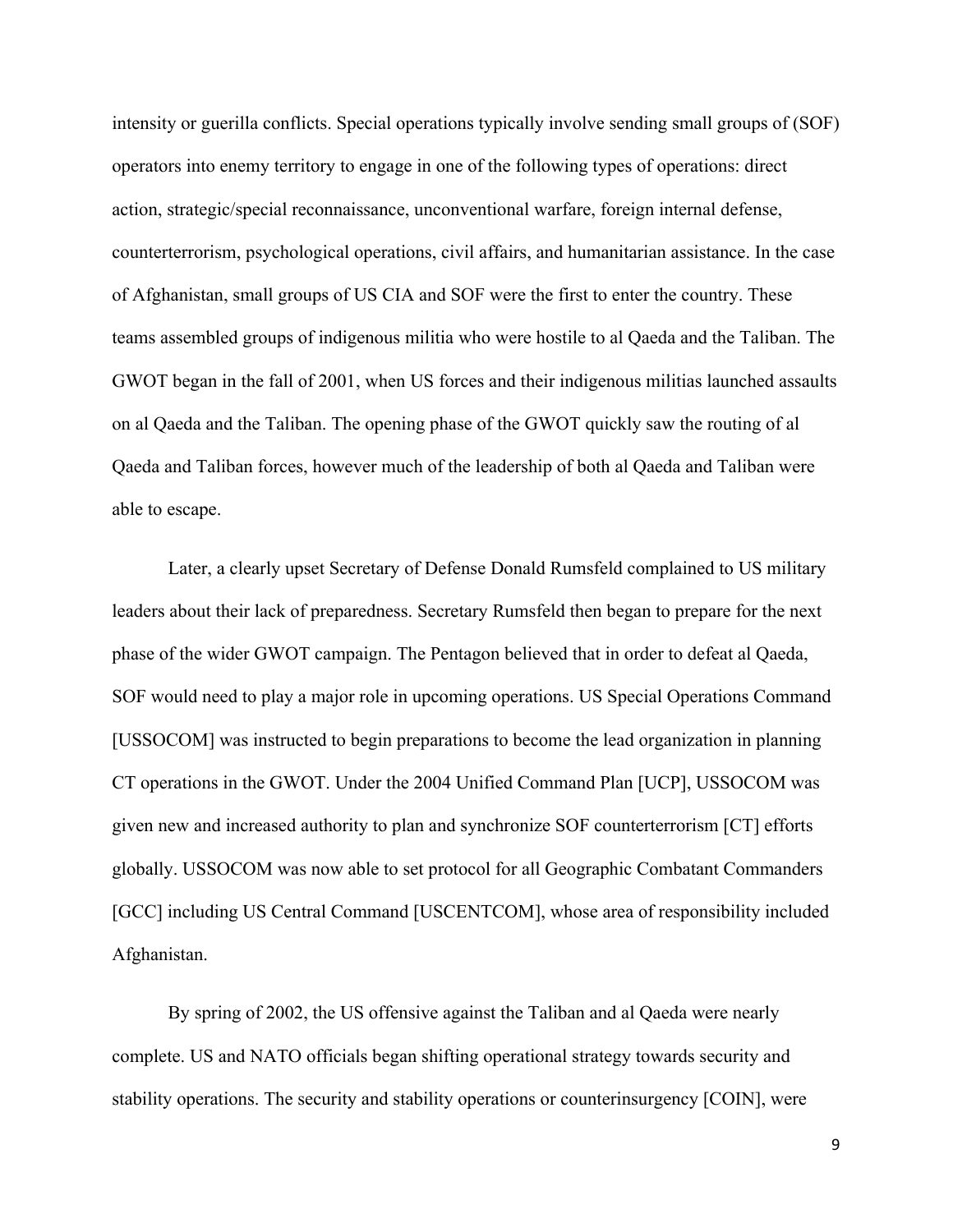directed at winning the population over to the Afghan national government. To facilitate the COIN mission, greater numbers of conventional troops were deployed to Afghanistan. The US COIN strategy as implemented in Afghanistan varies from traditional COIN doctrine. One example was the light military footprint which used a minimal number of US and coalition troops far below that specified for COIN doctrine.

During the Bush administration, special operations targeting members of al Qaeda and the Taliban were taking a toll on leaders and mid-level individuals. Approval of JSOC CT missions was only necessary from the USCENTCOM commander. These operations were often uncoordinated and in some instances, experienced questionable results. There were several times when these CT missions mistakenly killed or wounded civilians. These killings created friction between the US and NATO forces and the Afghans. It was quickly becoming clear that despite the successes, CT operations were having negative impacts on the COIN campaign.

The key part of the CT campaign, involved using highly classified units within USSOCOM known as Joint Special Operations Command [JSOC]. Members of JSOC are trained to conduct classified missions vital to national security and hostage rescue. Due to the high risk nature of these missions, JSOC units are considered to be the elite of SOF and include the Navy's SEAL Team 6, and the Army's Special Forces Delta squadrons or "Delta Force." Under the national command authorities [NCA], JSOC began to develop a CT strategy of targeting, tracking, then capturing or killing individual members of al Qaeda and the Taliban. Some of these operations have created problems for US and NATO International Security Assistance Forces [ISAF] as well as Afghan army forces. The problems arise due to JSOC's ability to operate outside the command and control of US-ISAF regional (battle space) commands [RC]. JSOC's secretive CT campaign poses several risks for coalition forces pursuing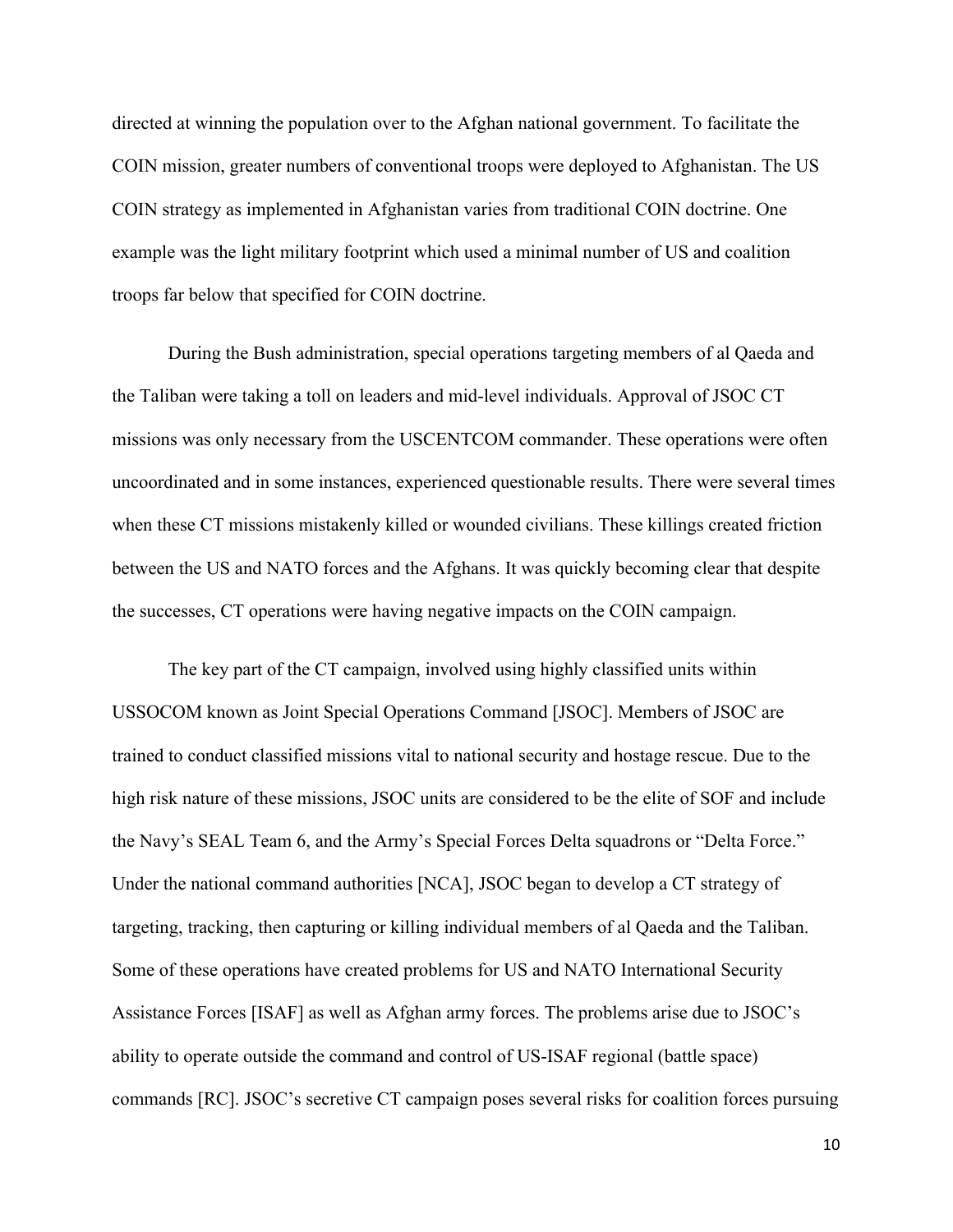COIN operations, and ultimately goes directly against established Joint Forces doctrine. In the end, JSOC is conducting its own operations essentially out of phase with coalition operations.

The concept for Joint Forces doctrine came after several highly controversial special operations experienced avoidable failures during the 1980's. As part of the 1987 Goldwater-Nichols Department of Defense Reformation Act [Goldwater-Nichols] Joint Forces doctrine became the foundation of US military operations. Goldwater-Nichols was designed to break the insular perspective held by the US military services. The act attempted to provide a simplified chain of command the ability to utilize the full spectrum of US military assets effectively. The success of Goldwater-Nichols has, however, remained controversial over the past quartercentury.

In late 2009, US troops were drawing down in Iraq and preparing to redeploy to assist with operations in Afghanistan. The Pentagon initiated a change of command in Afghanistan and US Army Lieutenant General Stanley McChrystal was appointed to command US forces in Afghanistan. LTG. McChrystal had established a reputation as the commander of JSOC during the Iraq war. LTG. McChrystal's CT operations were responsible for killing many members of al Qaeda in Iraq including Abu Musab al Zarqawi in 2006. The Obama administration asked LTG. McChrystal to review the situation in Afghanistan and identify what was needed to succeed. LTG. McChrystal acknowledged that a revised COIN strategy would work but that additional troops would be necessary to carry it out.

Interestingly, despite the promotion of renewed COIN efforts, CT operations were in fact stepped up to some of their highest rates of the campaign. This scenario has left some scholars asking whether it is possible to wage simultaneous COIN and CT campaigns without the two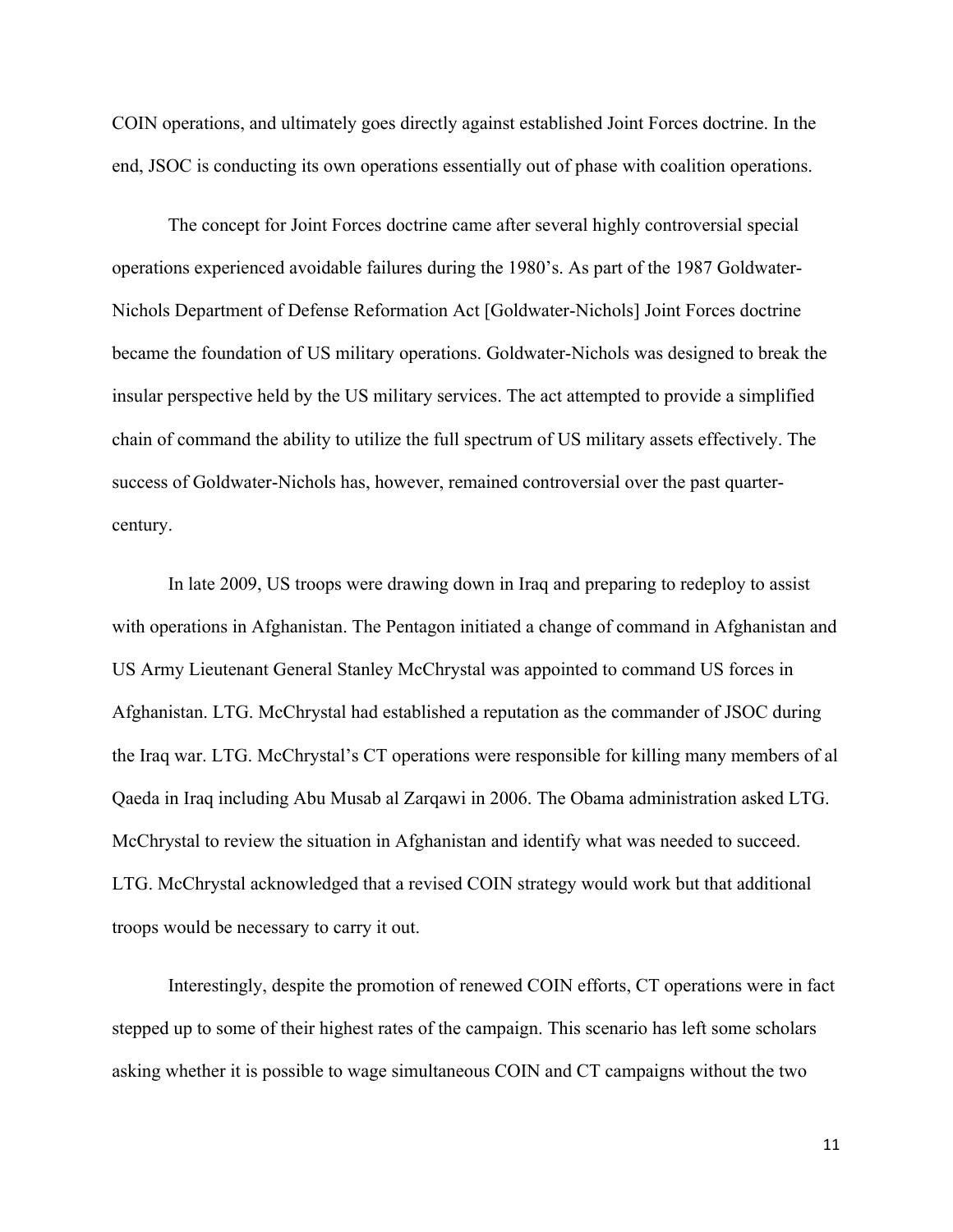canceling the effects of the other. This research will address in detail the problems the US-NATO coalition has faced while attempting its COIN strategy. It is clear that the current US-ISAF coalition's COIN strategy has not succeeded. Pursuit of a CT strategy would better serve US interests in two forms. First, a CT strategy would specify a clear set of goals. Clarifying goals would improve coordination of Joint Forces and orient all resources towards these goals. Second, the US continues to under resource the COIN mission. A CT strategy would allow US leaders to capitalize on the resources available. Ultimately, the resources in Afghanistan must be aligned with a coherent military strategy that can succeed.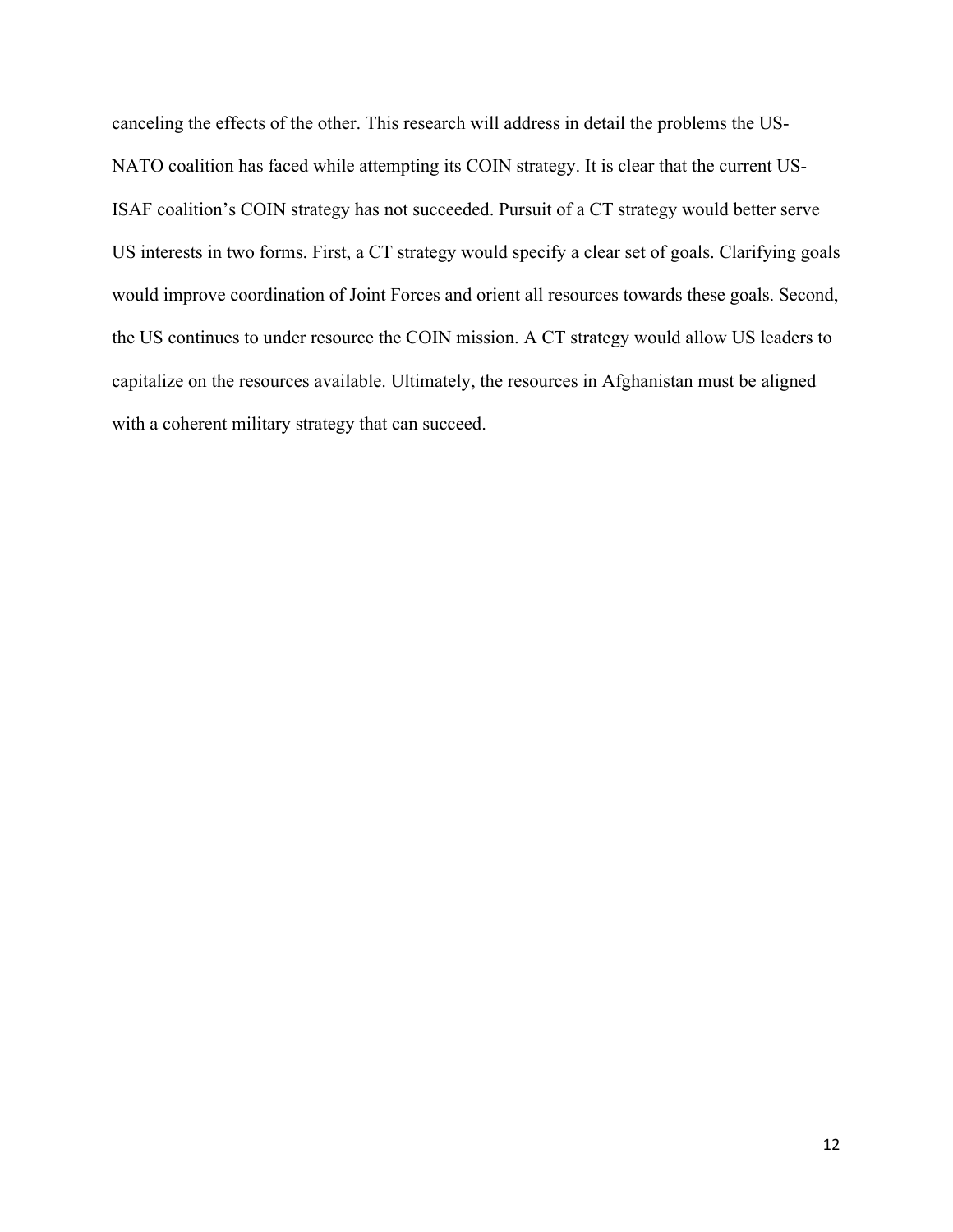Section 2.

#### 2.1 Thesis Statement

It is the premise of this thesis that continuing the present COIN strategy will not succeed in stabilizing Afghanistan. The campaign in Afghanistan must return to a CT focused operation. It is proposed that the US scale back its state building COIN operations and accelerate the building of capable Afghan security forces. Though this is not the optimal long term strategy for Afghanistan, a CT policy would be more likely to solve several current problems. A CT policy would assist in orienting coalition forces around a clear goal, coordinate Joint Forces, and utilize the available resources. The initial design of the GWOT supported a concise set of goals: to dismantle, disrupt, and destroy the al Qaeda terror network and its affiliates in Afghanistan. The GWOT also sought to make Afghanistan inhospitable as a sanctuary to al Qaeda. The US later attempted to expand the campaign of state building and counterinsurgency [COIN]. In spite of this expanded venture, it was never fully resourced by US leaders who instead kept troop numbers to a minimum. US military leaders established a new version of COIN that supported the ongoing CT operations. This version of COIN has experienced several setbacks and is unlikely to succeed in its ambitions. Currently, the US has become focused on a poor economy and support for a costly war has declined. Continuing the present undermanned COIN operation offers little hope for a secure future for Afghanistan.

#### 2.2 Purpose

The purpose of this study is to serve two purposes. First, this study will add to the debate campaign strategy in Afghanistan. Second, it hopes to add to the scholarly discussion of US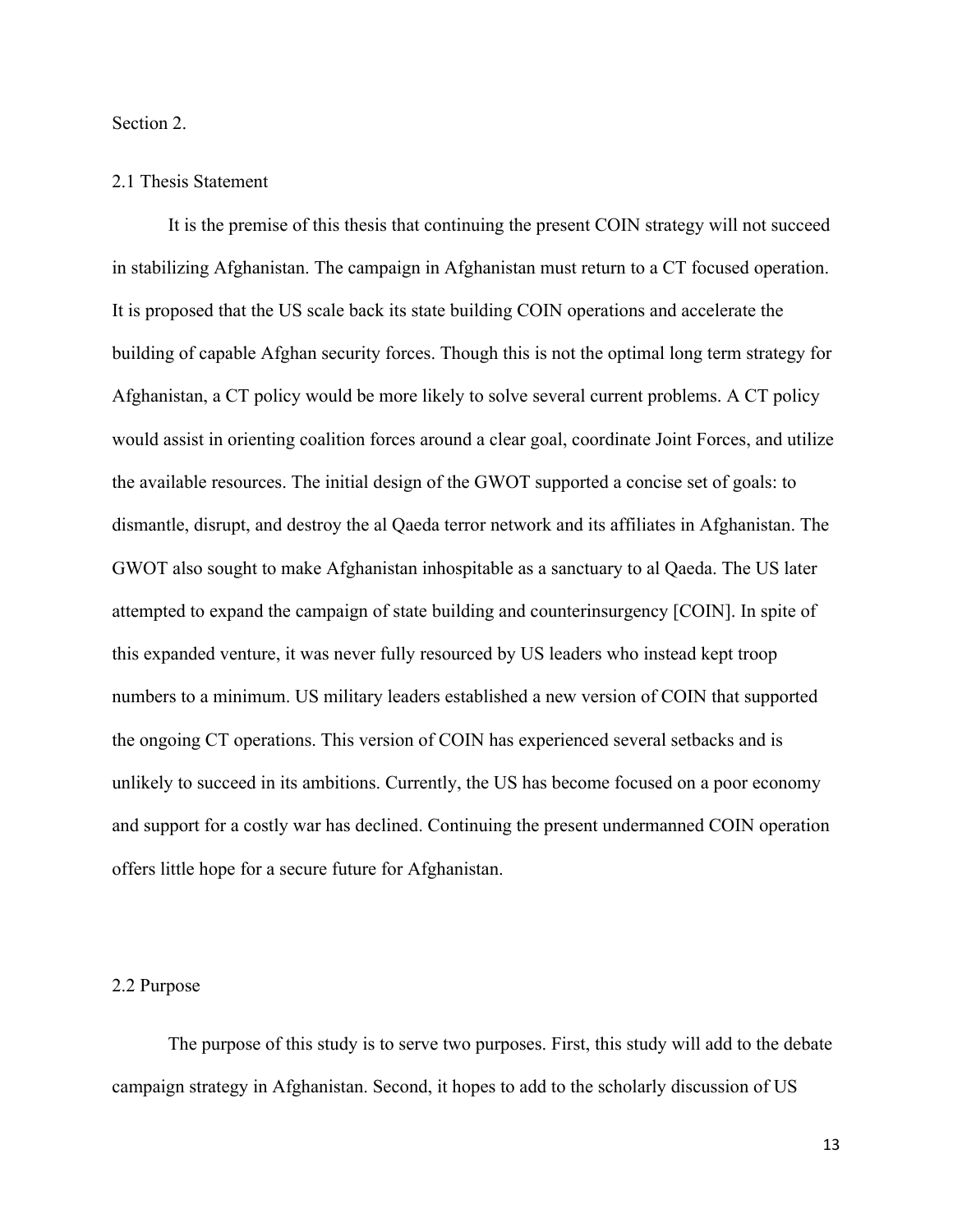military policy in current and future conflicts. This study sets out to reassess the US strategy of implementing simultaneous COIN and CT operations. Joint warfare involving SOF and GPF in the past has experienced several problems. Recently, many scholars on military policy in Afghanistan have discussed matching the military ends and means. With the ongoing disconnect between military resources and goals in Afghanistan, the discussion of strategy in Afghanistan will likely continue.

#### 2.3 Methodology

This thesis looks at the US GWOT strategy which began in Afghanistan following the September 11, 2001 attacks. Several factors have affected the war in Afghanistan during the past ten years. In 2009 President Obama reviewed and refocused on the military strategy in Afghanistan to determine what was necessary for success. The result of this assessment was a new campaign that was widely claimed to be COIN. This new campaign has, however, proven to diverge from traditional COIN doctrine and instead involved an increased emphasis on CT. The increased use of the classified Joint Special Operations Command [JSOC] in CT operations has sparked much debate. The fact that these specific SOF units are able to operate outside the authority of coalition forces in theater has created several problems. The largest problem is an uncoordinated CT strategy within the larger COIN campaign. This study will discuss the problems that arise when JSOC conducts uncoordinated operations in and around the confined battle spaces of Afghanistan.

This study will follow a qualitative methodology in order to thoroughly analyze and assess materials relating to the GWOT throughout its ten year development in Afghanistan. The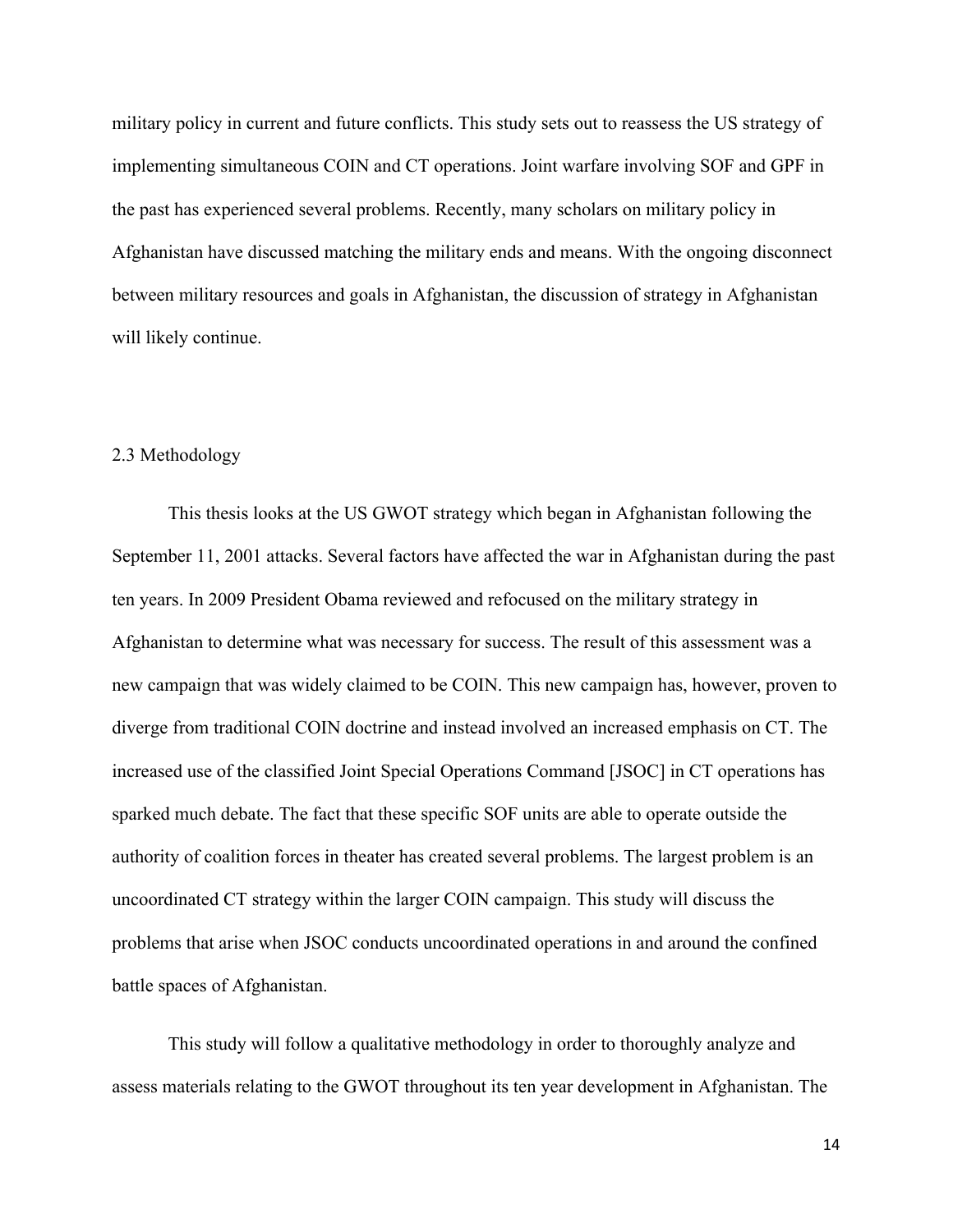primary resources used include several published accounts of the war in Afghanistan. The publications will include quarterly political and military journals, texts, and scholarly research relative to the topic outlined above. Items of specific interest include resources describing the recent history of US military doctrine, special operations forces, unconventional warfare, and the GWOT. These resources will establish a full understanding of the development of US military doctrine as the threat of terrorism began to take shape. A great deal of material has been published since the 9/11 attacks. Among the publications, several have outlined the dramatic shift in US policy dealing with terrorism and the rise of the GWOT. The published resources are supplemented with interviews of three US Army Special Forces veterans of the GWOT.

The interviews with three veteran Army Special Forces members provide greater detail and insight into the military perspective from the battlefield. The three individuals interviewed are all members of US Army Special Forces having served tours of duty in Afghanistan and Iraq. These Special Forces soldiers bring firsthand knowledge of military strategy as it unfolded on the battlefield in Afghanistan. The ability to conduct interviews with experienced combat veterans brings another dimension and perspective difficult to gain solely from published materials. The secretive nature of ongoing JSOC special operations generally makes conducting research difficult. What little published material on special operations is available is typically greatly redacted. The ability to question members of SOF on their experience and perspective provides greater insight typically absent in published resources. The fact that the author was unable to interview a greater number of US SOF with experience in the GWOT is worth noting. Certain factors relating to these interviews however hold particular interest. First, the US Special Forces soldiers interviewed had conducted tours of duty at different times and under considerably different circumstances, such as command structures. Despite these differences, the answers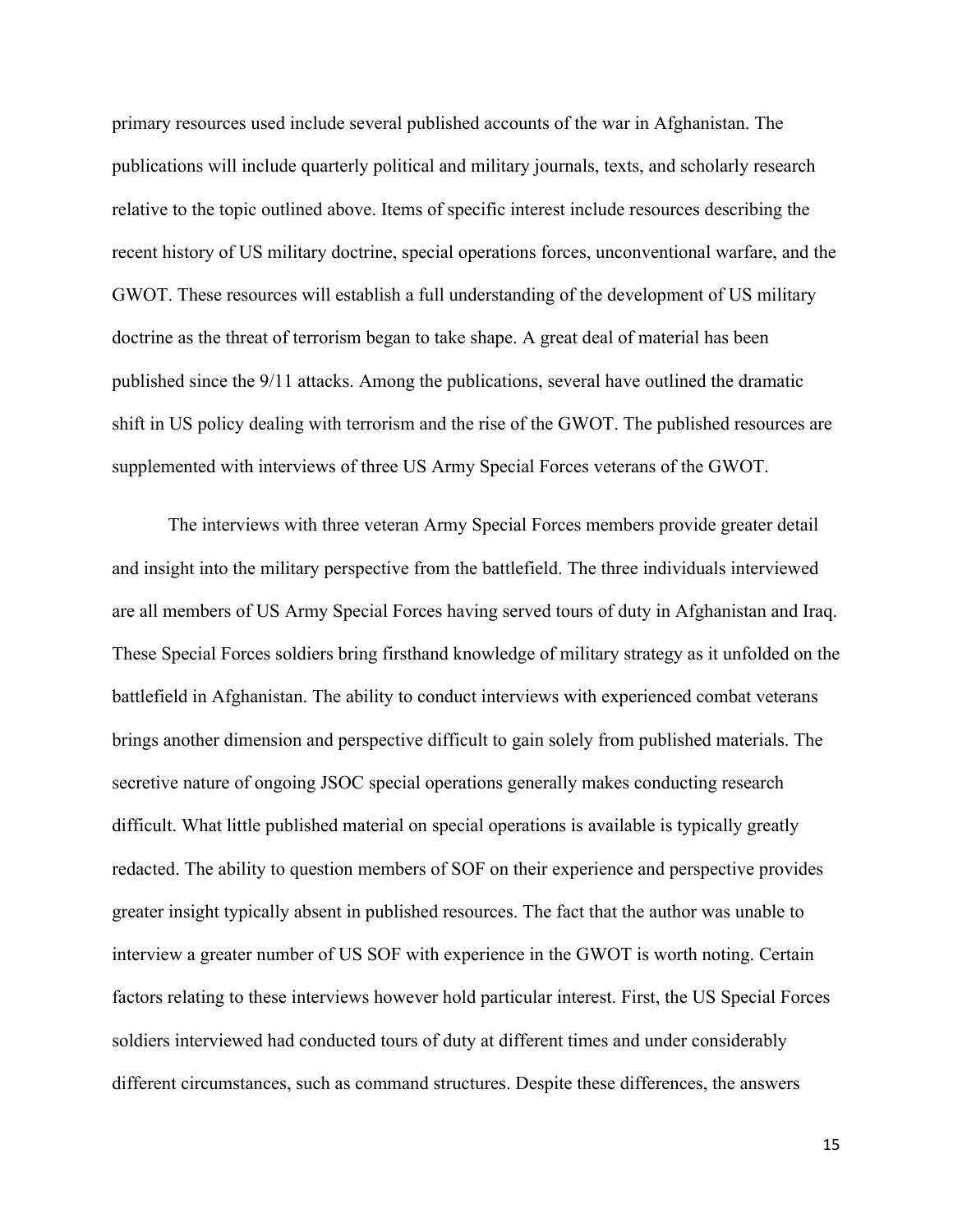provided in the interviews produced responses with a similarity that may suggest more interviews could produce similar responses. Nevertheless, this study cannot produce conclusions of any quantitative value from the limited interviews obtained. Therefore these interviews will seek to add a professional perspective on the topic at hand only.

The questions asked during the interviews initially dealt with command and control [C2] of US SOF within Afghanistan and how they interacted with conventional forces commanders. The different types of SOF and their missions in Afghanistan can easily confuse many readers, and therefore the need to clearly delineate the two became apparent. The SOF in the JSOC units often carry out operations and actions which are unacknowledged by the US government. This clandestine activity has led to these SOF, and their operations, being frequently referred to as "black" SOF. Acknowledged SOF and operations are therefore often called "white" SOF, which are typically involved with more COIN related operations. As the differences between JSOC and white SOF became clear, the next set of interview questions were designed to probe further. The second interview looked into the relationships held between JSOC, white SOF, and the command elements present in the areas of operation within Afghanistan. This interview also addressed any conditions which were present that created friction between the various forces conducting mainly CT or COIN operations. The full question sets asked during each interview are available in appendix II of this study.

Considerable efforts have been implemented in an effort to reduce any perceived biases associated with those interviewed as well as those from the author. First, a wide ranging list of media outlets and publications have been used to provide a broad assessment of the topic. The examination of these accounts will allow the development of a "mosaic" to be presented. This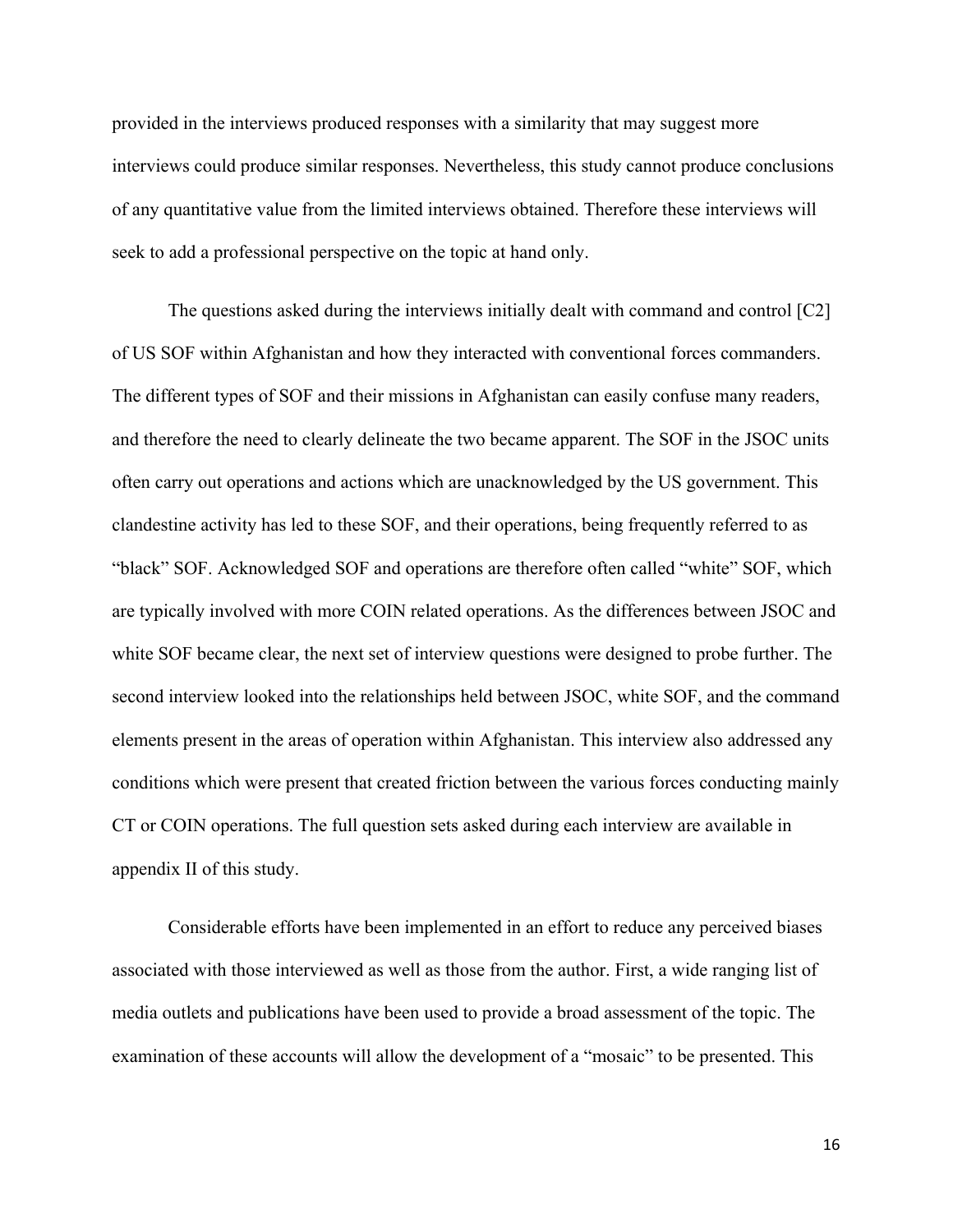mosaic will then be compiled into a concise format suitable to address the research questions at hand.

#### 2.4 Limitations

The greatest limitation on this study is the inaccessibility of materials that involve SOF and their activities due to secret classifications. Published materials about SOF operations in the media usually contain highly redacted or limited information regarding the event or activity. Timely information on SOF is difficult to come in contact with. When material is published in text, there is a lag time between the event and publication, whereby the information, tactics, or activities may be outdated. The standard of operational secrecy among SOF, maintains that very little information about many activities is ever published.

Another limit of this study is the assurance of unbiased opinions and sources. Attempting to overcome this particular bias is inherent in any qualitative study and should be addressed. Membership in the military creates a culture that can carry an insular perspective. This perspective may create an "us and them" point of view concerning non-military associates and researchers. It must also be taken into account that the perspectives from those who are in the military and published material may present a "pro-military" description of events.

Some citations in this study represent the views of members of the military and therefore may imply a narrowed or biased perspective. These views represent expertise in special operations and are imperative to an informed perspective on the topic and this study. Biases are ubiquitous in any media or resource and must be overcome through informed and credible research methods.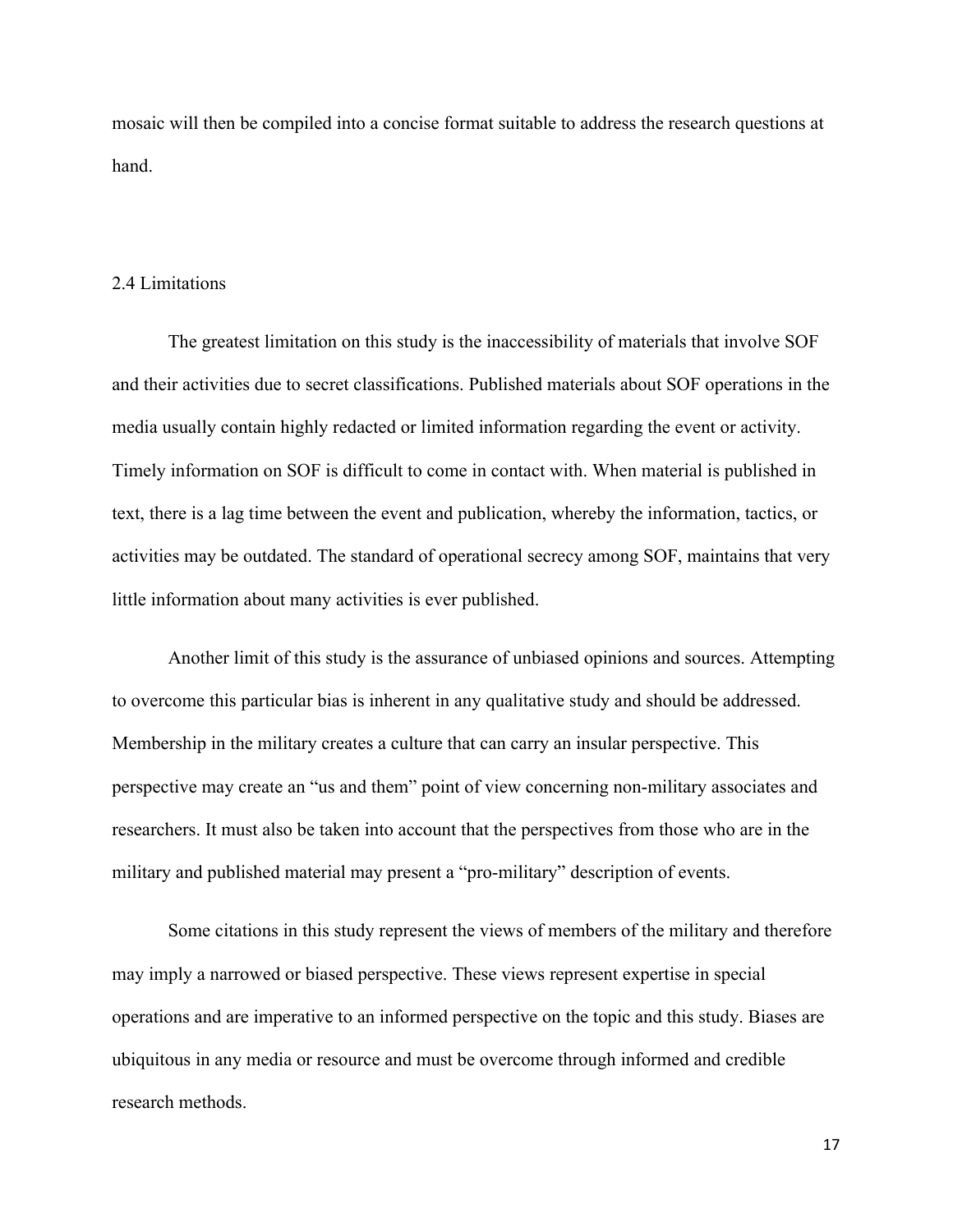Section 3.

#### 3.1 Literature Review

The literature review will begin by providing background information on US SOF. The second section will address US defense reformation and the 1986 Goldwater-Nichols Defense Reorganization Act. The most notable attributes of the defense reformation include its impact on civil-military relations and modern Joint Forces doctrine. Next, the 1987 restructuring of US SOF under USSOCOM will be discussed. Fourth, the examination looks at the challenges faced by US leaders during previous attempts to use CT operations against terrorist networks. Finally, the GWOT strategic vision will be examined including, USSOCOM's greater authority and how it affected the campaign. The literature survey will be followed by a conclusions section.

The events on September  $11<sup>th</sup>$ , 2001 resulted in a shift in US policy with regard to how it would deal with terrorist organizations and regimes that supported them. However, what has transpired over the course of the GWOT leaves several questions about the strategy and end goals. The GWOT campaign in Afghanistan has experienced several setbacks some of which continue today. The campaign has been torn between the two strategies of counterterrorism [CT] and counterinsurgency [COIN]. CT relies mainly on kinetic or Direct Action [DA] operations. DA missions target members of al Qaeda, the Taliban, or other anti-coalition forces and then succeed in either capturing or killing them. COIN on the other hand is sets out to support the local population and establish support for the central Afghan government.

Due to the unconventional nature of the enemy the US faced, White House leaders developed a strategy focused on clandestine operations and unconventional warfare [UW]. To pursue this strategy, US leaders turned to the experts in unconventional warfare, the CIA and US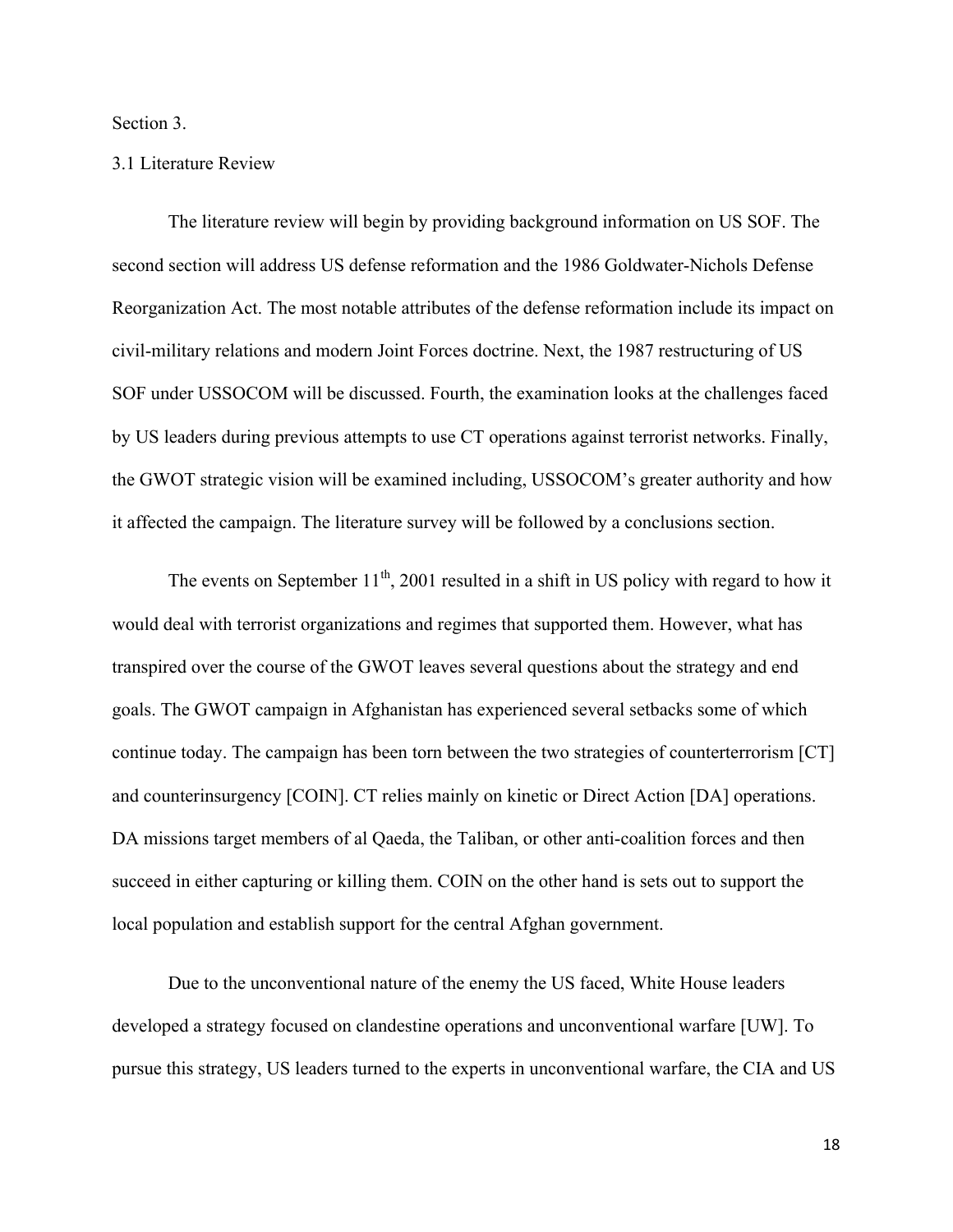Special Operations Forces [SOF]. The GWOT began with the deployment of CIA paramilitaries supporting US SOF to destroy, dismantle, and disrupt the Al Qaeda terror network and its sponsors in Afghanistan.

Initial operations in the GWOT were CT focused and involved killing scores of al-Qaeda and Taliban members. As the GWOT continued to unfold, the National Command Authorities continued to develop the roles for the relevant geographic combatant commands [GCC] in Afghanistan. Primarily, this included US Central Command [USCENTCOM], whose area of responsibility [AOR] included Afghanistan and US Special Operations Command [USSOCOM]. USSOCOM would be in charge of the unconventional war against al Qaeda which included developing and synchronizing global CT operations. Synchronizing global CT operations included Afghanistan which encroached into USCENTCOM's AOR. USCENTCOM and coalition general purpose forces [GPF] were entering the theater of operations to conduct security and stability operations also referred to as COIN. The COIN mission was to decrease the insurgency and build support for the Afghan central government.

However, the GWOT campaign was never designed or equipped to conduct COIN operations and remains so today. Several factors both realized and unrealized, have negated a successful COIN campaign. First, placing USSOCOM in a supported role alongside USCENTCOM created several problems with Joint Forces coordination. Joint Forces doctrine goes back to the 1986 Goldwater-Nichols act, which gave the GCC commander ultimate command and control [C2] over all military forces within his AOR. However, a premiere CT unit within USSOCOM was able to operate outside of USCENTCOM's subordinate command structure, a relationship that continues today (See Appendix I, Figure 4.). Second, ongoing civilmilitary struggles have impacted strategy and how the US responds to unconventional threats.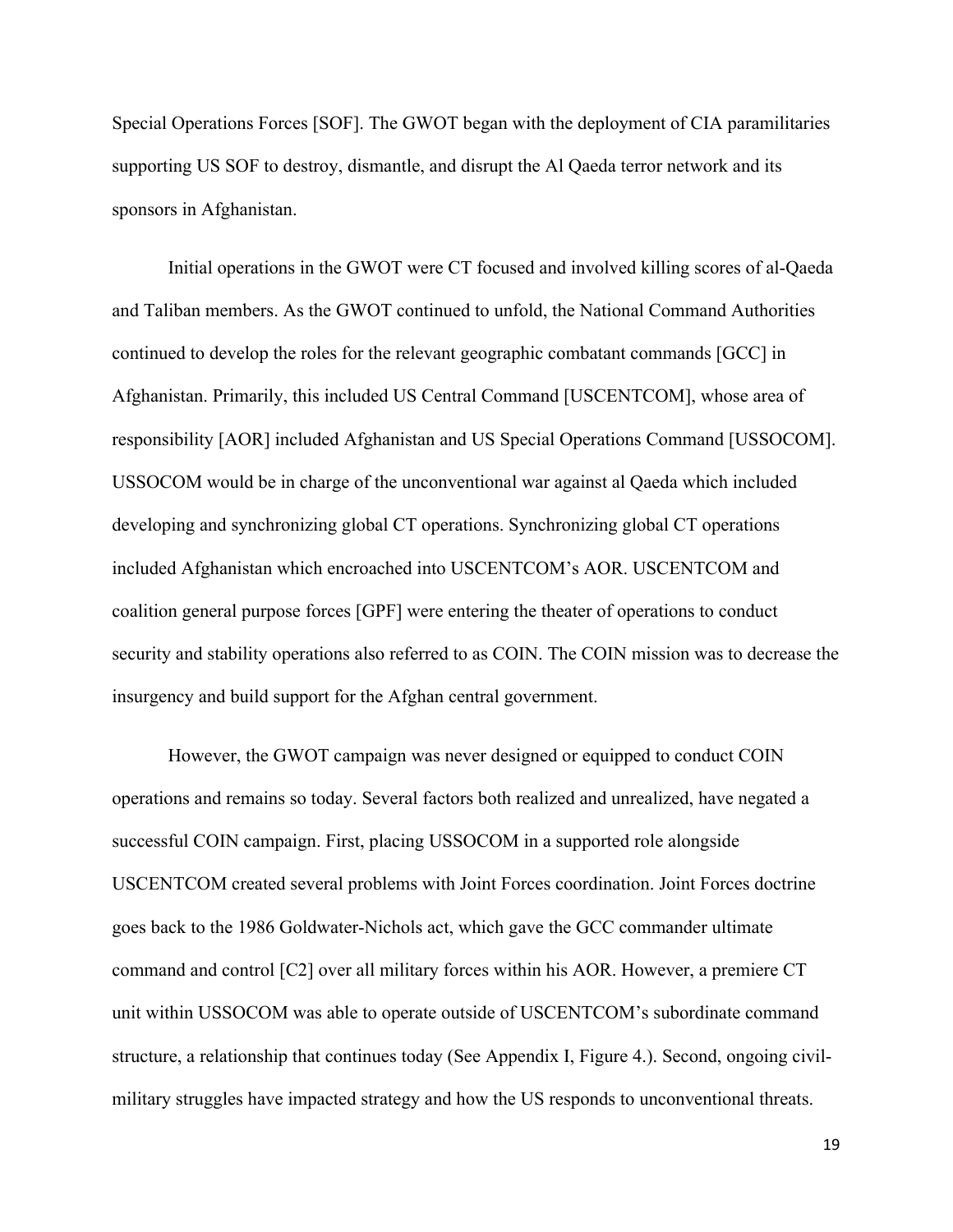Next, properly equipping the military to achieve policy goals has never been appropriately addressed during the GWOT. Despite a widely stated desire to rebuild a stable Afghan state, the means have never been provided to accomplish this mission. Despite a small degree of success, the long-term COIN GWOT policy has lost momentum and run out of time.

#### 3.2 US Special Operations Forces

Early US Special Operations Forces [SOF] were organized during World War II as part of the Office of Strategic Services [OSS]. Following the lead of the British, the US assembled small groups of men to infiltrate behind German lines in Europe to engage in sabotage and unconventional warfare. Later these groups were deactivated because the US military saw no immediate or future need for clandestine operations (Marquis, 1997, pp. 9-11). The 1960s saw the Soviet Union establishing proxy forces around the globe to expand its political influence. The incidents in Cuba, including the Bay of Pigs and ballistic missile crisis, left President Kennedy concerned with the US military's capability to conduct low-intensity operations. President Kennedy began developing a new "flexible response doctrine" which focused on the US ability to engage in operations short of "all out war." (Marquis, 1997, p. 13) This new policy directed the US military to quickly expand its unconventional forces in order to engage the Soviet proxy nations and "liberate" them from communist influence (Ibid.).

In a 1961 defense budget proposal to Congress, President Kennedy called for expanding the US Army Special Forces [SF], and related COIN forces. US SOF saw their first large-scale usage during the Vietnam conflict. Early during the war US SOF were mainly used in advisory roles to guide the anti-communist South Vietnamese forces. Later, as America stepped up its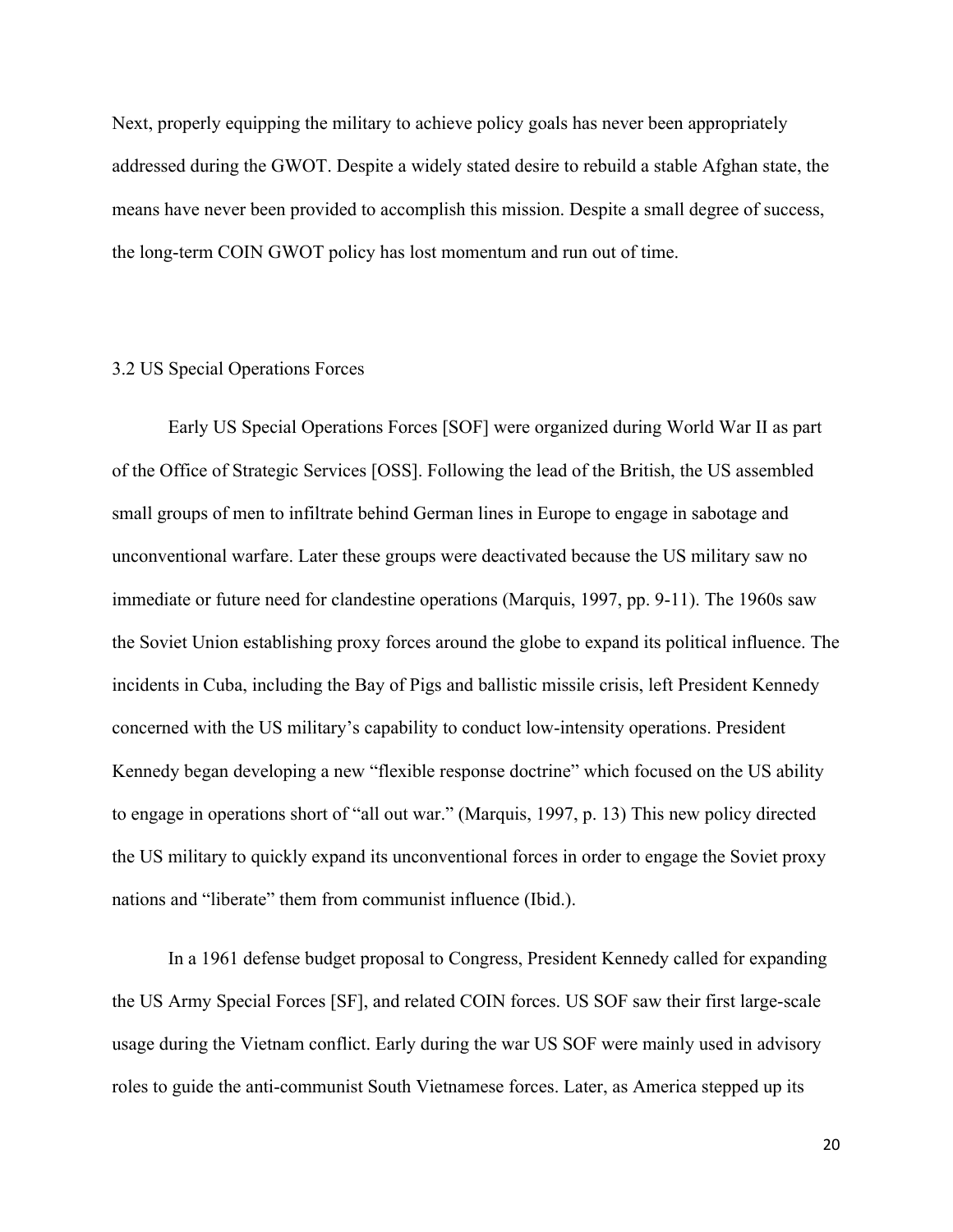involvement, SOF took a greater offensive role leading indigenous forces in special reconnaissance [SR] and direct action [DA] missions. The overall concept was to expend a small amount of US resources, such as a twelve man SF Operational Detachment Alpha [ODA] team to train and enable a larger indigenous force. SF assistance allowed operations to occur by, through, and with indigenous forces, which limited US expenditures in resources and personnel.

Special Operations Forces [SOF] have remained a close-knit group of the US military that maintain a high level of operational secrecy. The label "SOF" is a broad term and is often confused with "Special Forces," which are actually part of the US Army's SOF component. USSOCOM is made up of approximately 55,900 personnel from the Army, Air Force, Navy, and Marine  $Corps<sup>1</sup>$  (USSOCOM Fact Book, 2010). USSOCOM is a functional command which is tasked with the training, equipping, and providing SOF to the GCCs in support of GCC operations. What sets the SOF apart from the conventional or general purpose forces [GPF], are their abilities to solve problems through unconventional means. Ultimately, conventional forces simply cannot implement the same strategies or solutions offered by SOF (Machon & Kingston, 2011).

Some core SOF mission areas include unconventional warfare, direct action, counterterrorism, strategic reconnaissance, psychological operations, civil affairs, and foreign internal defense. The SOF's unconventional nature has been a divisive force between them and the conventional GPF. The historical relationship between the SOF and GPF was often distrustful and strained (Marquis, 1997, p. 141). The SOF's fixation on operational secrecy has continued to create distance between themselves and the modern military leadership. Due to the

<sup>&</sup>lt;sup>1</sup> In 2006, Secretary of Defense Rumsfeld ordered a Marine Corps Marine Special Operations Command [MARSOC], be activated and commanded by US Special Operations Command.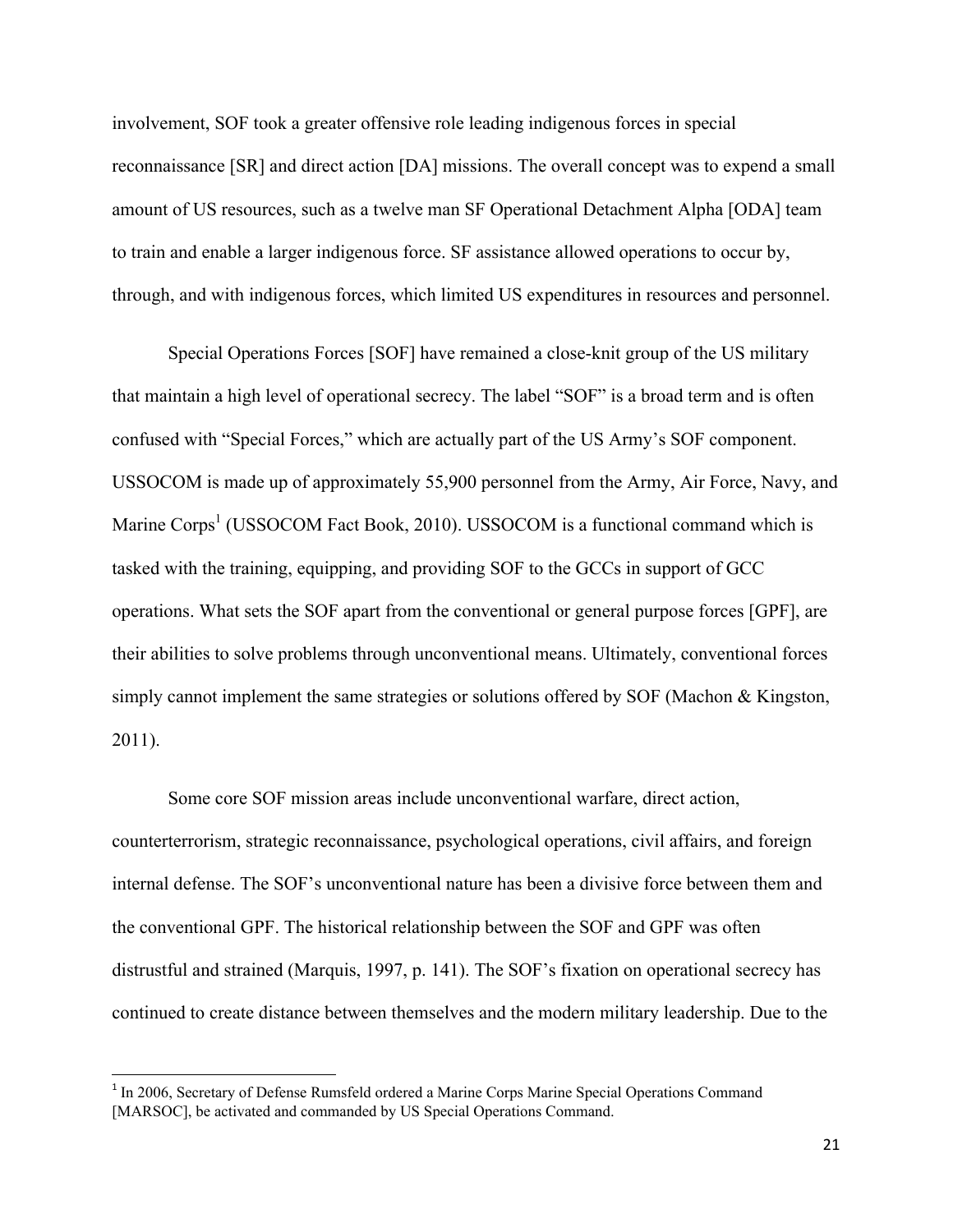detached relationship, GPF commanders have failed to realize the potential of SOF capabilities in full spectrum operations (Machon & Kingston, 2011).

US SOF have played a major role in unconventional warfare operations in Afghanistan. US and coalition SOF formed a Combined Joint Special Operations Task Force [CJSOTF]. The CJSOTF makes up what are called the "white SOF" or acknowledged US forces that are commanded by GPF headquarters. The white SOF operate out of bases located near local villages. Unlike JSOC, white SOF fall under the command of ISAF and USCENTCOM commanders.

Within USSOCOM, there is a sub-unified command of approximately 4,000 SOF members and civilians comprising the Joint Special Operations Command [JSOC]. JSOC oversees the SOF special mission units often referred to as "black SOF," or the unacknowledged US SOF (Ambinder, 2011). JSOC was formed in 1980 in the aftermath of the failed Iran hostage rescue in order to better coordinate multi-service special operations. JSOC adopted the role of a highly skilled CT and hostage rescue unit necessary in quick reaction operations (Marquis, 1997, pp. 63-64, 98). Included in this tier of SOF, are the US Army's Special Forces Operational Detachment Delta or Delta Force, and the Navy's SEAL Team 6 (Naylor S. D., Spec ops raids into Pakistan halted, 2008).

JSOC's role in the GWOT has included assembling highly classified task forces pursuing objectives related to an aggressive CT national security policy. JSOC's shadowy participation in the GWOT is due to operational secrecy and the need to constantly pursue new intelligence. JSOC's mission has included hunting down, then killing or capturing many high value targets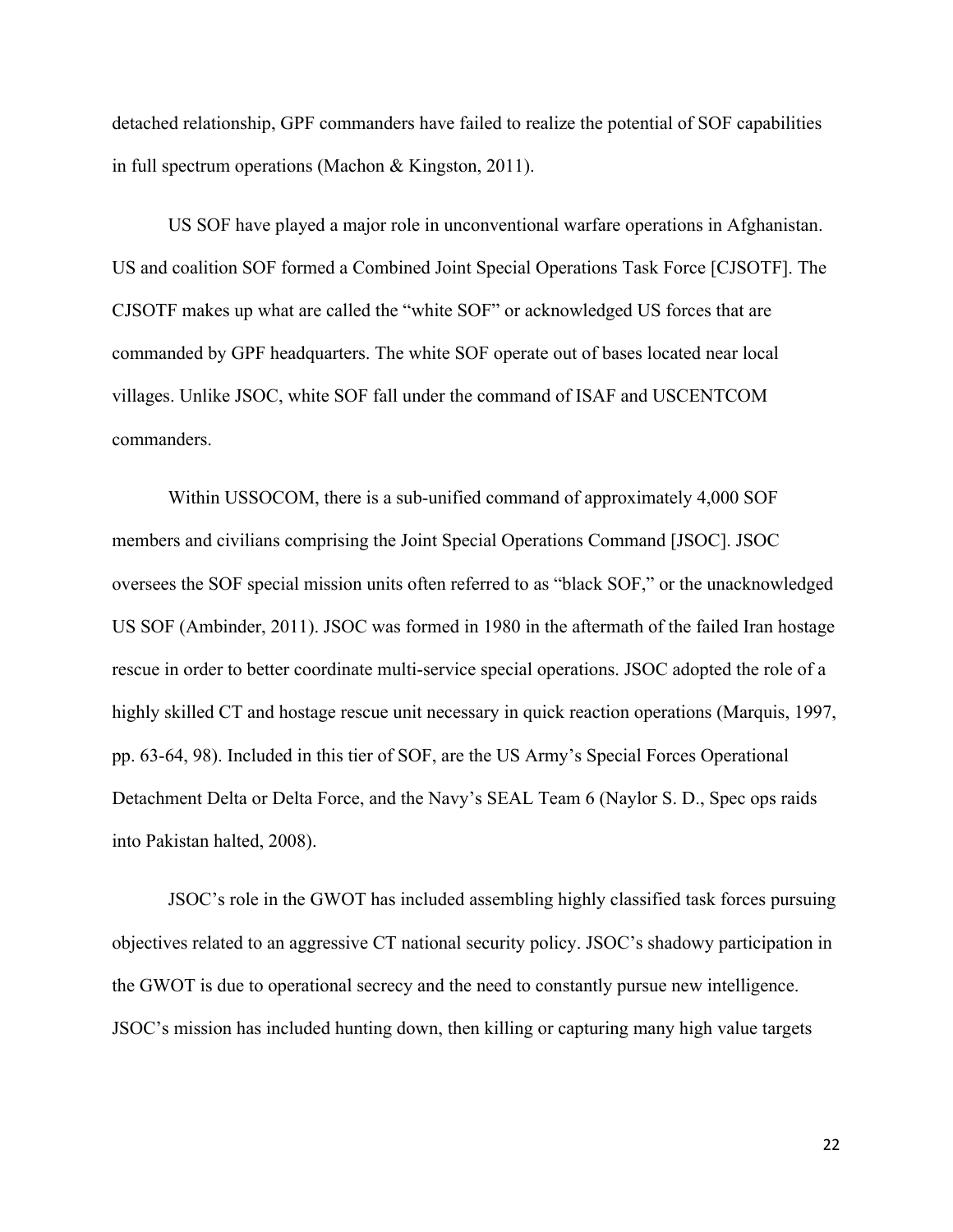[HVT] in al Qaeda and the Taliban around Afghanistan and even into Western Pakistan (Scahill, 2010).

There are two types of operations that SOF has engaged in during the GWOT, clandestine, and covert operations. The 1991 Intelligence Authorization Act stated that in order for covert operations to be conducted, a Presidential finding must be prepared. The Presidential finding must lay out the specifics of the mission and the relevance to national strategic or security objectives (Kibbe, 2004, p. 105). JSOC operations are normally run exclusive from other military operations under the direction of the NCAs.

#### 3.3 Department of Defense Reform

The conventional US military has historically remained highly skeptical of anything referred to as "elite" within its organization, especially the SOF. Mutual distrust and contempt has been evident between the two groups. Beginning in the late 1970s however, the US became involved in a series of crisis situations requiring decisive military action and coordination. Each of these operations suffered varying degrees of failure. In 1979 the Islamic revolution in Iran resulted in several Americans at the US embassy being taken hostage. The decision was made to attempt an SOF led special operation, to rescue the hostages.

The US assembled members from the US Army, Navy, Air Force, and Marines to support the SOF led rescue operation called "Eagle Claw." Six months later the order was given to execute the operation. When two of the extraction helicopters experienced mechanical failures the mission was aborted. When one of the remaining helicopters attempted to depart the Iranian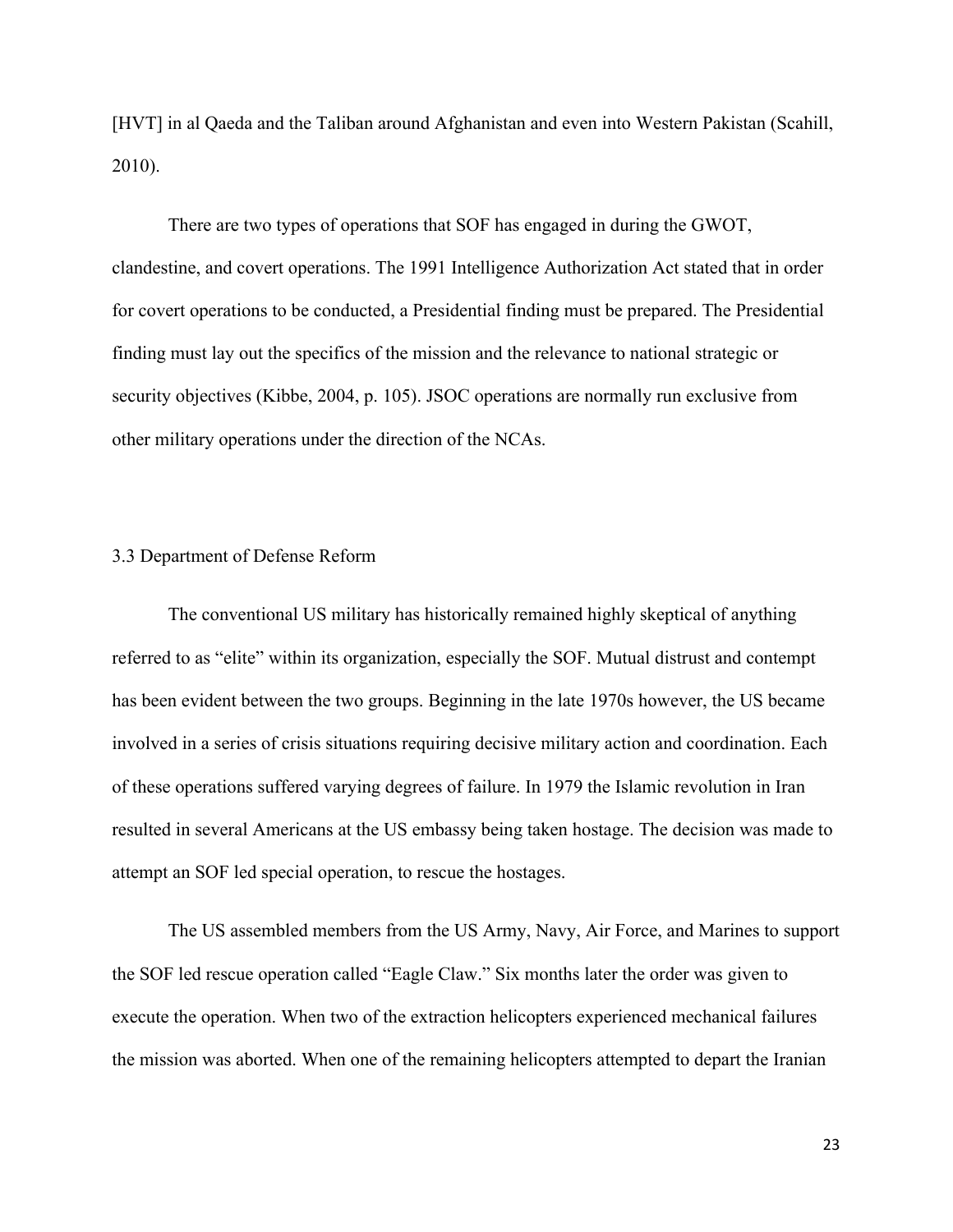desert, the pilot became disoriented and crashed into an Air Force C-130 fuel tanker which exploded. The operation resulted in eight US service members killed (Cogan, 2003, p. 214).

A special operations review group later noted several issues with the operation, which raised questions about the ability to conduct multi-service special operations. The review cited poorly defined command and control relationships as well as a lack of coordination among the services. The review also pointed out that a comprehensive training exercise would have uncovered several problems that surfaced later in the actual operation (Ibid.). This failed operation, known as "Desert One," became a catalyst in the debate for DOD reformation.

Another such incident occurred during the 1983 invasion of the Caribbean island of Grenada. The ruling government in Grenada had been overthrown by Marxists in a military coup. Ongoing fighting between the Marxists and pro-government supporters created concern for the safety of 600 American students at a Grenadine medical school (Cole, 1998-1999, p. 57). The initial US plans involved extracting US citizens at risk in the country, but as support for ousting the Marxists grew among Caribbean leaders, the plans shifted to a large scale invasion. The US was soon planning its largest military operation since Vietnam (Marquis, 1997, p. 94). The operation included several units from the Navy SEALs, Army Delta Force, and Army Rangers.

In this case, time delays gave up the element of surprise and instead of landing under the cover of night, SOF troops landed at daylight, after the main invasion had begun (Marquis, 1997, p. 98). The Inter-service communication problems also became obvious. Difficulties began when US Army Rangers came under fire and were unable to call for naval fire support. This communication problem was due initially to the Rangers not knowing the proper procedure for requesting Naval strikes. Nevertheless, a lack of training to request naval support became a non-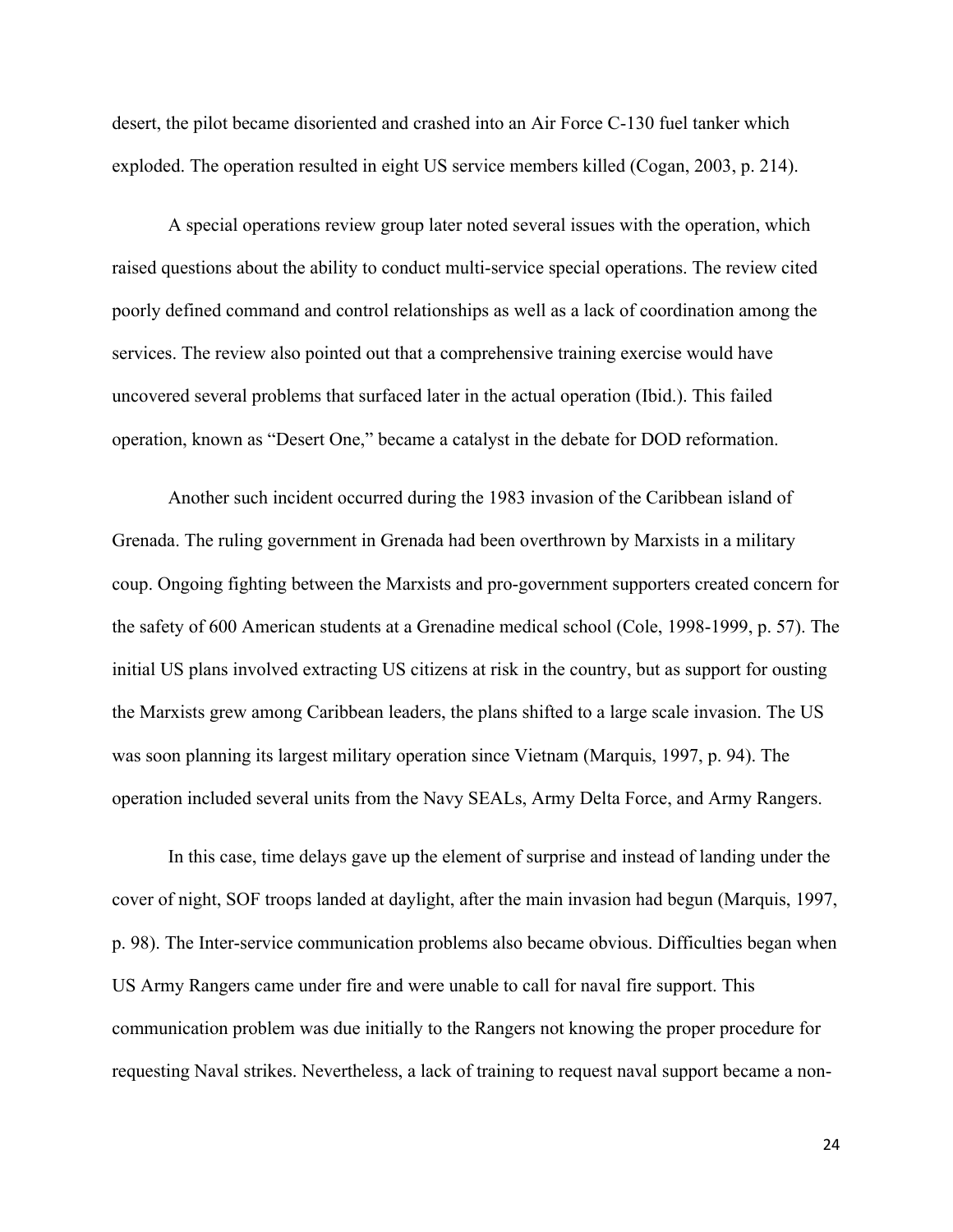issue, due to the Ranger's radios being incompatible with naval communications systems (Marquis, 1997, p. 101). In the end, unofficial reports of the incident in Grenada resulted in an estimated nineteen killed, and one hundred fifty-two wounded. While the primary objectives of the operation in Grenada were met, later accounts would critically describe the misuse of SOF in seizing unnecessary objectives and resulting in several deaths (Marquis, 1997, pp. 105-106).

One author later attributed these military failures to three common denominators including poor military advice to political leaders, a lack of unity of command, and the inability for the military to operate jointly. Further investigation concluded that there was "no capable joint organization to execute these missions," (Locher III, 2001, p. 100). The view from Congress was that joint air, ground, and naval operations were crucial in order to successfully capitalize on the capabilities of the US military. The failed special operations and a surge in international terrorist activity outlined clearly the inter-service deficiencies that existed throughout the military. Realizing that the US lacked the critical capabilities needed to address modern threats, members of the military and Congress began to call for reformation at the DOD. The Pentagon however, vehemently rejected all calls for reform, and fought to keep Congressional interference limited.

A Senate Armed Services Committee investigation found that disproportional powers were held by the individual services and were limiting the attention to "Joint Force" coordination. It appeared to Congress that the Army, Navy, Air Force, and Marines were too preoccupied with their individual roles to weigh measures necessary for mission success. In 1986 Congress finally passed the Department of Defense Reformation Act, also called the Goldwater-Nichols Act after its Senate sponsors. This new law unified the US military services under a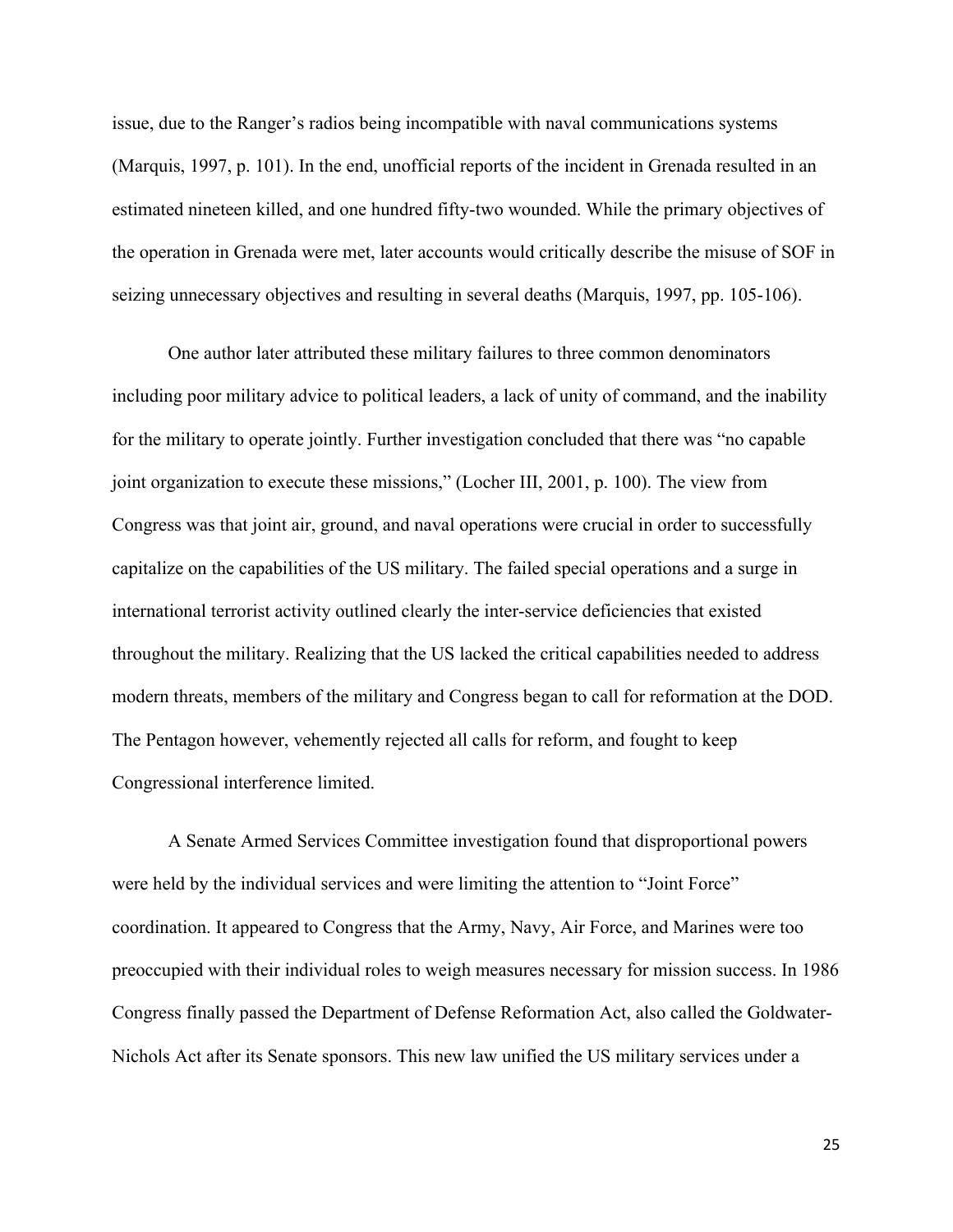Joint Forces doctrine. Joint Forces doctrine refocused multi-service assets and combined their strengths under a single unified commander.

Over time the globe had been divided up geographically into areas of responsibility [AOR] with military assets based in each region. There are currently six geographic combatant commanders [GCCs], including US Africa Command [USAFRICOM], US Central Command [USCENTCOM], US Northern Command [USNORTHCOM], US Pacific Command [USPACOM], and US Southern Command [USSOUTHCOM] (DefenseLINK.gov, 2004). Prior to Goldwater-Nichols, the GCCs had been weak and could not request or control other services assets within his AOR.

Goldwater-Nichols broadened the authority of the unified  $\text{GCCs}^2$ . The new authorities allowed GCCs to assemble and package "Joint Task Force" [JTF] to deal with battlefield conditions and resources (Locher III, 2001, p. 108). Empowering the GCC collapsed a previously complex chain of command between the policy makers and the battlefield. The GCC was now placed directly under the President and Secretary of Defense (Locher III, 1996, p. 12). The GCC was also in a better position to control his battle-space and all the military assets employed in any campaign. The act spelled out the services' updated duties as "fully supportive" of the unified GCCs under the Joint Forces concept (Locher III, 2001, p. 108). The new Joint Forces reformation was changing the conventional military forces, but it had not addressed anything related to SOF. Original DOD reformers familiar with the SOF capabilities felt that Goldwater-Nichols needed SOF specifications, and pushed for further restructuring.

<sup>&</sup>lt;sup>2</sup> Secretary of Defense Donald H. Rumsfeld changed the title of the "commanders in chief" to combatant commanders, due to his idea that the "Commander in Chief" title belonged *solely* to the President.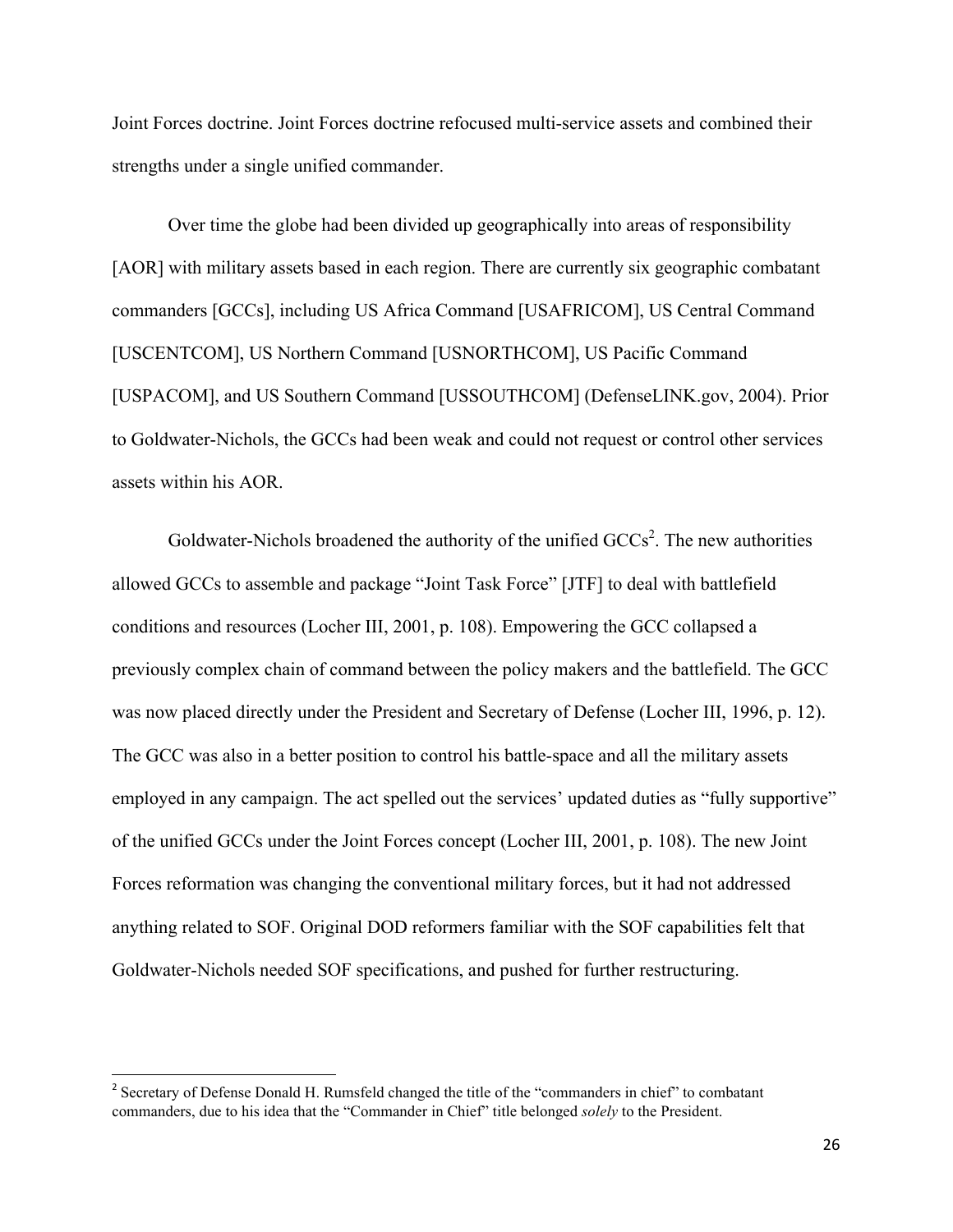3.4 Special Operations Forces Reform

During the drafting of the Goldwater-Nichols Act, additional legislation was sought to ensure specific reformation of the US SOF. Defense reformation leading up to Goldwater-Nichols, originated with solving problems with coordination of special operations. Yet, the legislation did not address anything that related to how special operations were planned, coordinated, or executed. Many advocates for SOF reform claimed that the US remained unprepared to fight the most likely wars it could face in the present or future (Marquis, 1997, p. 126). Furthermore, it was believed that the conventional military would never understand or implement the full capabilities offered by SOF.

The exact reasons for leaving SOF-specific measures out of the original legislation of 1986 remain unclear. Some believed that not including specific SOF reform in Goldwater-Nichols was due to the idea that SOF were already "inherently Joint" within the services (Ibid.). One "SOF Truth," that supports the inherently joint concept states that "Most Special Operations require non-SOF support," a fact that has remained true for all special operations. (USSOCOM Fact Book, 2010). Without specifics in Goldwater-Nichols, however, SOF could act as a distinct group outside the new "Joint" doctrine (Martin, 2009, p. 7). Others observed that the climate within the already reluctant DOD was simply not conducive to include any SOF reformation at that time. Neverthesless, Goldwater-Nichols was signed without any SOF reforms, although this fact was not lost on many familiar with the struggle to manage US special operations capabilities.

SOF reformists agreed that in order to effectively improve SOF capabilities, a separate special operations organization would need to exist outside the conventional military (Marquis,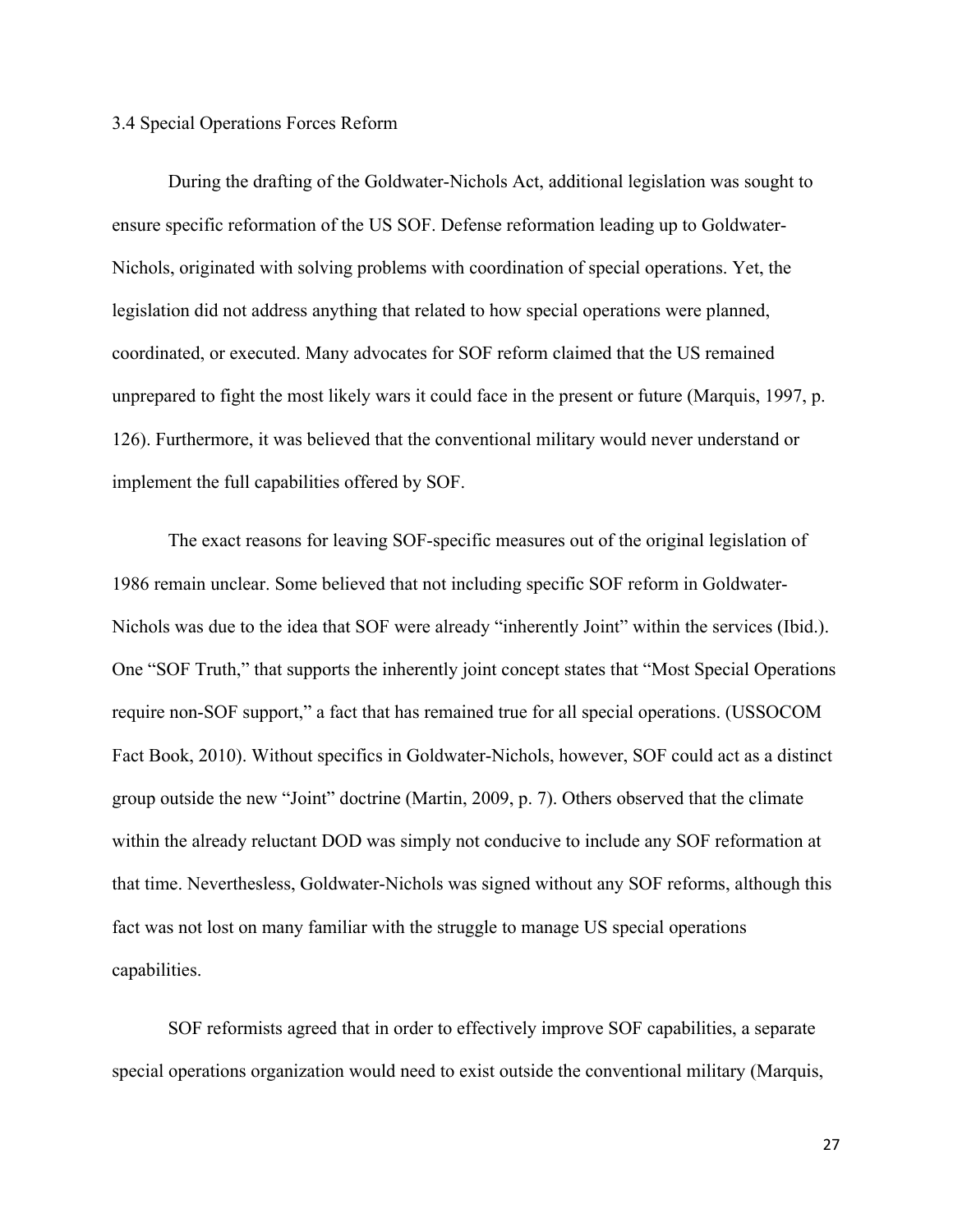1997, p. 122). Senators Sam Nunn and William Cohen initiated SOF reformation by calling for a separate civilian agency to control SOF. Some argued for a separate defense agency run by a civilian would be too similar to the Central Intelligence Agency. Others believed that SOF should remain under military command as a distinct "sixth service," (Marquis, 1997, p. 122).

The argument to implement SOF as a "sixth service" was based on the conventional military's inability to understand and implement SOF in the past. It was believed that as long as SOF were controlled by military leaders entrenched in conventional war fighting concepts; their capabilities would suffer (Ibid.). It was thought that without control over their own organization and budget, SOF would never gain the footing necessary to meet the developing security challenges. Arguments were made by members of the Office of the Secretary of Defense supporting establishment of a Joint Special Operations Agency [JSOA] which would be run by a civilian (Marquis, 1997, p. 85). The agency was established in 1984 with the intention that it could improve understanding of and planning for special operations. The JSOA was led by a two-star general (a three-star general was requested) that was under the Joint Staff's Directorate of Operations (Marquis, 1997, p. 86). It was later clear that the JSOA was not having the desired effect and still lacked authority to direct special operations. The JSOA remained impeded and controlled by higher military leaders.

Amendments to Goldwater-Nichols were undertaken and sponsored by Senators Sam Nunn and William Cohen. These amendments specifically targeted SOF shortfalls and were referred to as the Nunn-Cohen amendment [Nunn-Cohen]. Nunn-Cohen contained three elements that permanently changed the SOF standing within the military. First, Nunn-Cohen created a separate unified command US Special Operations Command [USSOCOM]. USSOCOM was given a "four star" commander to establish parity with the other combatant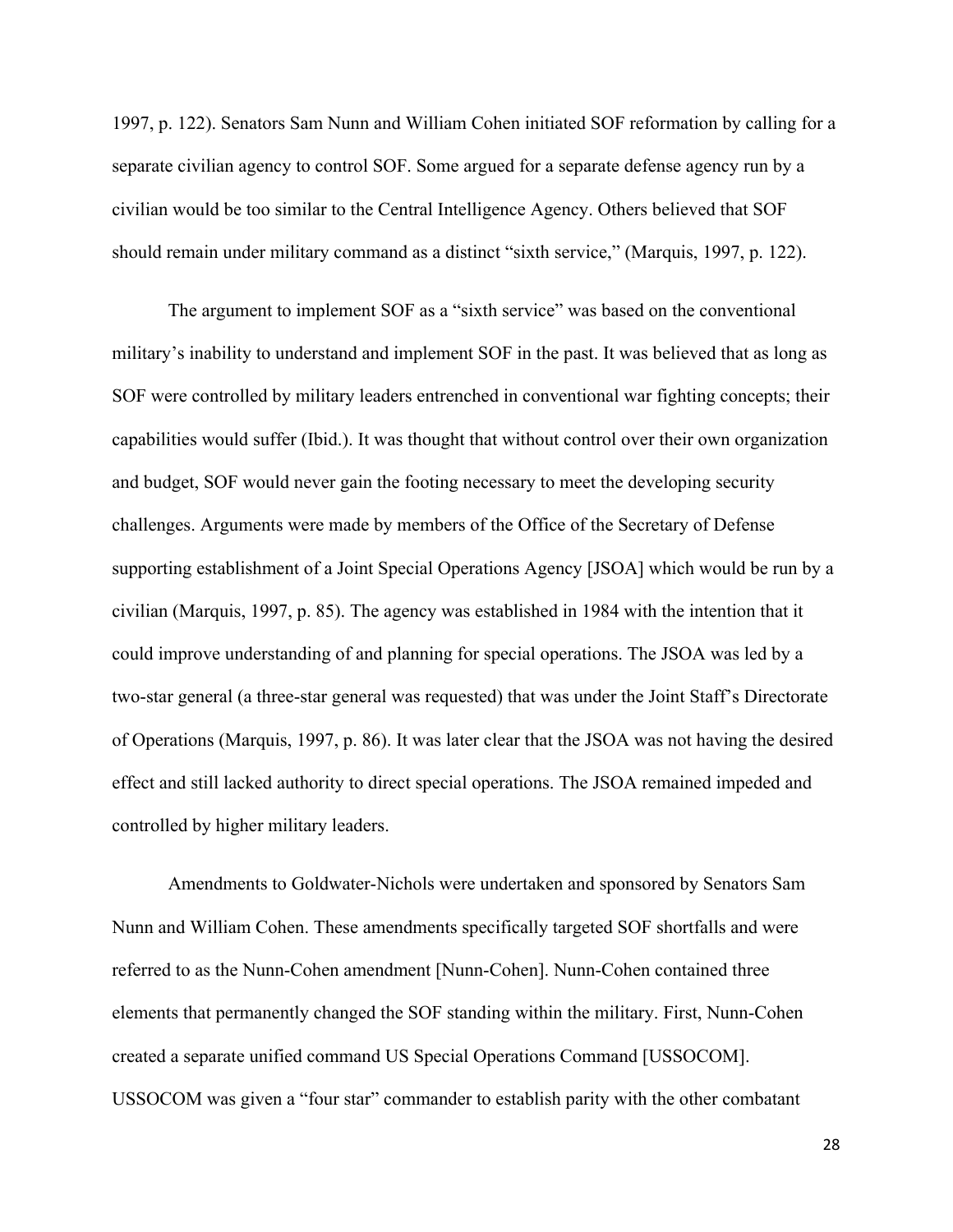commanders. It also established the position of assistant secretary of defense in charge of special operations and low-intensity conflict. Next, for the first time in law, it prescribed the elements of "special operations". These included:

"Direct action, strategic reconnaissance, unconventional warfare, foreign internal defense, civil affairs, psychological operations, counterterrorism, humanitarian assistance, theater search and rescue, and such other activities as may be specified by the President or the Secretary of Defense." (Marquis, 1997, p. 146)

Finally, the amendments provided USSOCOM with its own resources and budget through major force program 11. The ability for USSOCOM to retain control over its resources and acquisitions was considered crucial for its effectiveness, and removed it from the fight for DOD funding. However, coming up as a new peer beside the other combatant commands did little to ease tensions or establish trust between the SOF and the GPF forces.

#### 3.5 Civil-Military Relations

Along with reforming how the military services coordinated with each other, Goldwater-Nichols established new civil-military relationships. First, the legislation acknowledged that the Secretary of Defense exercised ultimate control over the military. Power was taken away from the corporate Joint Chiefs of Staff [JCS], and placed in the Chairman of the Joint Chiefs of Staff [CJCS]. The CJCS was able to assemble and confer with the Joint Staff for advice, but final advice given to the White House came from the CJCS. Some argue that shifting power away from the corporate style JCS to a single military advisor has had negative consequences.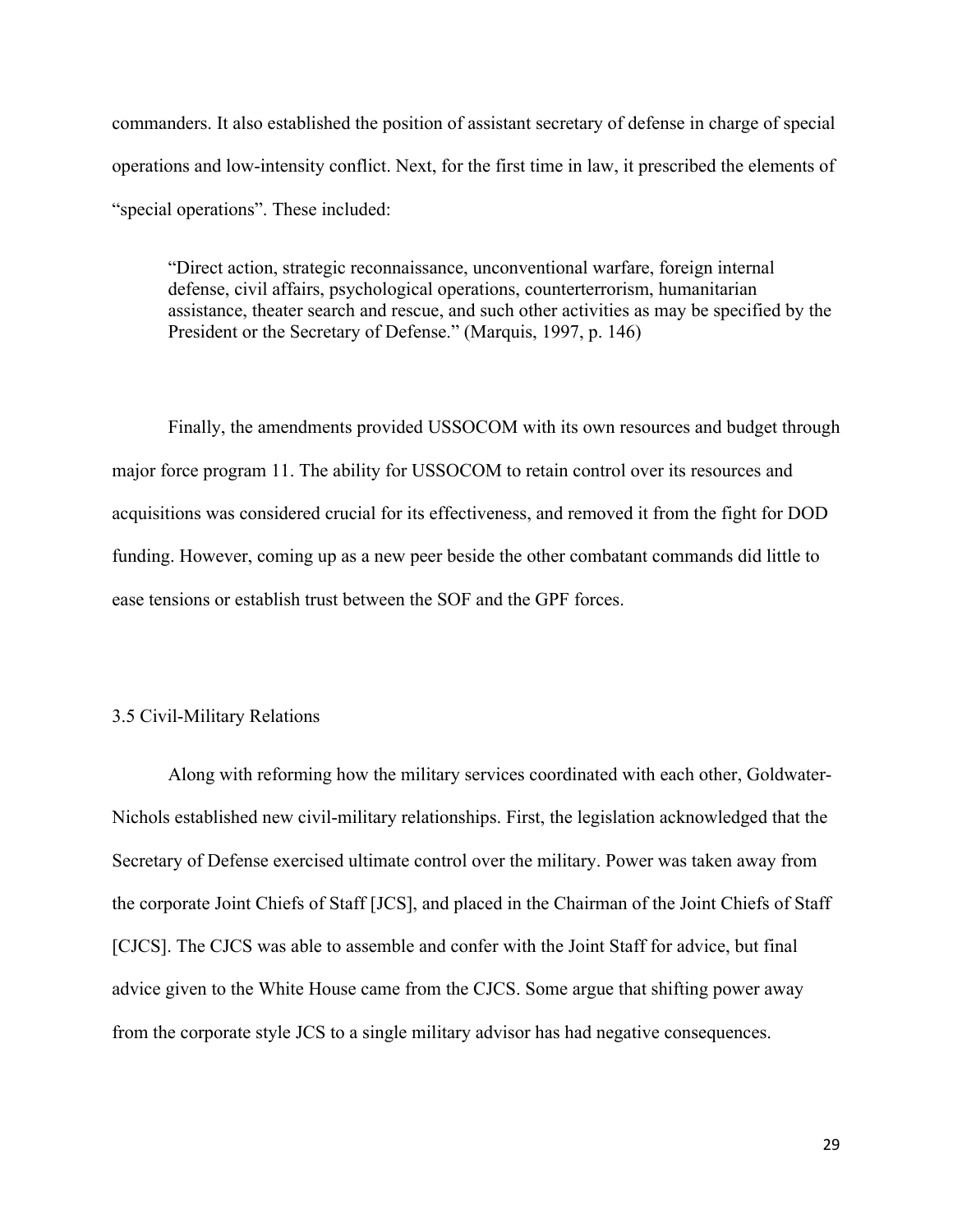One former US military officer, Major Christopher Bourne, writes that Goldwater-Nichols has actually decreased civilian control over the military. Bourne begins by pointing out that the US President's duties "demand a range of alternatives when confronted with matters of national security." Therefore according to Bourne, the President's duty to receive a wide range of military advice was damaged when the CJCS became the sole military advisor to the President (Bourne, 1998, p. 103). Bourne went on to write that this configuration also relegated the secretary of defense to formulating only general defense policy, while more important national security decisions went to the CJCS.

The decision to place power in the CJCS instead of the corporate JCS was due to efficiency. Bourne goes on to describe that allotting power to the CJCS was an attempt at a "one man solution," for military decisions (Bourne, 1998, p. 104). The decisions weighed before the Joint Staff often have had far reaching effects. Operational and tactical decisions are reached through the suppression of alternate actions, until a top commander approves a decision and acts. This method of decision making is useful for the battlefield but is unsuitable at higher levels. Bourne suggested that commanders can typically adjust and correct tactical and operational mistakes before they affect the outcome of a campaign. Strategic level errors such as force structure and national objectives on the other hand are typically "irreversible and often fatal," (Ibid.). Because national policy and military plans intersect at the Joint Chiefs, decisions affecting strategic national objectives should receive a range of alternatives.

While the President was still able to seek out military advice from the Joint Chiefs, voicing opinions contrary to the CJCS too often could be career ending. Pro-reformers on the other hand, believed that allowing the CJCS the last word was necessary due to the history of collective JCS advice being too ineffective. Prior to the reformation, advice coming from the JCS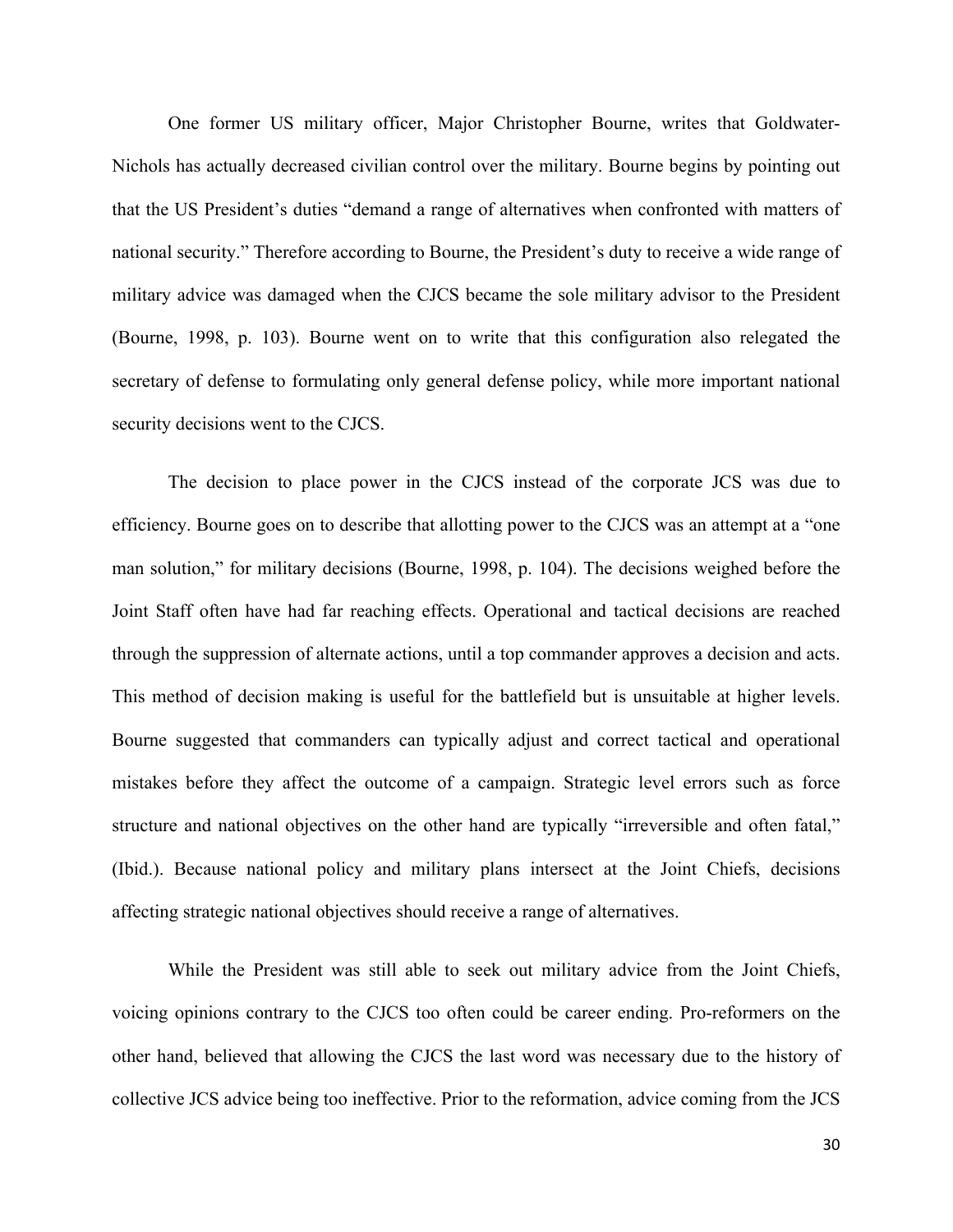was often debated and agreed upon when it reached the "lowest common denominator." The results from this decision making process were watered down and often useless for formulating strategic solutions (Locher III, 2001, p. 103).

Another point outlined by Bourne explained that under the new law, defense policy formulation saw the military with the upper hand when making strategic decisions. Bourne quoted former Secretary of Defense Les Aspen's view of bureaucratic decision making at the Pentagon: "the side capable of making the best arguments will normally prevail," (Ibid.). Bourne then reasserted that on military related matters, the Joint Staff would always produce better arguments than their civilian counterparts. In Bourne's opinion, the shifting of power to the CJCS and his control over the JCS created an office far more effective at exerting influence over defense decisions than the civilian leaders.

#### 3.6 US Counterterrorism Policy Prior to September 11, 2001

In the past, when the US has been challenged by unconventional terrorist threats, the President has engaged the SOF to respond to the problem. However the military leadership was often quick to develop the "better argument" against military involvement. The Joint Staff responded negatively to White House requests for SOF led operations against terrorists on several occasions during the Clinton administration. In 1998 the al Qaeda terrorist network attacked two US embassies in Africa. Later in 2000, al Qaeda also attacked a US Naval destroyer, the USS Cole. Options to utilize SOF against terrorist networks were proposed several times to respond to these threats during the Clinton administration. Despite al Qaeda's public declarations of war on the US, the Joint Staff remained unwilling to respond with military force.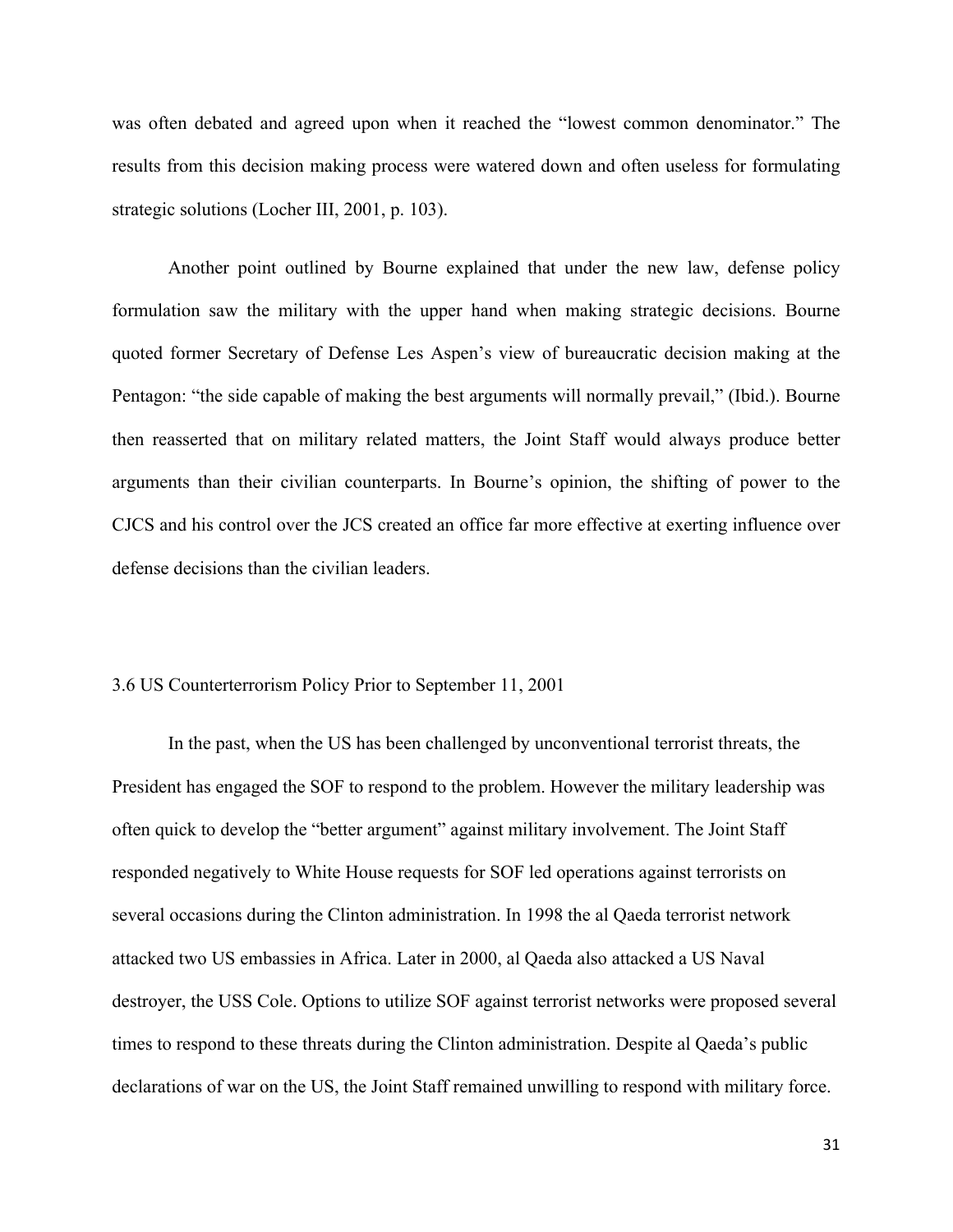Former National Security Council advisor Richard Clarke described several proposals to employ SOF to attack or disrupt al Qaeda. Despite Clarke's proposals being backed by President Clinton and top defense leaders, they were turned down by the Joint Chiefs at the Pentagon. Each time proposed SOF operations were approved by the White House and submitted to the military for review, they were rejected by the JCS.

Reasons cited by the JCS included:

- − It would take a very large force;
- − The operation was risky, and might fail, with U.S. forces captured or killed, embarrassing the President;
- − Their "professional military opinion" was not to do it;
- − But, of course, they could do it if they received orders to do so in writing from the President of the United States;
- − And, by the way, military lawyers said it would be a violation of international law (Clarke, 2004, p. 145).

The fact that "terrorism" had been defined by the US as a criminal matter, relegated terrorists to the criminal justice system (Schultz Jr., 2004, p. 26). According to former USSOCOM leader General Peter Schoomaker, defining terrorism as a crime kept military and SOF operations off the table. This reasoning by military leaders allowed them to assume that terrorism should be dealt with by the FBI or CIA instead of military assets. Due to these conclusions, military special operations were never pursued in response to terrorist threats before 9/11 (Schultz Jr., 2004, p. 27). More recent actions taken against terrorists only continue to blur the line between legal and military policy in the ongoing struggle against terrorism. Two recent instances include the criminal prosecution of Umar Farouk Abdul Mutallab, the would-be Christmas day suicide terrorist, and the recent drone strike that killed American born al Qaeda linked terrorist Anwar al Awlaki in Yemen. These two cases illustrate often difficult decision making faced by US leaders and military leaders involved in unconventional conflict.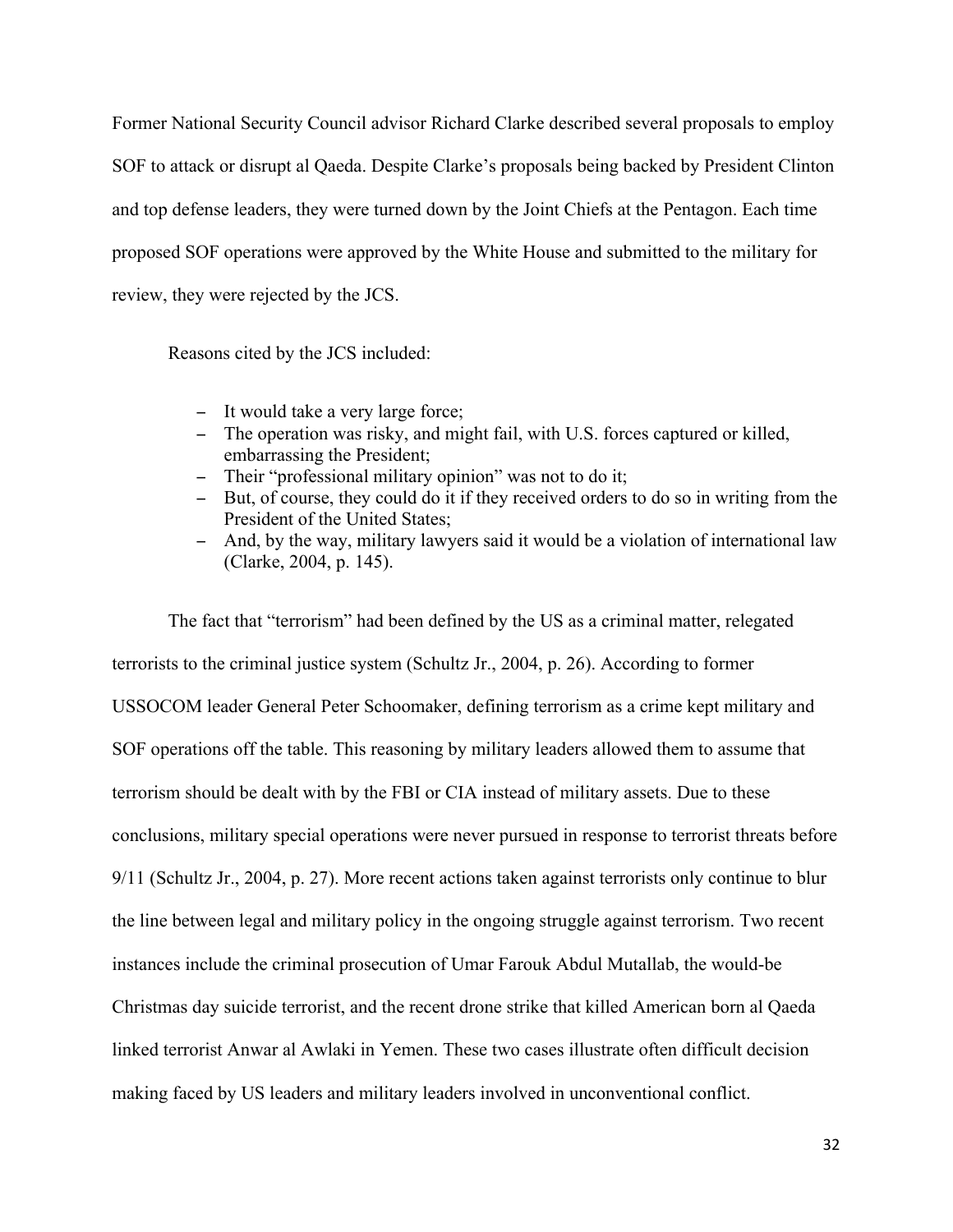#### 3.7 Global War on Terrorism Planning in Afghanistan

After the attacks on September  $11<sup>th</sup>$ , 2001, President Bush went looking for options to confront al Qaeda's terrorist network. Secretary of Defense Donald Rumsfeld approached USCENTCOM, whose AOR included Afghanistan, to go over military plans. The USCENTCOM commander, General Tommy Franks had no plans ready for immediate action in Afghanistan (Woodward, 2002, p. 43). The CIA however offered a plan which was ready to begin immediate operations. The CIA plan was given the green light from the President, which upset Secretary of Defense Rumsfeld.

As the US focused on Afghanistan, more became known about al Qaeda and the threats it posed to US security. The unconventional nature of terror networks like al Qaeda led the US to base its strategy on unconventional warfare [UW] (USSOCOM, 2007, p. 15). The early phases of the GWOT in Afghanistan involved sending in CIA special activities division [SAD] paramilitaries and SOF teams to simultaneously overthrow the Taliban and destroy al Qaeda (Berntsen & Pezzullo, 2005, pp. 74-75). The nature of the GWOT in and of itself was unique, specifically its declaration of war on terror networks. The "criminal" obstacle that had prevented the military from fighting terrorism was out of the way now that the US had a declaration of war against terrorists.

Covering events surrounding the GWOT, Seymour Hersh indicated that civil-military relations changed a great deal under the Bush administration. Hersh described Secretary Rumsfeld being adamant that terrorists had to be dealt with through unconventional means. Rumsfeld anticipated accomplishing this through clandestine military operations, which had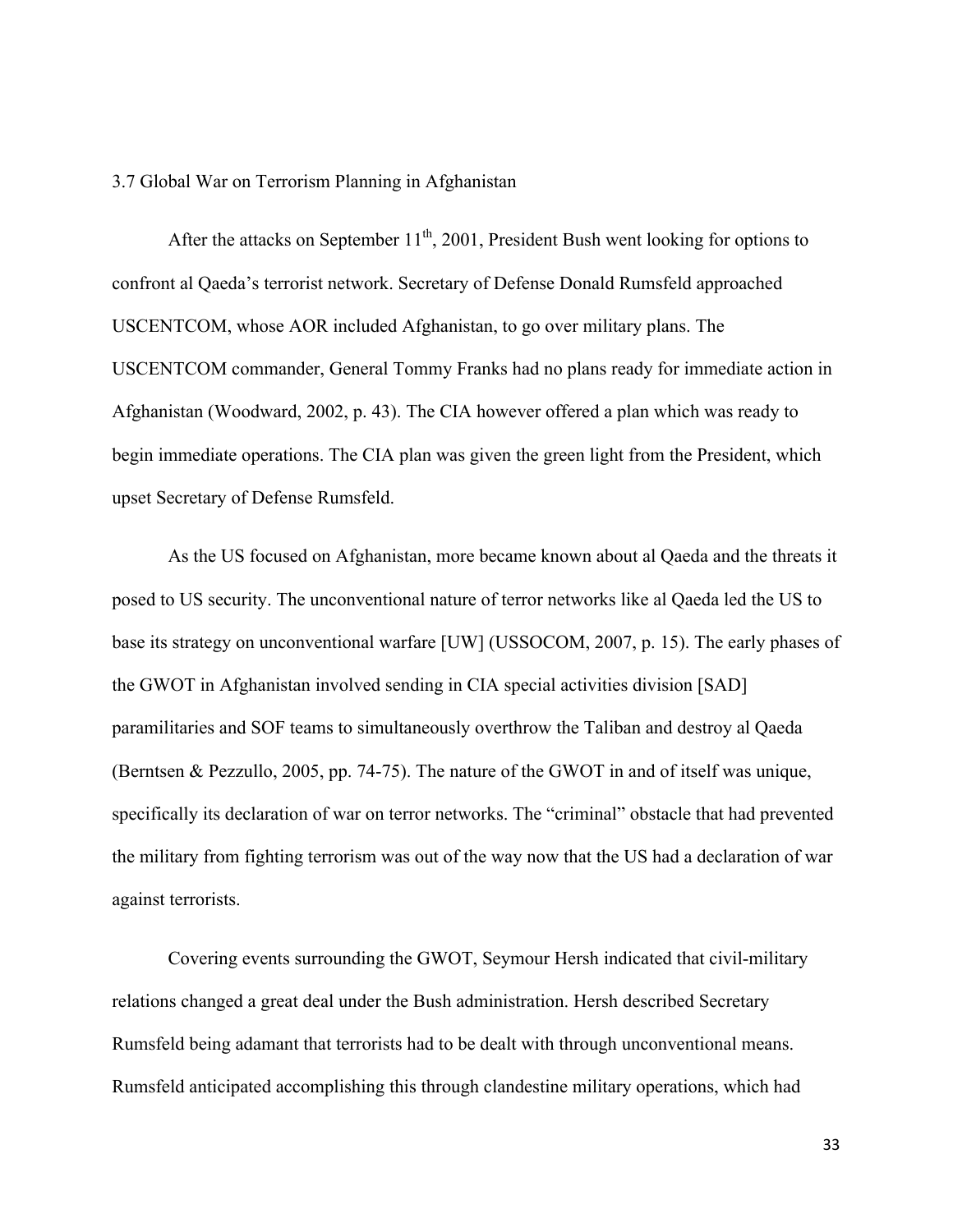previously been left to the CIA (Hersh, Chain of Command, 2005, p. 272). In order to effectively pursue this strategy, it was necessary to advance changes in the military establishment, particularly at USSOCOM.

USSOCOM had traditionally been responsible for training, equipping, and providing SOF to the unified commands. USSOCOM also maintained the JSOC units responsible for classified missions pursuant to national security as directed by the White House. During the early phases of the GWOT in 2002, USSOCOM leader General Charles Holland was reportedly reluctant to plan aggressive operations proposed by Secretary Rumsfeld (Hersh, Chain of Command, 2005, pp. 271-272). Hersh goes on to describe what the Rumsfeld team at the Pentagon called a "Clintonized" peacetime military leadership that did not understand how to fight an unconventional enemy. Hersh described more incidents of military resistance to Pentagon proposals of targeting al Qaeda leaders. Questions of legalities surfaced again with proposed special operations missions and what the military leaders considered a criminal problem. An interview with one of Secretary Rumsfeld's advisers summed up Rumsfeld's thoughts on military unwillingness to deal with terrorism:

"I know you have been getting this from the Joint Staff… I've heard this—'It's not American'—from the military leadership. But it's not because of legality. It's because they don't want to do it." (Hersh, 2005, p. 271)

To adjust the capabilities of the SOF, Rumsfeld expanded the authority of USSOCOM to act as a global command and facilitate global offensive operations on al Qaeda's terror network. Rumsfeld asked the USSOCOM leadership to "lean forward" and aggressively approach the new fight the US was engaged in (Ibid.). From 2002 through 2005, USSOCOM developed plans towards becoming the lead command for planning and synchronizing the GWOT (USSOCOM,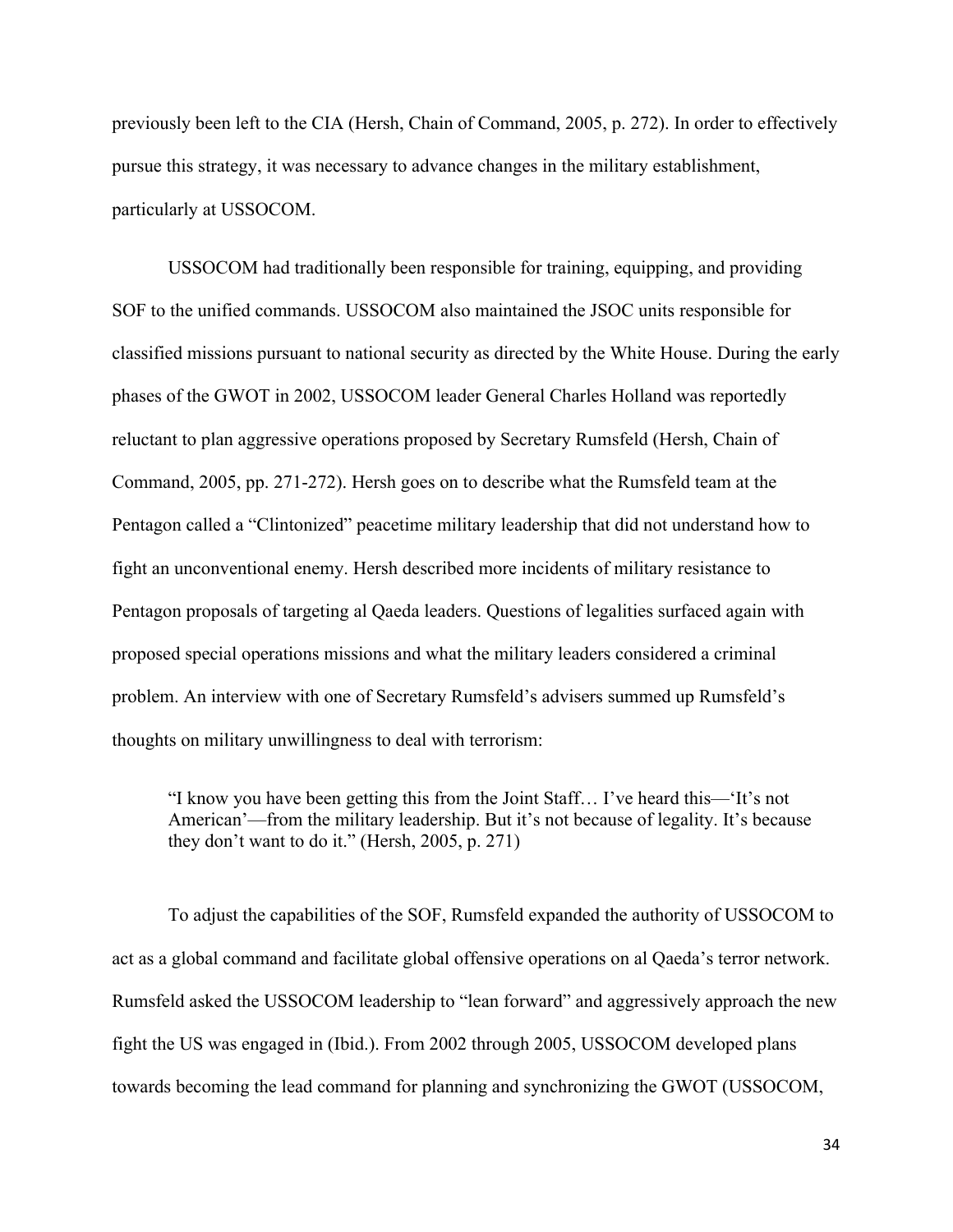2007, p. 15). It was surmised that USSOCOM would be appropriate to lead the counterterrorism efforts due to its inherently global area of responsibility [AOR]. Al Qaeda had conducted missions which cut across several of the geographic combatant commanders [GCC] AORs including US European Command, US Central Command, and US Pacific Command. It was determined that a combatant command with global reach would best be suited to take charge of the campaign (Ibid.).

The 2004 unified command plan [UCP] granted USSOCOM greater roles and authority and put it in charge of synchronizing global CT strategy. This plan allowed USSOCOM to develop CT operations for the other GCCs and was immediately unpopular. The eight GCCs put together an alternate arrangement giving USSOCOM only coordinating abilities. Commander of USSOCOM General Doug Brown however asked vice CJCS General Peter Pace to forward both plans and allow Rumsfeld to decide which to use. In the end, the 2004 UCP signed by President Bush, directed USSOCOM to serve

"As the lead combatant commander for planning, synchronizing, and as directed, executing global operations against terrorist networks in coordination with other combatant commanders" (USSOCOM, 2007, p. 16)

The 2007 edition of USSOCOM History details the development of the GWOT campaign and outlines the command's new roles and authorities given to the USSOCOM Command. USSOCOM's authority was now able to side-step responsibilities held by the unified GCCs (Ibid.) and outlined in the Goldwater-Nichols Act. The 2004 UCP also included two references outlining how the USSOCOM Commander would be the *supported* commander *when directed* for "operations in support of selected campaigns," and for "selected special operations missions," (Ibid.).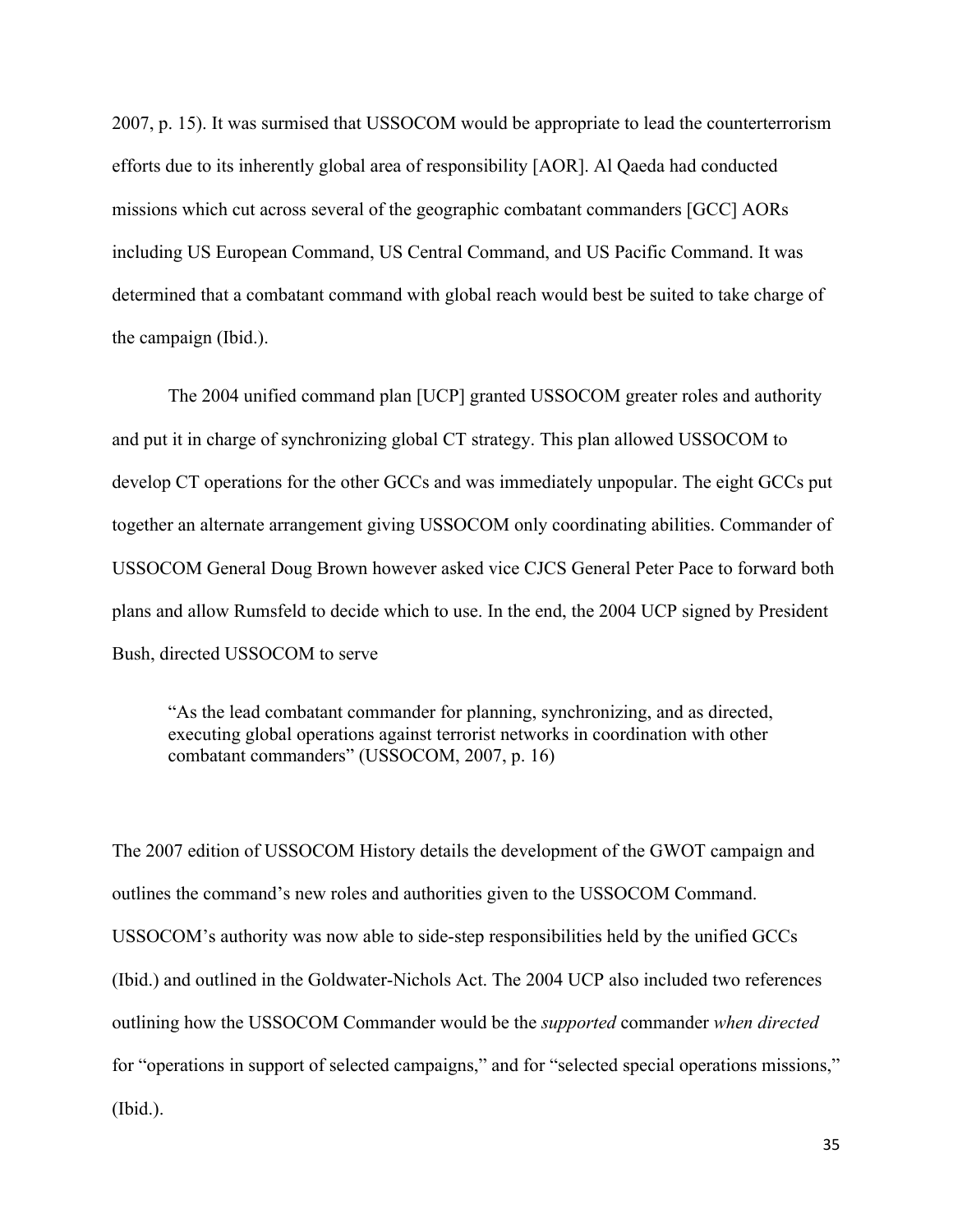JSOC does not require coordination with regional battle-space owners for their operations (see Appendix I, Figure. 4). This has led to various complications on the side of US and ISAF forces in Afghanistan pursuing long-term COIN efforts (Machon & Kingston, 2011). One example of the difficulty experienced with JSOC operations was elaborated in an interview with a veteran Army Special Forces senior non-commissioned officer. Sergeant Major Bradley Kingston explained how JSOC often restricted an entire battle space and diverted all support assets to their specific mission. In some cases this involved redirecting critical close air support from coalition forces while under fire, to support a JSOC operation elsewhere. In the end, JSOC operations have frustrated many troops taking part in COIN operations (Machon & Kingston, 2011).

Nevertheless, the successes of JSOC operations have come into question, due to several negative consequences. The covert nature of JSOC operations has prevented them from coordinating with US and ISAF forces who are trying to build trust with the population. The CT operations have also stoked anti-Afghan government sentiments among the Afghan population. The negativity associated with JSOC CT raids has generated several questions regarding the US COIN-CT strategy. Interviews with one veteran Army Special Forces operator with extensive GWOT experience in both Afghanistan and Iraq revealed some of the difficulties presented by JSOC CT operations. Army Special Forces Lieutenant Colonel Harrison Gilliam commanded a Special Operations Task Force in Regional Command East and Regional Command North in Afghanistan during 2009. LTC. Gilliam stated that JSOC operations were un-nested and unsynchronized with operations conducted by the Regional Command battle space owners (Gilliam, 2011).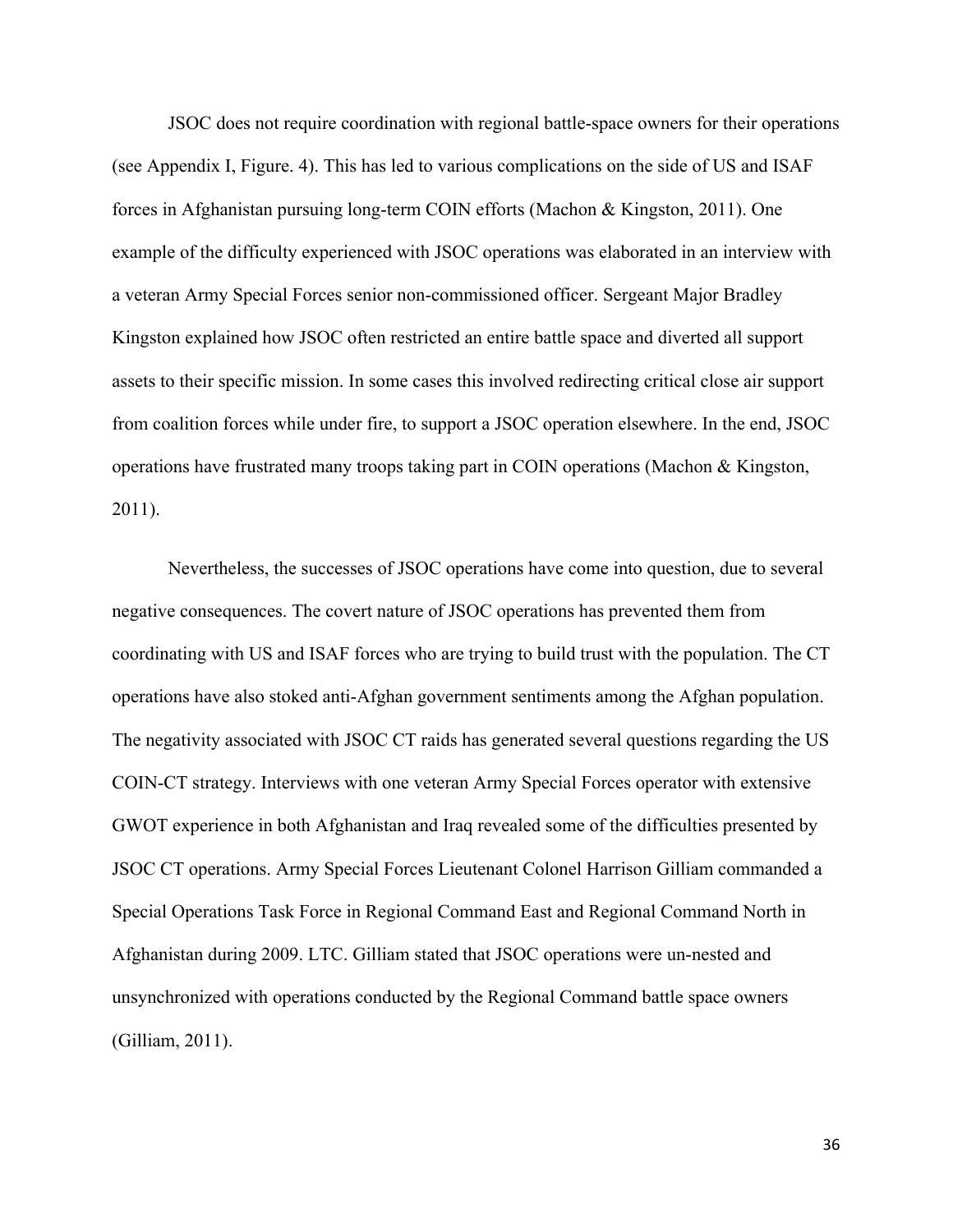The ability for JSOC to conduct operations on its own with little to no coordination poses serious risks for the other forces operating in the area. The fact that these operations conflict greatly with well established joint doctrine found in Goldwater-Nichols further presents questions regarding ongoing support for these covert operations. The fact that JSOC will likely continue to operate unimpeded across the battle space should trouble those responsible for coordinating COIN operations there. According to LTC. Gilliam, the Regional Commanders' view of JSOC has been extended to "paint all SOF with the same brush and further the mistrust." (Gilliam, 2011). The battle space owners' mistrust has ultimately generated difficulty for many SOF to coordinate operations with the adjacent commanders.

#### 3.8 Counterinsurgency and Counterterrorism Implementation

Several strategic scholars continue to debate which strategy the US should proceed with and why. Obviously, this debate revolves around the two primary strategies discussed throughout this thesis, COIN and CT. Generally speaking, those in favor of COIN offer various modifications to the current COIN operation, while the CT focused group support a scaled back US-ISAF force with a narrower set of goals. The broader goal behind the COIN operation is creating a stable country which can support its own prolonged security. A stable and secure Afghanistan would ideally prevent terrorist networks from re-establishing themselves and threatening further transnational violence. Many have been pessimistic about the military's previous efforts at COIN operations for several reasons. Primarily, maintaining minimal troop numbers to support COIN operations has been frequently cited as a key problem.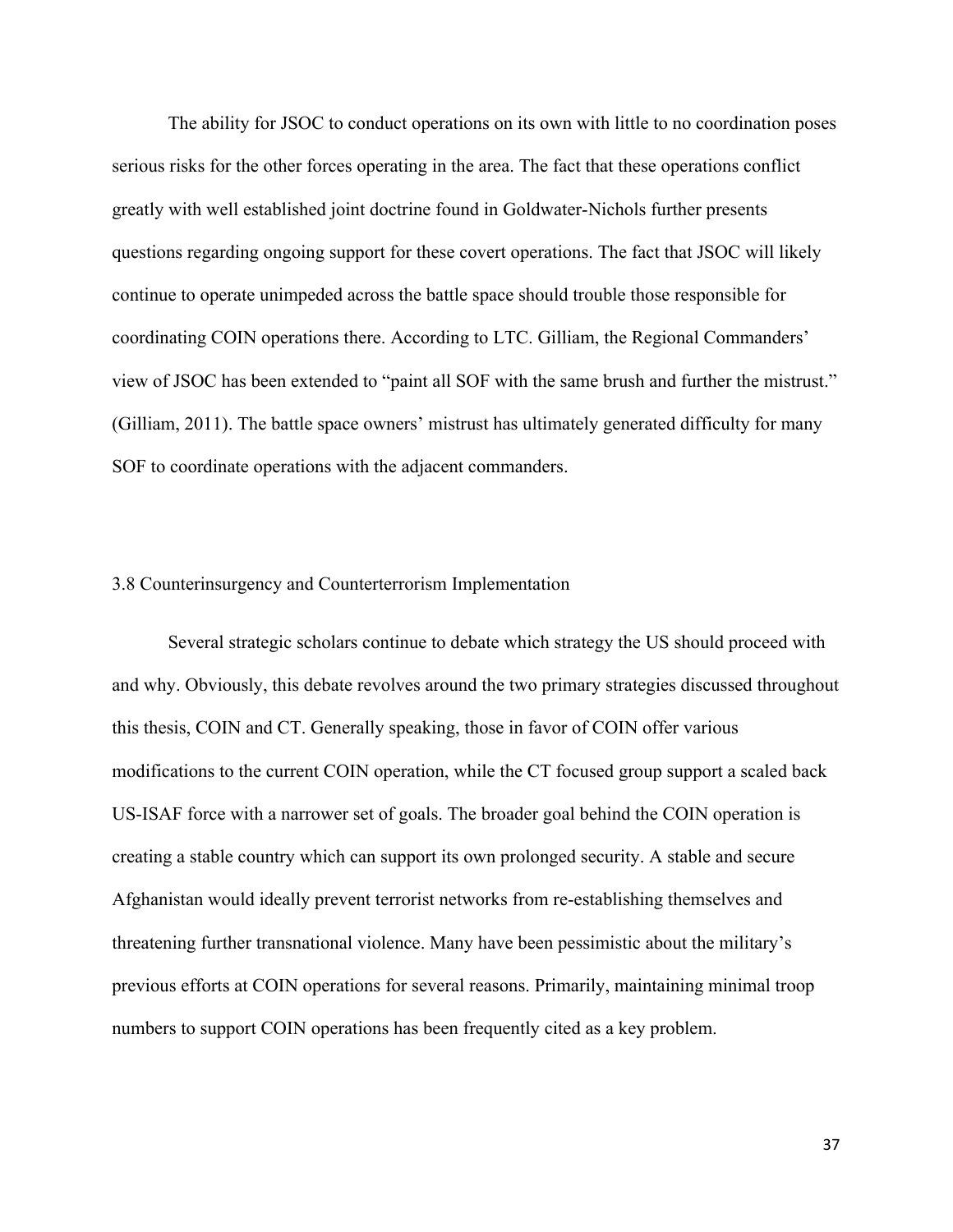During President Bush's two terms in office, his "light footprint" approach allowed a previously weakened Taliban to regroup with violent consequences (O'Hanlon & Riedel, 2011, p. 127). By 2009 the war in Iraq had a reduction in violence and improved stability which allowed US attention to return to Afghanistan. While reviewing the situation in Afghanistan, President Obama appointed Lieutenant General Stanley McChrystal as commander of US and ISAF forces. President Obama asked LTG. McChrystal for a candid assessment of the situation in Afghanistan. LTG. McChrystal had recently commanded JSOC during the Iraq war and had shown considerable success in dismantling al Qaeda there, including killing its leader Abu Musab al Zarqawi. LTG. McChrystal later stated that a COIN strategy could succeed, but needed additional troops. Assessments given to President Obama by McChrystal ranged in numbers from a minimum 20,000 to an "unrealistic" 85,000 (Woodward, 2010, p. 273).

In an October 2009 speech, LTG. McChrystal stated that "the key to strategy is aligning resources with goals," (Long, 2010, p. 200). These and other public remarks left President Obama in a precarious political situation with the war. President Obama eventually approved a final surge of 30,000 American forces to conduct LTG. McChrystal's reinvigorated COIN strategy. This surge in troops brought the total troop numbers in Afghanistan to 270,000 or 170,000 Afghans, 64,000 Americans, and 35,000 NATO/ISAF troops (Boot, 2009, p. 5). Even with these new totals, it was still grossly disproportionate to what was needed in COIN doctrine or, one troop per fifty civilians. With 30 million Afghans, the COIN strategy would need closer to 600,000 total troops to theoretically pursue the goals (Ibid.). Notwithstanding the previous light footprint's failure at COIN, the Obama administration did little to adjust conditions.

Even so, many US military leaders continue to suggest that COIN operations can succeed. One military figure key to the strategy in Afghanistan is the commander of USSOCOM,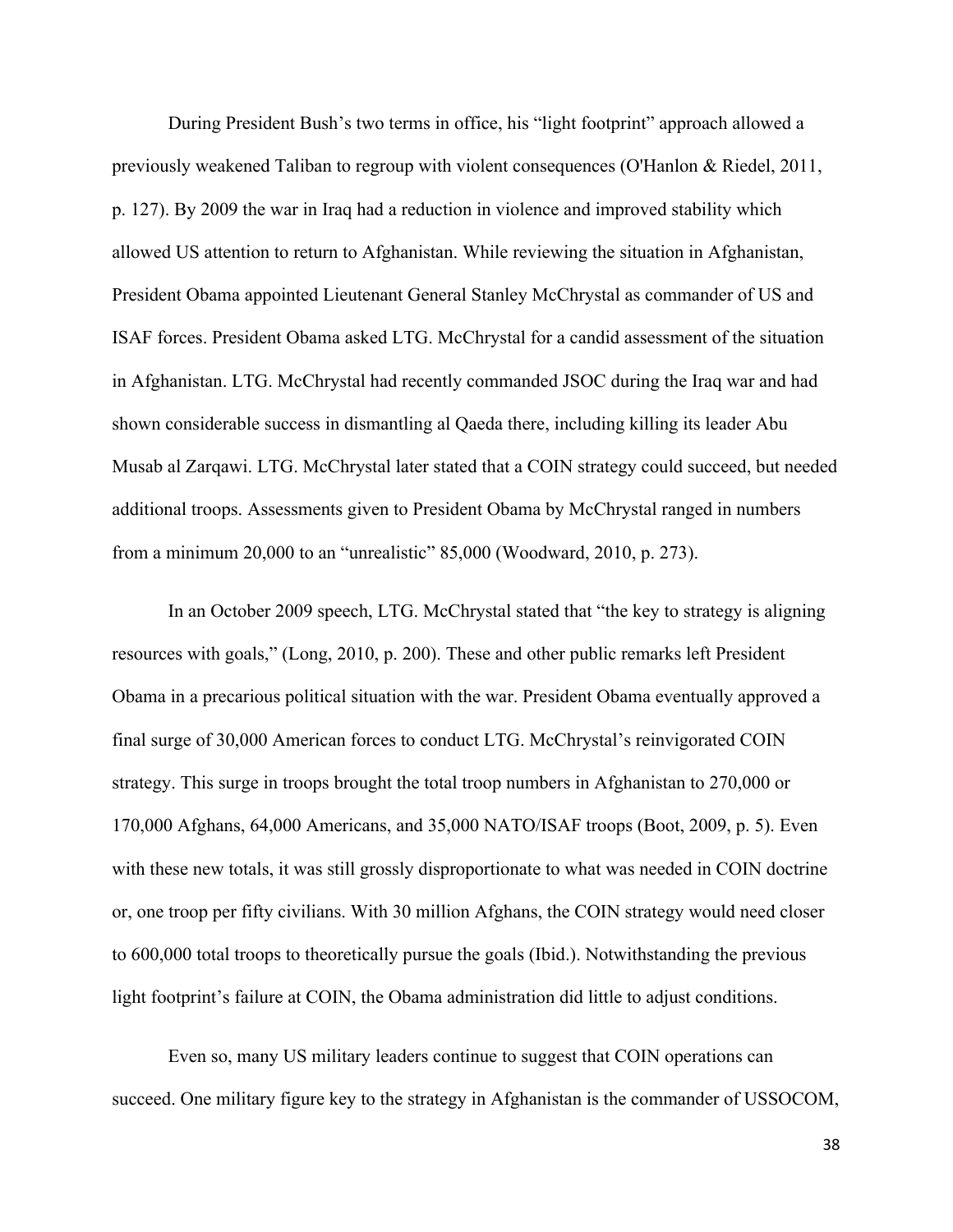Admiral Erik Olsen. During a conference in May 2010, ADM. Olsen stated that "counterinsurgency should involve countering the insurgents," and "[He] fears counterinsurgency had become a euphemism for non-kinetic operations." (Bennett, 2010). Despite never providing adequate troop levels, President Obama has already said that he will begin withdrawing troops in 2011, and will have withdrawn 33,000 by 2012 (President Obama Speech, 2011). These numbers account for nearly all of the 40,000 troops provided for the troop surge from 2009. Due to the US not providing the necessary means to pursue a COIN strategy, it appears that the military adapted and developed a strategy based on the resources available and a loose definition of COIN.

In many reports, US military leaders have never been clear when describing frequently used terms like "irregular warfare" and COIN operations. Michael Boyle, in *Foreign Affairs,* outlined the conflation of COIN and CT doctrines that has become part of US strategy in Afghanistan (Boyle, 2010, p. 343). Boyle determined that in cases such as Afghanistan where CT and COIN are waged simultaneously, certain elements of each can be mutually reinforcing. Boyle also maintained however, that these benefits were outweighed by each strategy undermining the other, resulting in a stalemate. Boyle explained how both strategies rely on a calculated cost-benefit analysis. Boyle notes that kinetic CT operations are able to disrupt the Taliban and al Qaeda operatives; however they come at the cost of driving the population against US, ISAF, and Afghan national forces. Boyle is quick to note that there is measureable success through the covert CT programs. Yet when these operations inflicted civilian casualties, public anger towards coalition forces and Afghan government grew (Boyle, 2010, p. 346). Kinetic operations are not the only dividing force between insurgents and US-ISAF forces. The underlying fact that the Karzai government remains rife with corruption and weak in the outer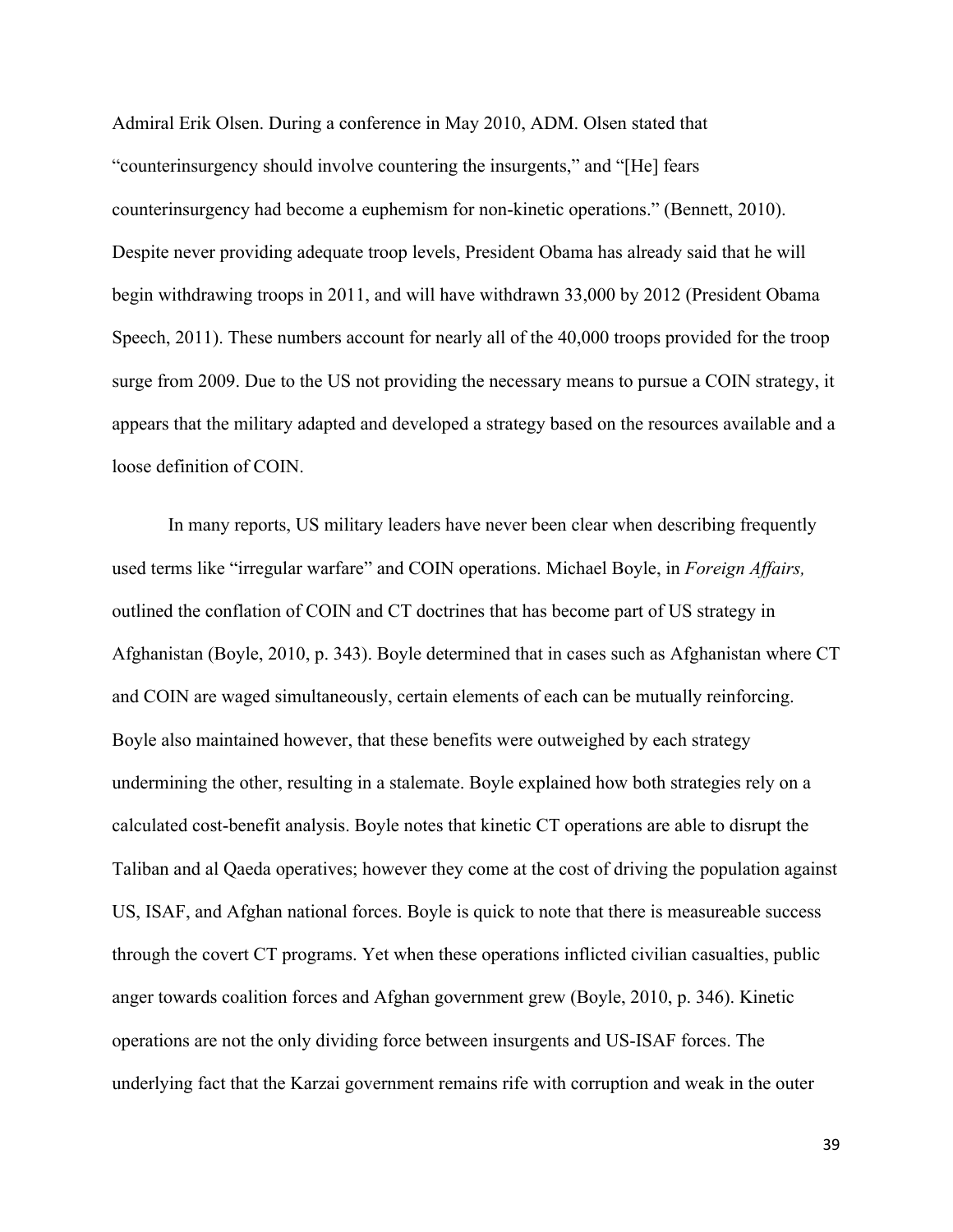regions of Afghanistan creates difficulty in winning over locals to the central government. The fraudulent elections in 2010 left the US-ISAF coalition with no legitimate national partner (Boyle, 2010, p. 350). This is yet another force seriously undermining COIN operations that Boyle describes below:

"The ironic result of using democratic elections as a means to produce legitimacy is that the US, in its counterinsurgency effort, is now chained to a less cooperative government that actually validates Al-Qaeda's narrative." (Boyle, 2010, p. 351)

The ongoing corruption is yet another peripheral reality that must be weighed as the US plans its drawdown from the conflict.

Next, CT focused operations have been labeled by some as "oxymoronic" because they require ongoing intelligence collection, which can only be gained by access to the population (O'Hanlon & Riedel, 2011, p. 127). However what is overlooked in this statement is the fact that strikes into Pakistan and Yemen have succeeded against terrorist targets with no access to the population, and no US troops on the ground (Long, 2010, p. 211). The most recent example of this would be the Navy SEAL raid on Osama bin Laden in May of this year. Another concern is the inability of COIN operations to address the problems in Pakistan. COIN operations in Afghanistan can't deal with problems posed by militant groups in Pakistan. Organizations including al Qaeda, the Afghan Taliban, and the Haqqani network reside across the border in western Pakistan and threaten Afghanistan's long-term stability. As the US has demonstrated through its increased drone strikes into denied Pakistani territory, CT remains nearly the only option to address these threats.

Interestingly, during LTG. McChrystal's command in Afghanistan, the campaign showed an escalation of CT operations (Woodward, 2010, p. 355). LTG. McChrystal had limited the CT raids conducted by GPF and white SOF and gave the bulk of these operations to JSOC.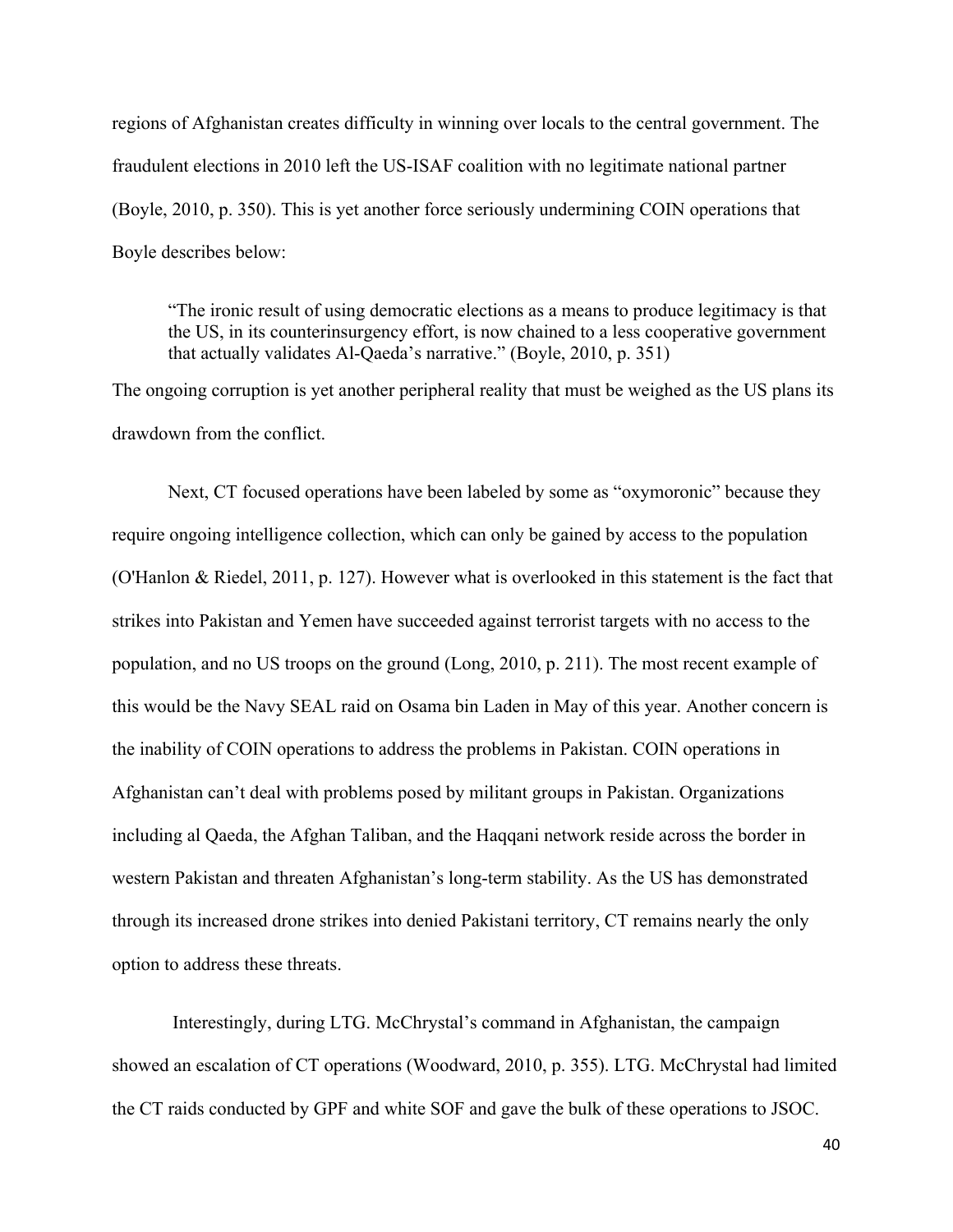JSOC's increased CT raids against high value targets [HVT] in al Qaeda and the Taliban in Afghanistan were having marked success. In "*Obama's Wars,"* Bob Woodward referred to some intelligence gathered on the Taliban and al Qaeda who had retreated into Pakistan. These bits of enemy intelligence chatter led US leaders to believe that the enemy leadership was afraid to return to Afghanistan with the increased use of JSOC hunter-killer teams (Woodward, 2010, p. 356). Thus the US is again in a position similar to that prior to the GWOT; having al Qaeda and its affiliates operating from a relatively safe haven to plan attacks from.

One observation that can be agreed upon by those discussing Afghanistan is the necessity of building Afghan security forces. The Afghan police, security forces, and national Army forces must one day take over protecting their villages, districts, and cities. It is the opinion of this author that given a more focused set of goals, forces that were part of the COIN effort could redirect attention to training and forming the Afghan security force. Whichever strategy the US decides to pursue in Afghanistan, eventually security ultimately must come from the Afghans themselves. Many aspects of the campaign in Afghanistan will remain difficult in the coming years. It is important however for US forces to confront the strategic realities of the campaign to the best of their ability, with the resources they have.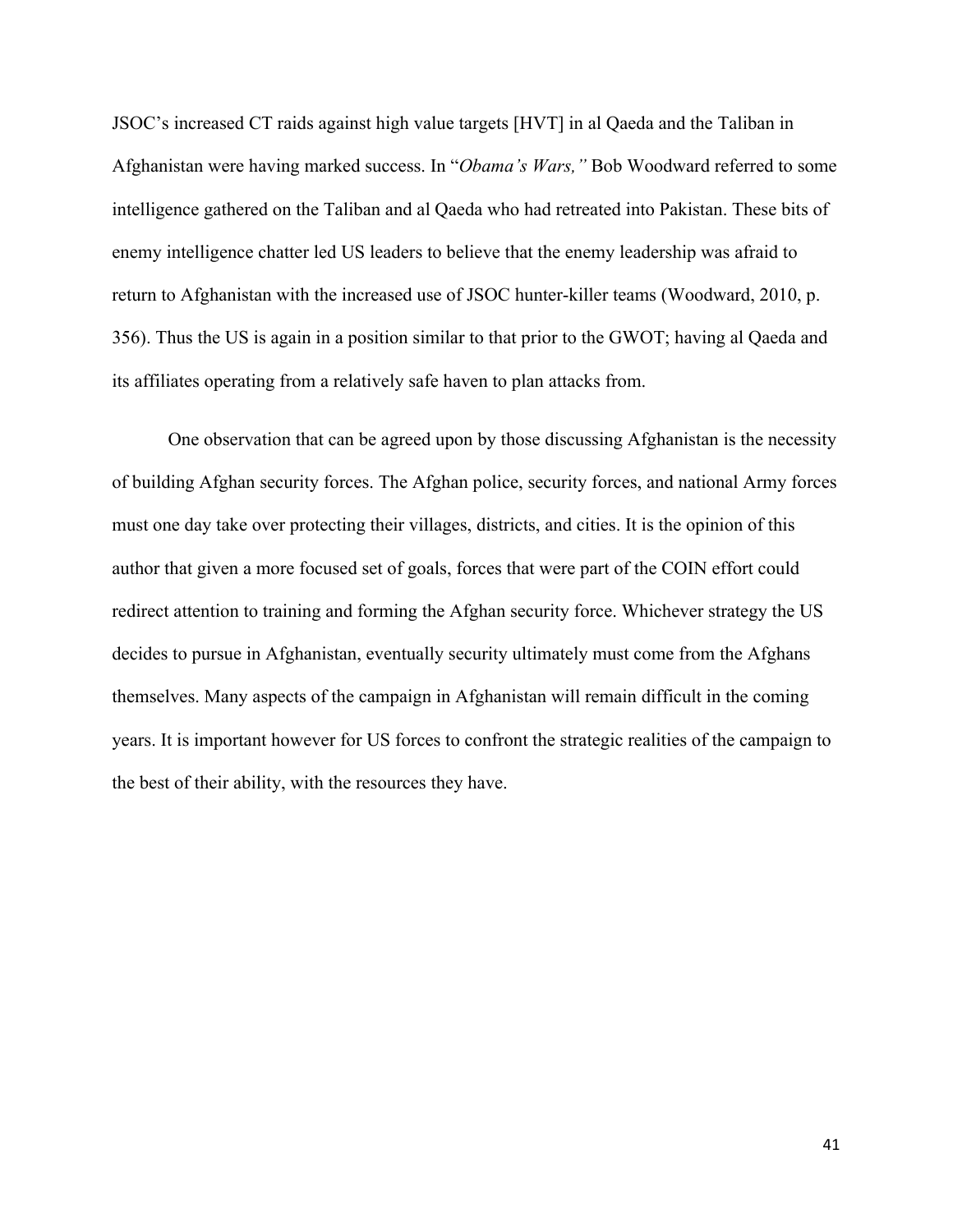Section 4.

#### 4.1 Conclusions

To summarize, the US COIN strategy in Afghanistan has clearly suffered several setbacks and if continued in its present form will likely fail to stabilize Afghanistan. First, the GWOT was planned with CT centric operations in mind. Second, after a strategic shift to stability and security operations (COIN) was announced, joint coordination was lost between forces pursuing CT and those pursuing COIN operations. Next, adequate means were never put into place to succeed with the COIN operation. Finally, COIN operations can do little to address the terrorist entities that have dispersed into Pakistan. Even if COIN operations succeeded in Afghanistan, it is likely that after western forces withdrew, terrorist elements from Pakistan would return and reestablish themselves.

Now in its tenth year of the conflict, America is growing tired of supporting an expensive and unpopular conflict. Issues such as the US economy and jobs have drawn the attention of US leaders away from Afghanistan. Conditions for continuing a COIN strategy have become increasingly difficult. Widespread corruption and the rigged 2009 elections within the Karzai government have further complicated the US-ISAF mission. With the drawdown of military forces in Afghanistan imminent, it is imperative that US leaders focus on what is achievable with the means available. Lacking the means to conduct real COIN operations, the focus should return to CT operations. An active CT driven strategy would make the most of US resources in theater and could create an environment which may even lead to negotiations ending the conflict. CT focused operations would further allow for the imminent decrease in US troops and lower the ongoing costs of military expenditure.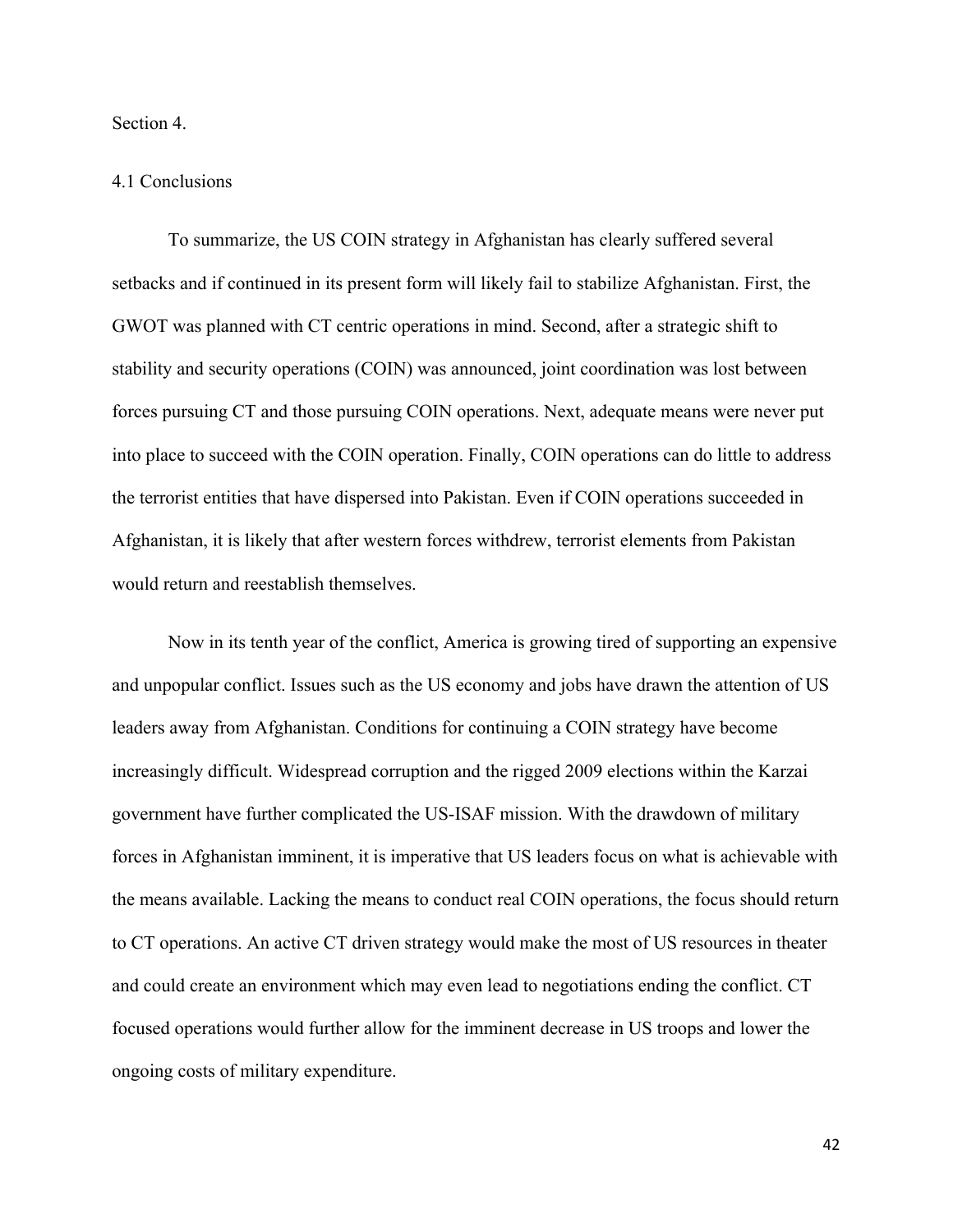Kinetic CT operations and drone strikes will continue to be necessary in Afghanistan and at times, in Pakistan. Because Pakistan will play a considerable role in Afghanistan's long term stability, the US must maintain pressure on them. Pakistan's stated desires to remain an active partner of the US in ongoing CT operations must persist. Pakistan's responsibility in Afghanistan's stability must be made clear with the implication of altering future US support. For better or for worse, US and Pakistani leaders have similar interests in building and promoting a stable Afghanistan.

It must be noted that any option pursued by US leaders in Afghanistan will include risks to Afghanistan's long term stability. Presently, there is no optimal solution that can be reconciled with the facts on the ground. Perhaps the greatest drawback to a strategy focused solely on CT operations, involves a perpetuated cycle of finding and killing the next terrorist or target. The nature of a perpetuated war on terrorism is such that it will remain difficult to determine any clear point of victory or finality. There is however, one level of success which can be clearly measured. The buildup of Afghan police and military forces can be a clear indication for advancement towards a conclusion of the conflict. A CT strategy would allow a larger US effort to develop competent Afghan security forces. It is an imminent fact for all involved that the Afghan security forces will someday be responsible for stability in the Afghan state. Unfortunately there are no guarantees or optimal solutions to the problems with the conflict in Afghanistan. Isolating and reducing support for Islamic extremism can take generations to achieve. Ultimately, the realities facing American efforts in Afghanistan present the CT strategy as the best match with available resources for the conflict.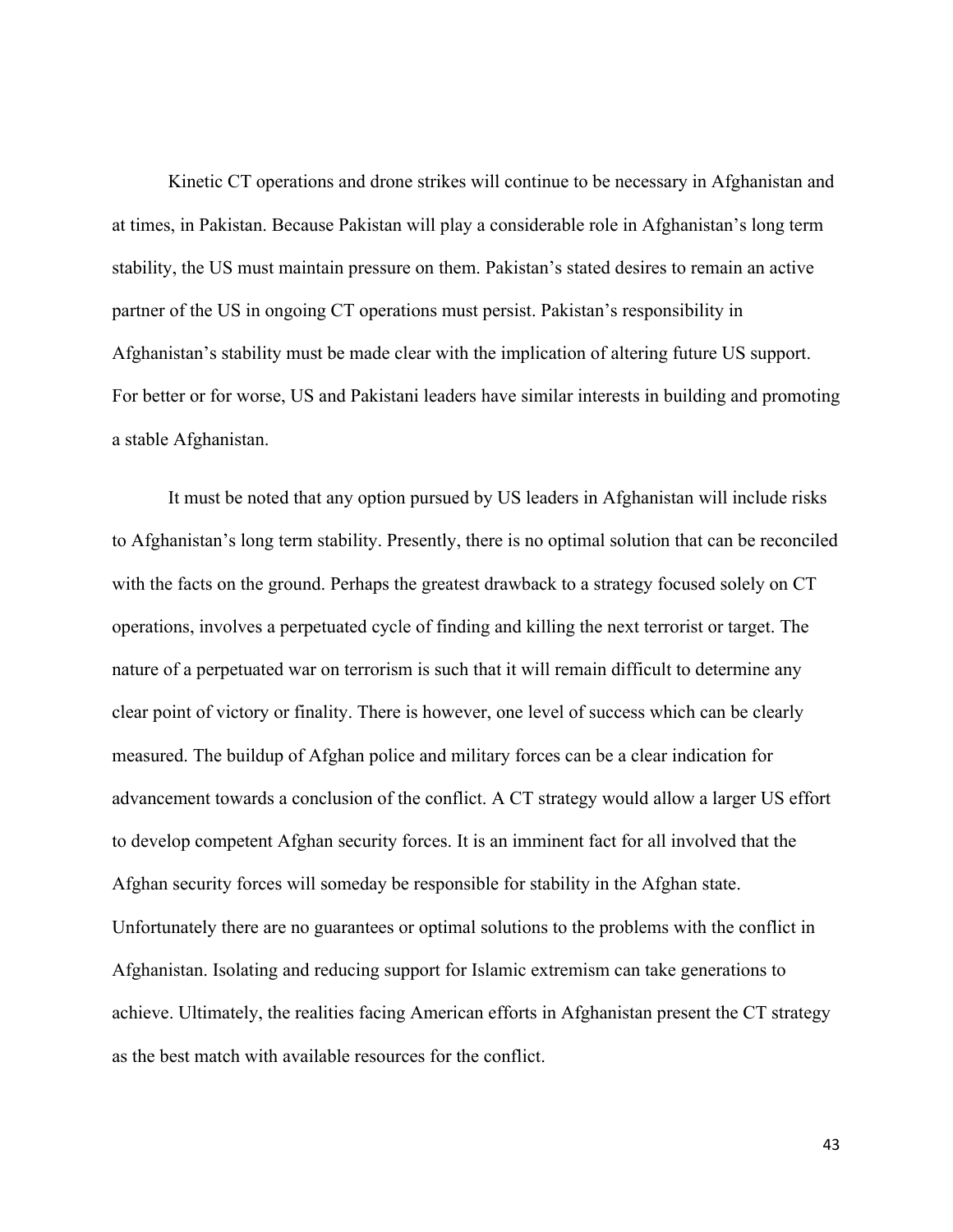4.2 Further Study

An important issue related to this research deals with the relationships and coalitions formed in the global fight against terrorism. The first is the relationship forged clandestinely between the CIA and US SOF units conducting CT operations. In the course of this research it was discovered that there is little command and control doctrine relating to the relationship between CIA and military groups. Title 50 of the US Code specifies that the CIA is responsible for undertaking covert operations similar to what has transpired in Afghanistan. The GWOT has often blurred the lines between whether civilian or military assets should be used against terrorism. One example has been the CIA's extensive use of armed unmanned aerial vehicles [UAV] or drones to target specific individuals. The civil-military command and control relationship in the GWOT would be worth investigating further.

Another relationship that has generated difficulty in Afghanistan is the ISAF partnership. It has become clear that nearly all policies relying on military operations have attempted to first establish a multi-national coalition. With the support of a multi-national coalition came several problems. Many ISAF partners entered the theater of war with caveats and obtuse rules of engagement. NATO and the UN have primarily engaged in a limited capacity in the past when crisis or wars broke out. However, campaigns in the Balkans, Afghanistan, Iraq and most recently Libya have all seen the efforts of several powerful states engaging in "international joint warfare." Despite ISAF having a supreme commander, each coalition member continues to dictate the caveats from which their forces will operate under and for how long. The varying degree of participation has created several problems for commanders in the field. Concerning the operational relationship between US forces and ISAF, the Goldwater-Nichols legislation affects only the actions of US forces and offers nothing relating to operating with international coalition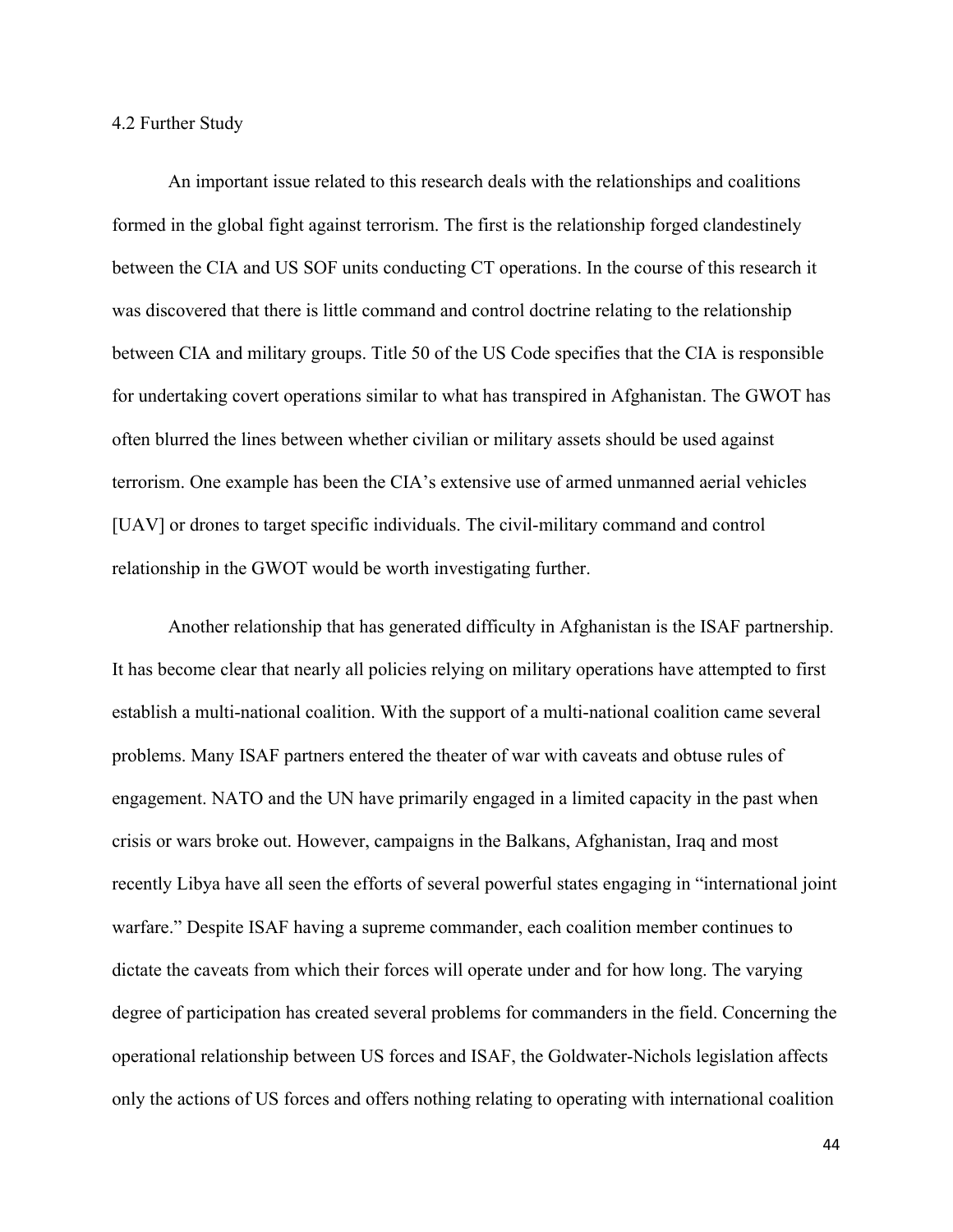partners. And likewise, the US has wanted and received operational control [OPCON] over all SOF task forces in Afghanistan. Keeping all SOF under US command was most likely done in order to avoid any restrictions of operation in the event that a rapid reaction became necessary, such as the raid targeting Osama bin Laden in May this year.

Several incidents in the GWOT have illustrated the difficulty in employing coalition troops when each operates under different caveats. One such incident arose when German SOF were targeting a Taliban leader. The German SOF collected enough intelligence to launch a mission to capture the individual. When the raid occurred, the Taliban were alerted and because the German rules of engagement did not permit them to engage the enemy, the target was allowed to flee (Koelbl & Szandar, 2008). The diverse restrictions placed upon ISAF members have continued to obfuscate a truly unified effort throughout the coalition. Similar problems have surfaced between US SOF and other coalition members operating near one another commander's battle space. US CT raids upset one British commander whose COIN operations were supposedly disrupted by the US actions. The UK commander finally asked that the US leave the AO (Walsh & Norton-Taylor, 2007). Further study should be undertaken to better understand the intricacies of this model of "international joint warfare" and the associated difficulties of coalitions in modern conflict.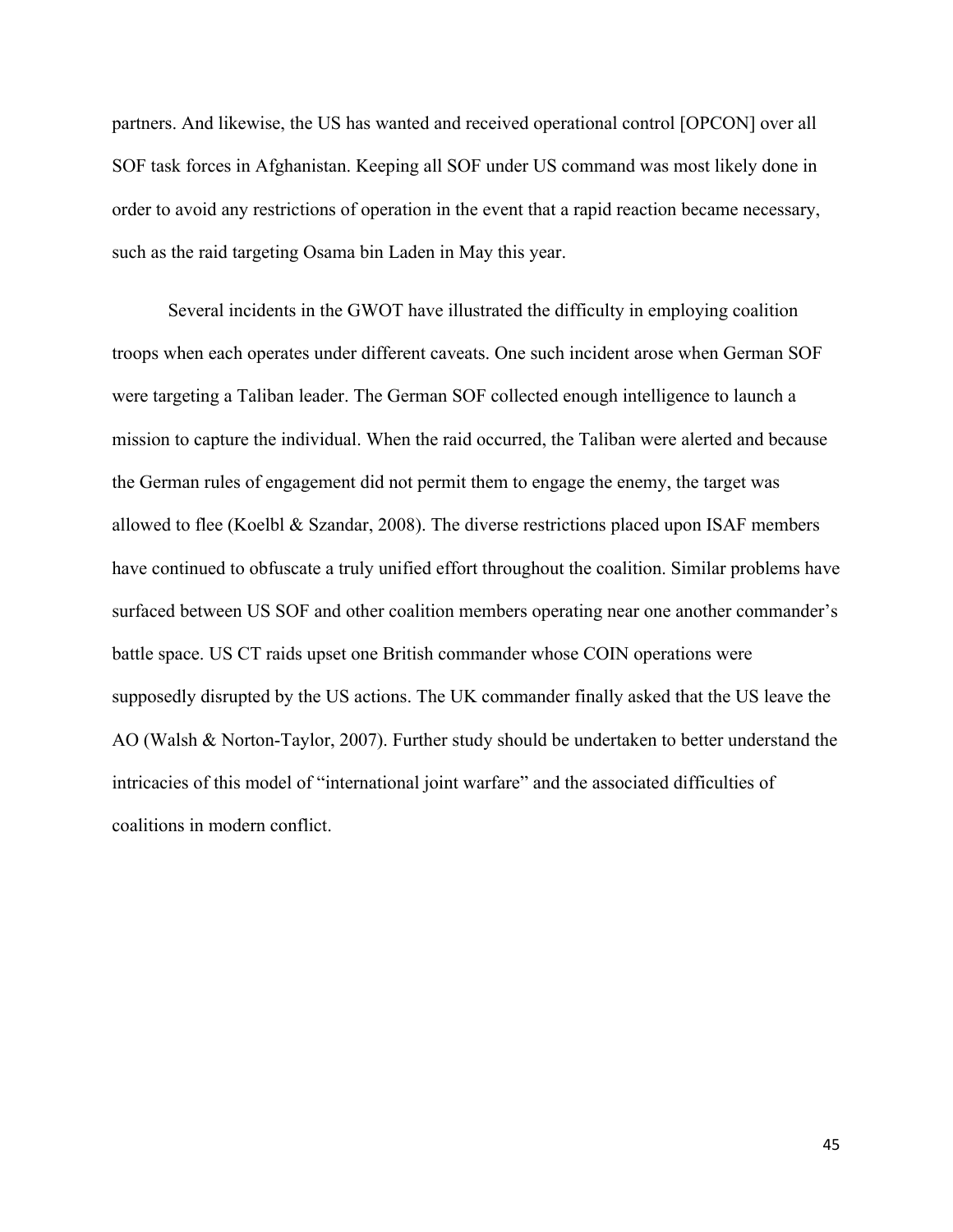### Appendix A.



Figure 1. Map of Afghanistan showing ISAF Regional Commands and major units as of June 2011 (Source: www.isaf.nato.int).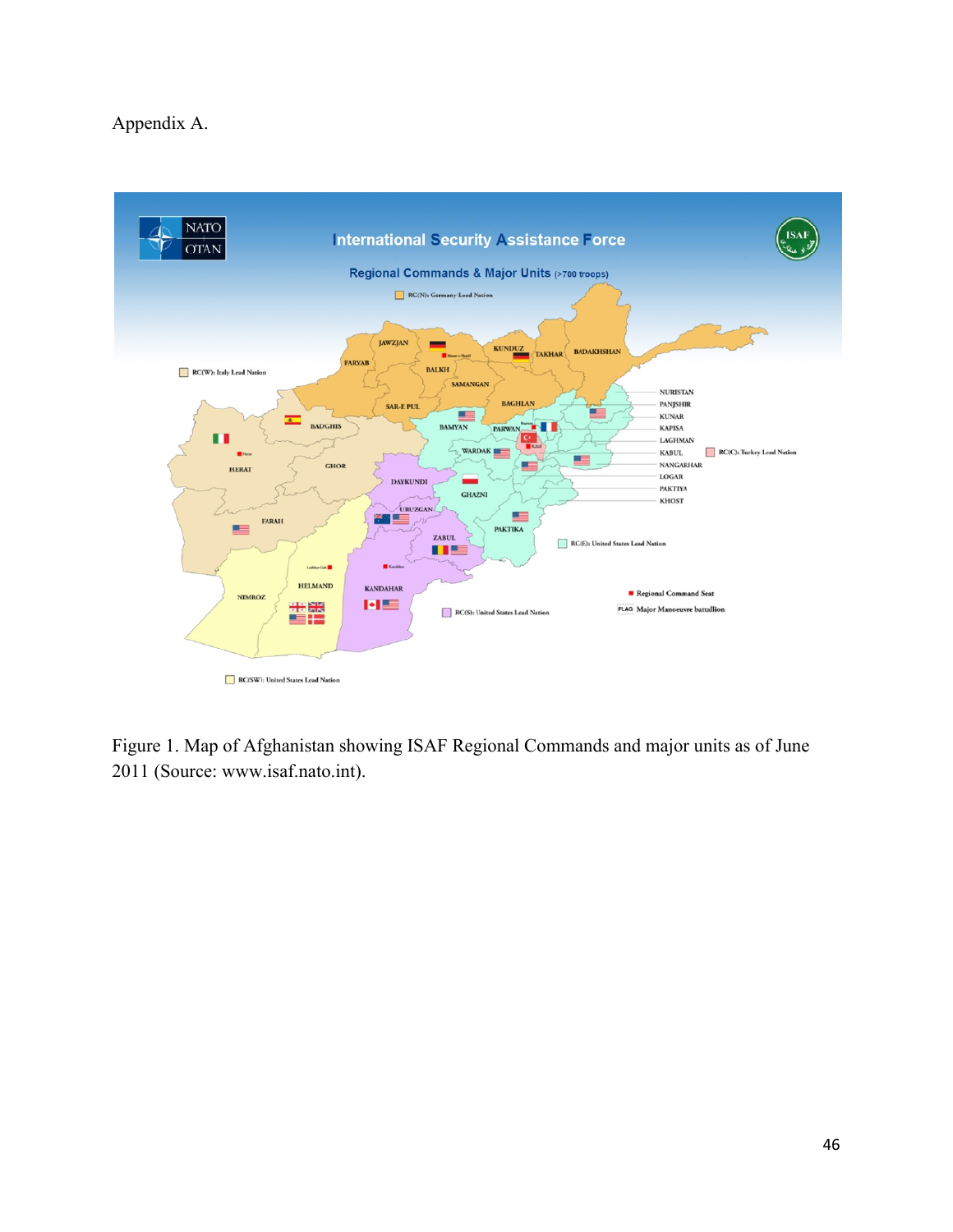

Figure 2. United States – NATO (ISAF) command structure as of March 31, 2011 (Source: www.globalsecurity.org).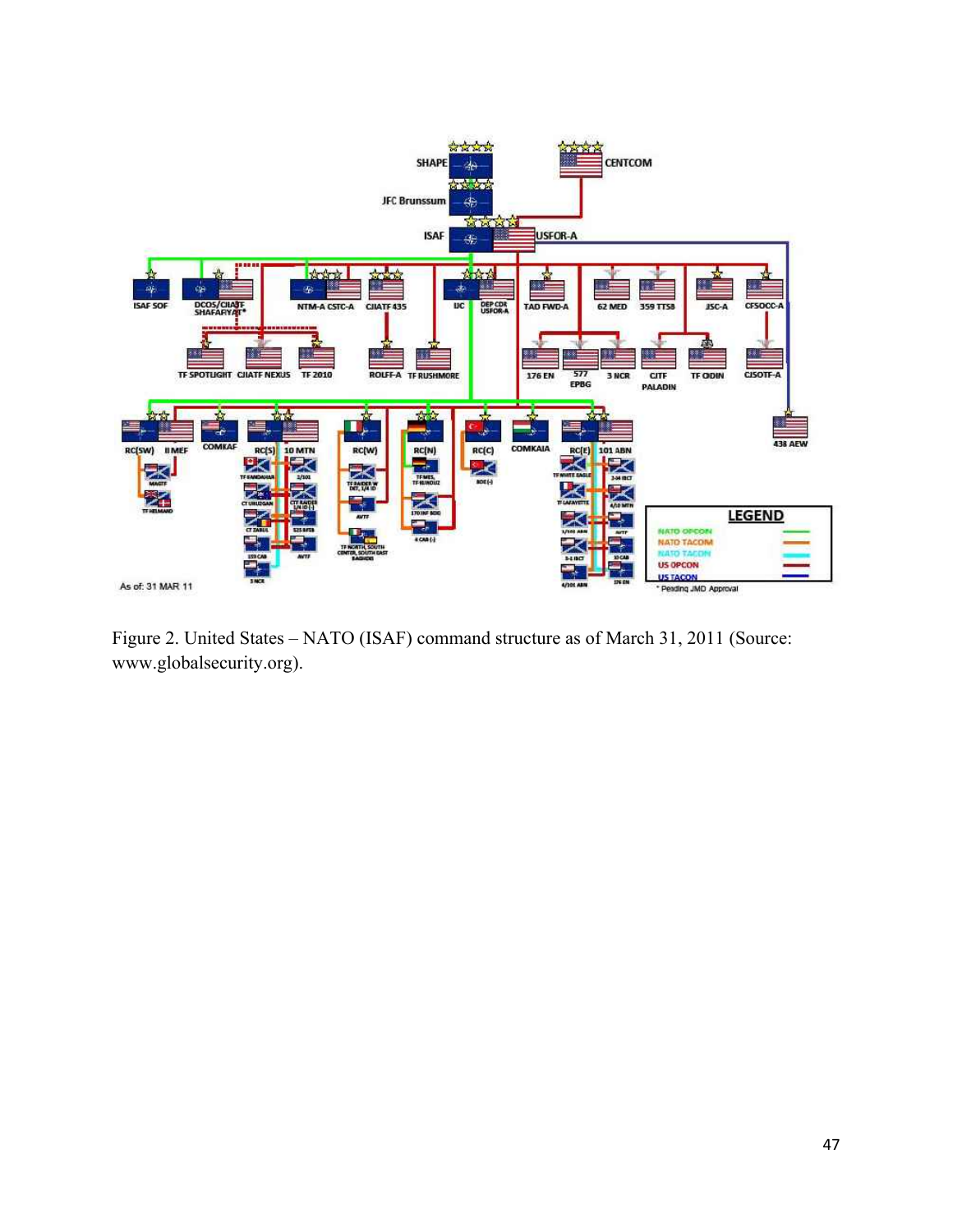# **US-ISAF Command Structure 2010**



Figure 3. US-ISAF Special Operations Forces Command Structure 2010 (Created with reference to Naylor, S. D. 2009).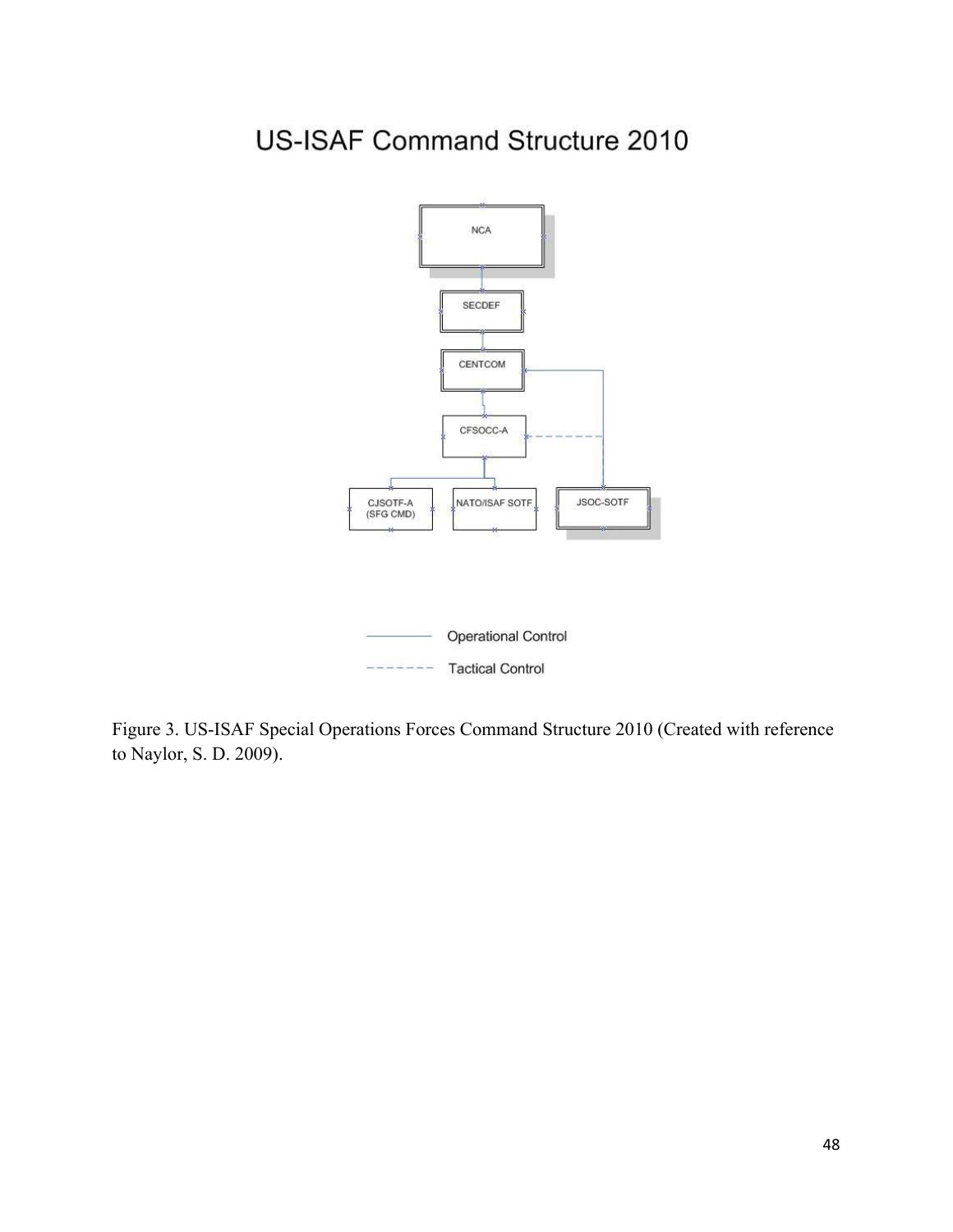Appendix B.

Interview conducted by the author and LTC. Matthew Machon, US Army SF, and SGM Bradley Kingston, US Army SF, at Camp Williams US Army National Guard, Draper UT on March 2, 2011.

- 1. What are some examples of OPCON and TACON situations that have created problems for SOF in Afghanistan?
- 2. What are the key differences between JSOC and USSOCOM?
- 3. Who exercised more control over operations in Afghanistan?
- 4. How has the various command structures evolved in Afghanistan?
- 5. What is the nature of the ISAF-CENTCOM relationship?
- 6. Who has ultimate command authority in Afghanistan?
- 7. In 2003, ISAF was stood up and has since taken over control of more areas in Afghanistan, how has the relationship between ISAF-CENTCOM changed over the last 10 years?
- 8. Has the use of US NCA's use of nationally strategic level (JSOC) SOF impacted the missions of ISAF, USCENTCOM, and/or other SOF in Afghanistan?
- 9. What are the key command and control challenges facing SOF in Afghanistan that you have experienced?
- 10. What could improve these C2 challenges?
- 11. What does an optimal C2 structure look like in Afghanistan?
- 12. What does an optimal strategy in Afghanistan look like?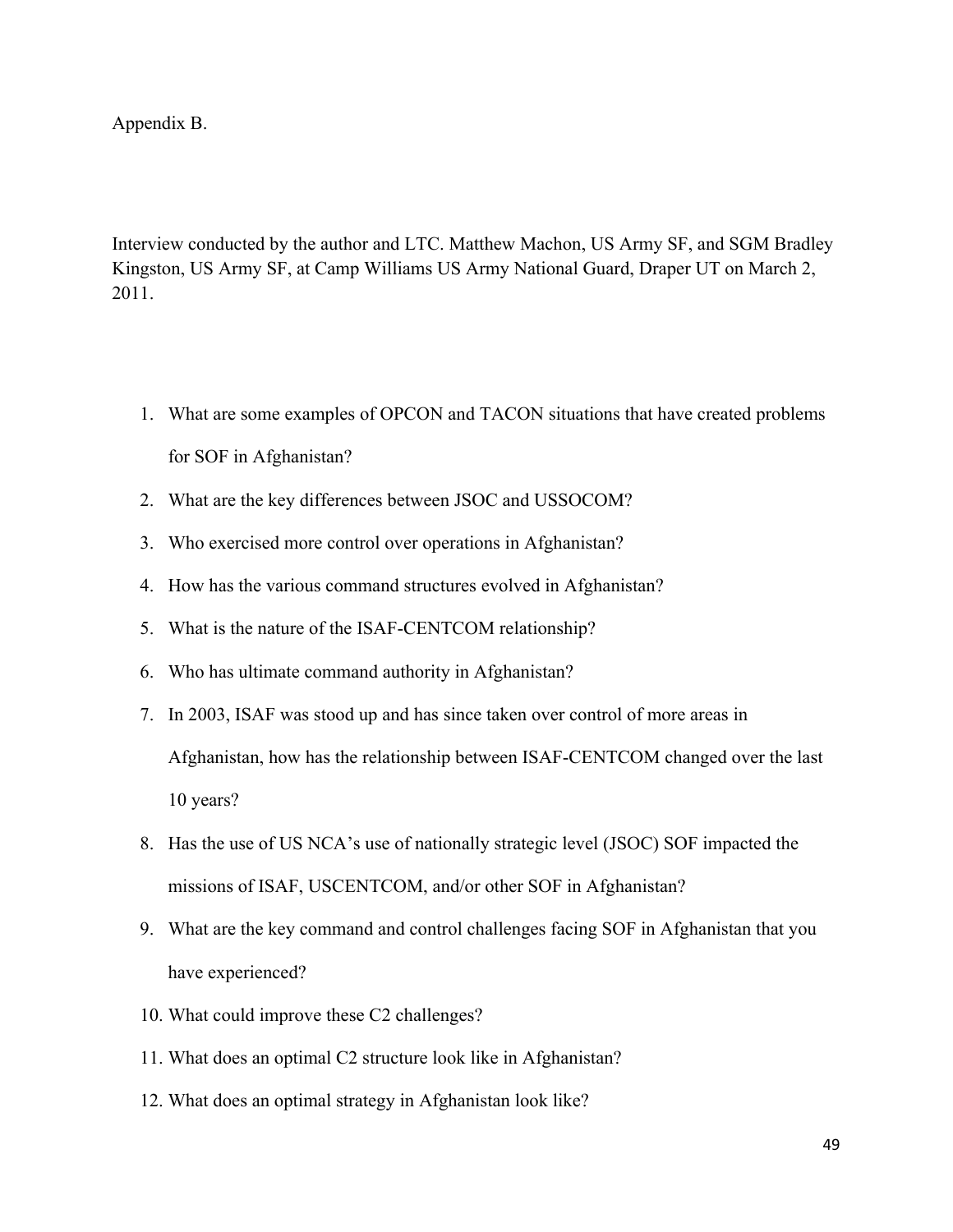Interview questions conducted with LTC. Harrison Gilliam, US Army SF, via email correspondence during March 2011.

- 1. What is your military background, command experience, number of deployments to Afghanistan and/or Iraq with dates, current command status?
- 2. What was the C2 structure over SOF forces in Afghanistan from 2009, or while you were there?
- 3. How has JSOC led operations impacted conventional and "white-SOF" missions in Afghanistan?
- 4. Has JSOC operations undermined the efforts by the other SOF forces in Afghanistan?
- 5. Is there still a need for JSOC to do these raid missions, or could (white) SOF already deployed in Afghanistan cover the job?
- 6. In your opinion, why is JSOC still being used for these raids and strikes?
- 7. If JSOC continues its presence and missions in Afghanistan, what would the optimal relationship be between JSOC and the other forces deployed in theater?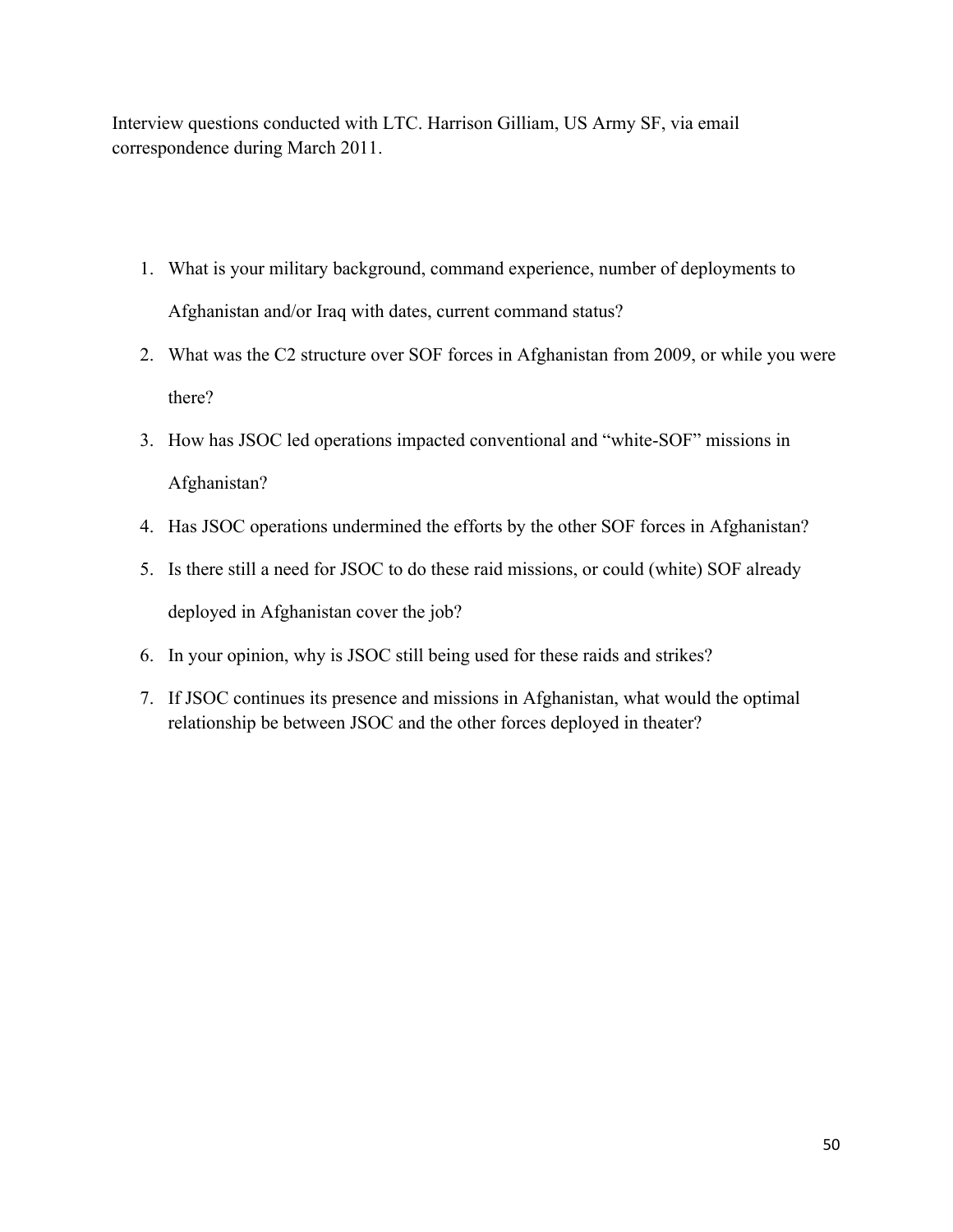#### References

3-05.1, J. P. (2001). *Joint Tactics, Techniques, and Procedures for Joint Special Operations.* Joint Cheifs of Staff. Washington D.C.: United States Government Washington, DC.

Ambinder, M. (2011, March 11). *Elite U.S. Counterterror Forces Facing Cuts*. Retrieved March 23, 2011, from http://nationaljournal.com/nationalsecurity/elite-u-s-counterterror-forces-facingcuts-20110311?print=true

Bennett, J. T. (2010, May 26). *Olson: Counterinsurgency Ops Should 'Involve Countering the Insurgents' - Defense News*. Retrieved October 10, 2010, from http://www.defensenews.com/story.php?i=4643956

Berntsen, G., & Pezzullo, R. (2005). *Jawbreaker.* New York: Crown Publishers.

Blehm, E. (2010). *The Only Thing Worth Dying For.* New York, NY: Harper Collins.

Boot, M. (2009, November). *How We Can Win in Afghanistan*. Retrieved Dec 10, 2010, from Commentary Magazine: http://www.commentarymagazine.com/article/how-we-can-win-inafghanistan/

Bourne, C. M. (1998). Unintended Consequences of the Goldwater-Nichols Act. *Joint Forces Quarterly (Spring)* , 99-108.

Boyle, M. J. (2010). Do counterterrorism and counterinsurgency go together? *International Affairs, Vol 86 Issue 2* , 333-353.

Briscoe, C. H., Kiper, R. L., Schroder, J. A., & Sepp, K. I. (2003). *Weapon of Choice: US Army Special Operations Forces in Afghanistan.* Fort Leavenworth, KS: Combat Studies Institute Press.

Clarke, R. A. (2004). *Against All Enemies.* London, UK: Free Press.

Cogan, C. G. (2003). Desert One and Its Disorders. *Journal of Military History, Vol 67 No. 1 Jan*, 201-216.

Cole, R. H. (1998-1999). Grenada, Panama, and Haiti: Joint Operational Reform. *Joint Forces Quarterly Autumn/Winter* , 57-64.

Coll, S. (2004). *Ghost Wars.* New York: Penguin Books.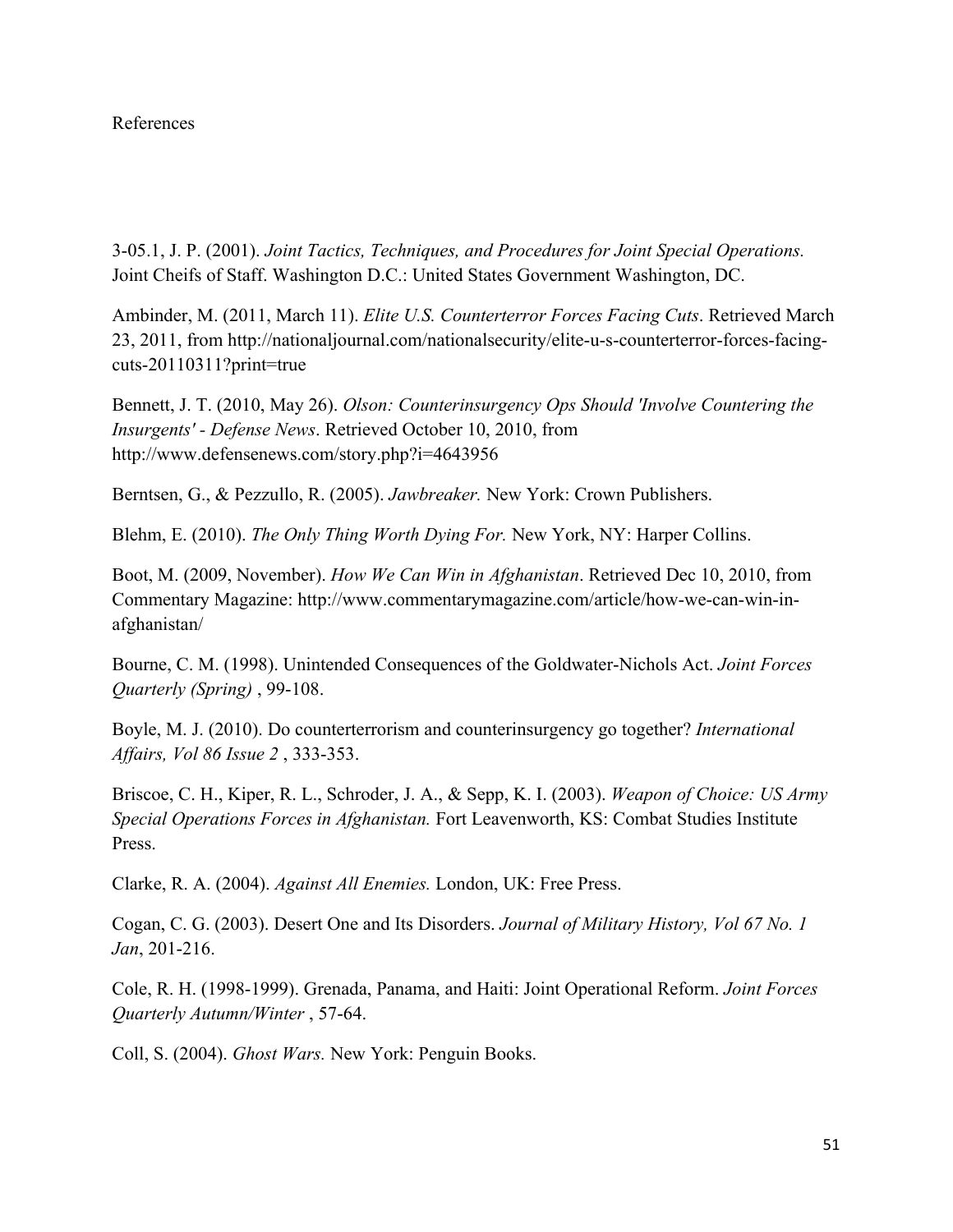Davis, V. (1991). Defense Reorganization and National Security. *Annals of the American Academy of Political and Social Science, Vol. 517, New Direction in U.S. Defense Policy (Sep 1991),* 157-173.

Defense, D. o. (n.d.). *Defense.gov - Quadrennial Defense Review*. Retrieved July 5, 2011, from www.defense.gov: http://www.defense.gov/qdr/

DefenseLINK.gov. (2004, Nov 10). *DefenseLINK-Unified Command Plan*. Retrieved Feb 11, 2011, from http://www.defense.gov/specials/unifiedcommand/

Gilliam, H. (2011, March 03). JSOC in Afghanistan. (J. R. Willis, Interviewer)

GlobalSecurity.org. (2008, Dec 23). *Introduction - Unified Command*. Retrieved March 05, 2011, from http://www.globalsecurity.org/military/agency/dod/unified-com.htm

Hastings, M. D. (2005, Jun 17). *The Integration of Conventional Forces and Special Operation Forces.* Retrieved Oct 10, 2010, from Defense Technical Information Center: http://www.dtic.mil/cgi-bin/GetTRDoc?Location=U2&doc=GetTRDoc.pdf&AD=ADA436637

Hersh, S. M. (2005). *Chain of Command.* New York, NY: HarperCollins.

Hersh, S. M. (2008, July 07). *Preparing the Battlefield, The Bush Administration steps up its secret moves against Iran.* Retrieved October 10, 2010, from http://www.newyorker.com/reporting/2008/07/07/080707fa\_fact\_hersh?printable=true

Kagan, F. W. (2007). *Finading The Target: The Transformation of American Military Policy.* New York, NY: Encounter Books.

Kaplan, R. D. (2005). *Imperial Grunts: the American military on the ground.* New York, NY: Random House.

Kibbe, J. D. (2004). Rise of the Shadow Warriors. *Foreign Affairs Vol 83 No.2* , 102-115.

Kitfield, J. A. (2006, October). A Better Way to Run a War. *AIR FORCE Magazine*, 36-40.

Koelbl, S., & Szandar, A. (2008, May 19). *Not Licensed to Kill, German Special Forces in Afghanistan Let Taliban Commander Escape*. Retrieved September 21, 2010, from http://www.spiegel.de/international/world/0,1518,554033,00.html

Locher III, J. R. (2001). Has It Worked? The Goldwater-Nichols Reorganization Act. *Naval War College Review; Autumn 2001, Vol. 54 Issue 4*, 22.

Locher III, J. R. (1996). Taking Stockof Goldwater-Nichols. *Joint Forces Quarterly (Autumn)*, 10-17.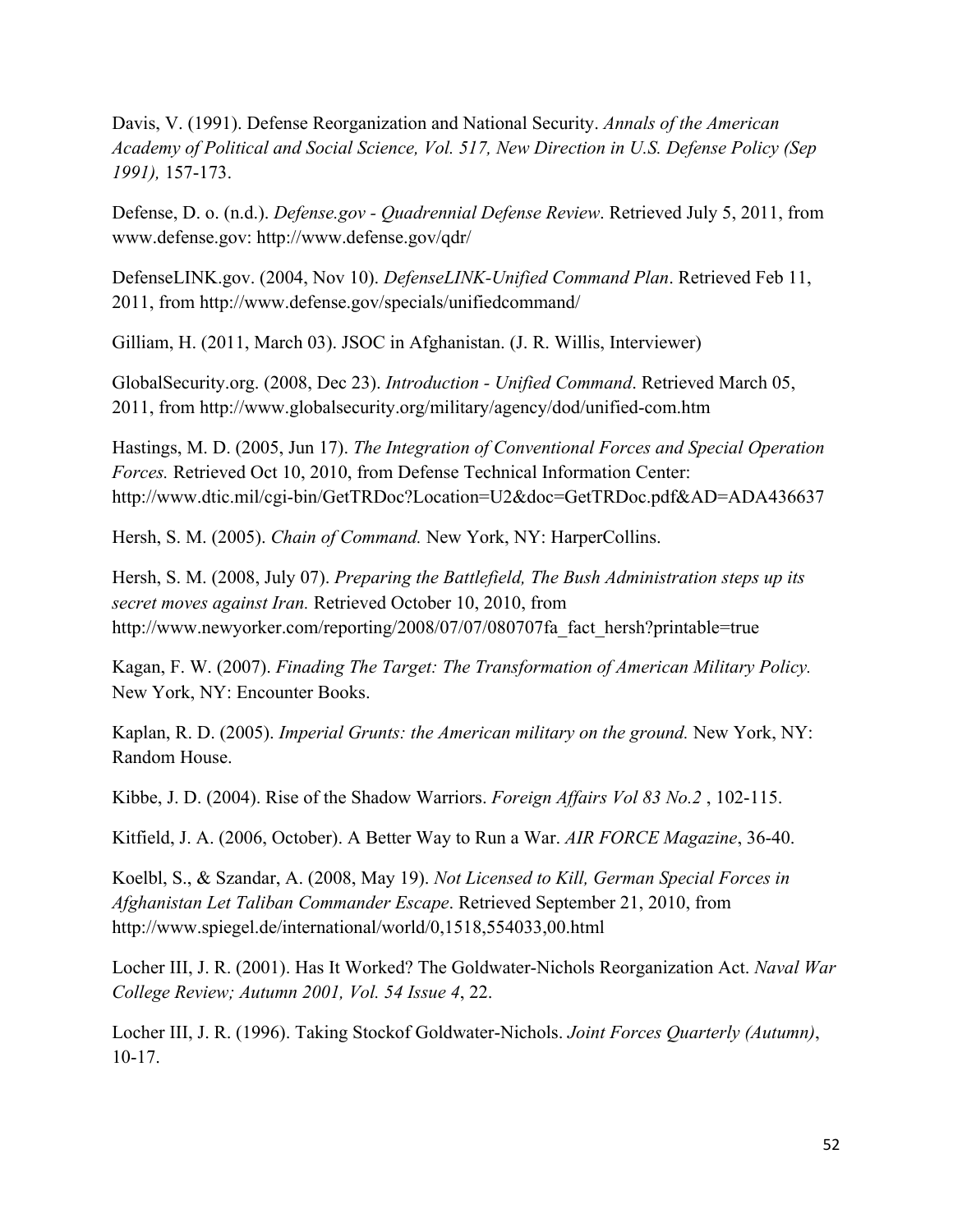Long, A. (2010). Small is Beautiful: The Counterterrorism Option in Afghanistan. *Orbis Volume 54, Issue 2, January*, 199-214.

Machon, M. L., & Kingston, B. C. (2011, March 02). SOF Experience in Afghanistan. (J. R. Willis, Interviewer)

Marquis, S. L. (1997). *Unconventional Warfare, Rebuilding U.S. Special Operations Forces.* Washington D.C.: The Brookings Institution.

Martin, G. M. (2009, Dec 03). *Special Operations and Conventional Forces: How to Improve Unity of Effort Using Afghanistan as a Case Study.* Retrieved Oct 20, 2010, from Defense Technical Information Center: http://www.dtic.mil/cgibin/GetTRDoc?AD=ADA513467&Location=U2&doc=GetTRDoc.pdf

Naylor, S. D. (2009). New Special Forces HQ Coming to Afghanistan. *SO/LIC News Vol. 20 No. 1*, 5-6.

Naylor, S. D. (2008, September 26). *Spec ops raids into Pakistan halted*. Retrieved October 01, 2010, from http://www.armytimes.com/news/2008/09/Army\_border\_ops\_092608w/

Naylor, S. (2005). *Not A Good Day To Die. The Untold Story of Operation Anaconda.* New York, NY: The Penguin Group.

O'Hanlon, M., & Riedel, B. (2011). Plan A-Minus for Afghanistan. *The Washington Quarterly (Winter)*, 123-132.

Owens Jr., M. T. (1996, December). Goldwater-Nichols: A Ten-Year Retrospective. *Marine Corps Gazette (Dec)*, 48-53.

President Obama Speech. (2011, June 22). *Remarks by the President on the Way Forward in Afghanistan*. Retrieved August 15, 2011, from www.WhiteHouse.gov: http://www.whitehouse.gov/the-press-office/2011/06/22/remarks-president-way-forwardafghanistan

Rhyne, R. G. (2004, Jun 18). *Special Forces Command and Control in Afghanistan.* Retrieved Oct 20, 2010, from Defense Technical Information Center: http://www.dtic.mil/cgibin/GetTRDoc?Location=U2&doc=GetTRDoc.pdf&AD=ADA429053

Rumsfeld, D. (2011). *Known and Unknown.* New York: Sentinel.

Scahill, J. (2010, August 25). *Shhhhhh! JSOC is Hiring Interrogators and Covert Operatives for 'Special Access Programs' | The Nation*. Retrieved January 01, 2011, from http://www.thenation.com/blog/154133/shhhhhh-jsoc-hiring-interrogators-and-covert-operativesspecial-access-programs